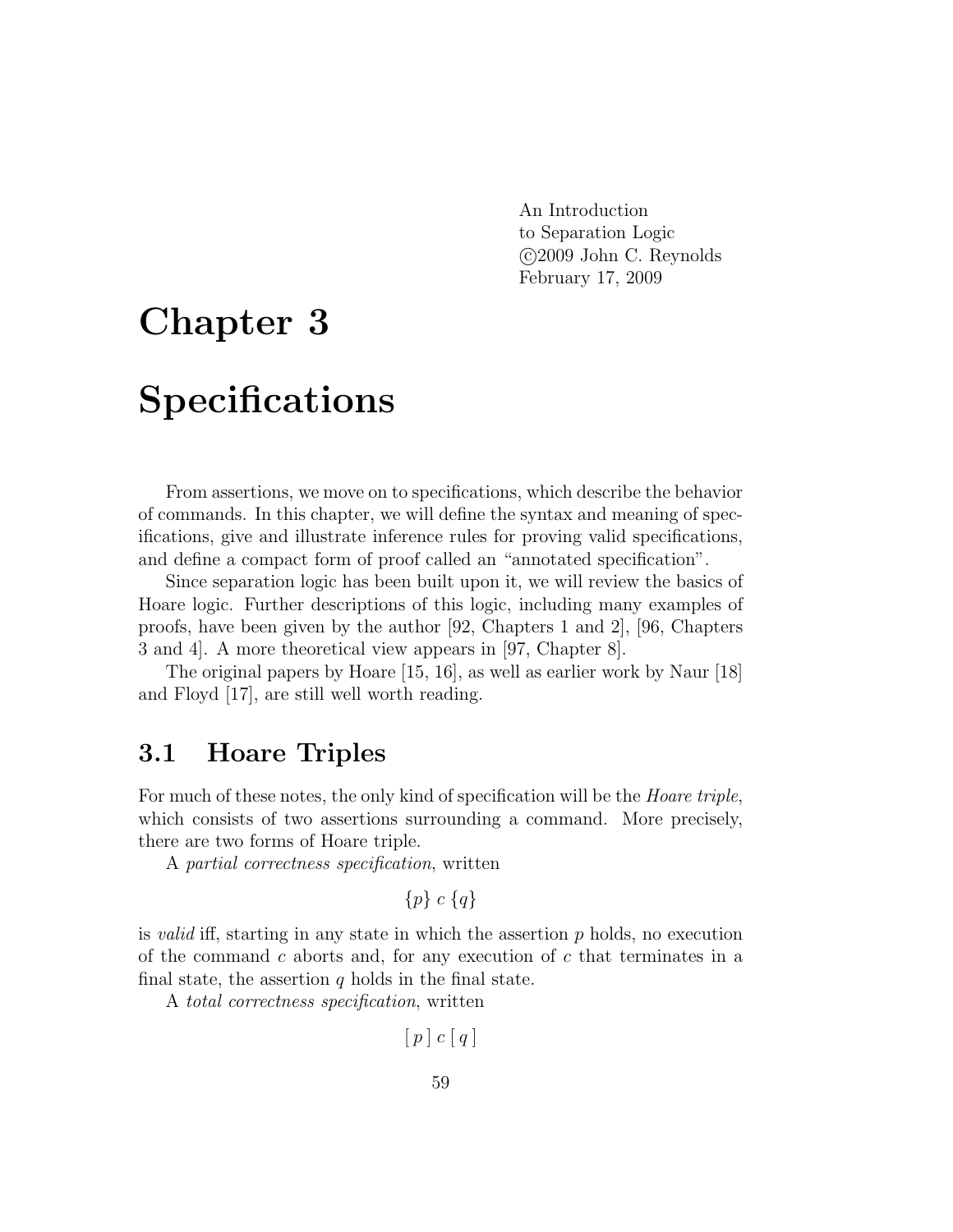is valid iff, starting in any state in which  $p$  holds, no execution of  $c$  aborts, every execution of  $c$  terminates, and, for any execution of  $c$  that terminates in a final state,  $q$  holds in the final state. (In these notes, we will consider total specifications infrequently.)

In both forms,  $p$  is called the *precondition* (or *precedent*) and  $q$  is called the postcondition (or consequent).

Notice that, in both forms, there is an implicit universal quantification over both initial and final states. Thus the meaning of a specification is simply true or false, and does not depend upon a state. Thus to say that a specification is true is the same as saying that it is valid. (This situation will change when we introduce procedures in Section 4.5.)

The following are examples of valid partial correctness specifications of simple commands:

$$
\{x - y > 3\} \ x := x - y \{x > 3\}
$$
  

$$
\{x + y \ge 17\} \ x := x + 10 \{x + y \ge 27\}
$$
  

$$
\{\text{emp} \} x := \text{cons}(1, 2) \{x \mapsto 1, 2\}
$$
  

$$
\{x \mapsto 1, 2\} \ y := [x] \{x \mapsto 1, 2 \wedge y = 1\}
$$
  

$$
\{x \mapsto 1, 2 \wedge y = 1\} [x + 1] := 3 \{x \mapsto 1, 3 \wedge y = 1\}
$$
  

$$
\{x \mapsto 1, 3 \wedge y = 1\} \text{ dispose } x \{x + 1 \mapsto 3 \wedge y = 1\}
$$
  

$$
\{x \le 10\} \text{ while } x \ne 10 \text{ do } x := x + 1 \{x = 10\}
$$
  

$$
\{\text{true}\} \text{ while } x \ne 10 \text{ do } x := x + 1 \{x = 10\} (*)
$$
  

$$
\{x > 10\} \text{ while } x \ne 10 \text{ do } x := x + 1 \{\text{false}\} (*)
$$

A more elaborate example is a specification of the "record-gluing" program  $(1.5):$ 

$$
\{x \mapsto - * y \mapsto -\}
$$
  
if  $y = x + 1$  then skip  
else if  $x = y + 1$  then  $x := y$   
else (dispose x; dispose y; x := cons(1, 2))  

$$
\{x \mapsto -,-\}
$$

(All of the above examples, except those marked (∗), would also be valid as total specifications.)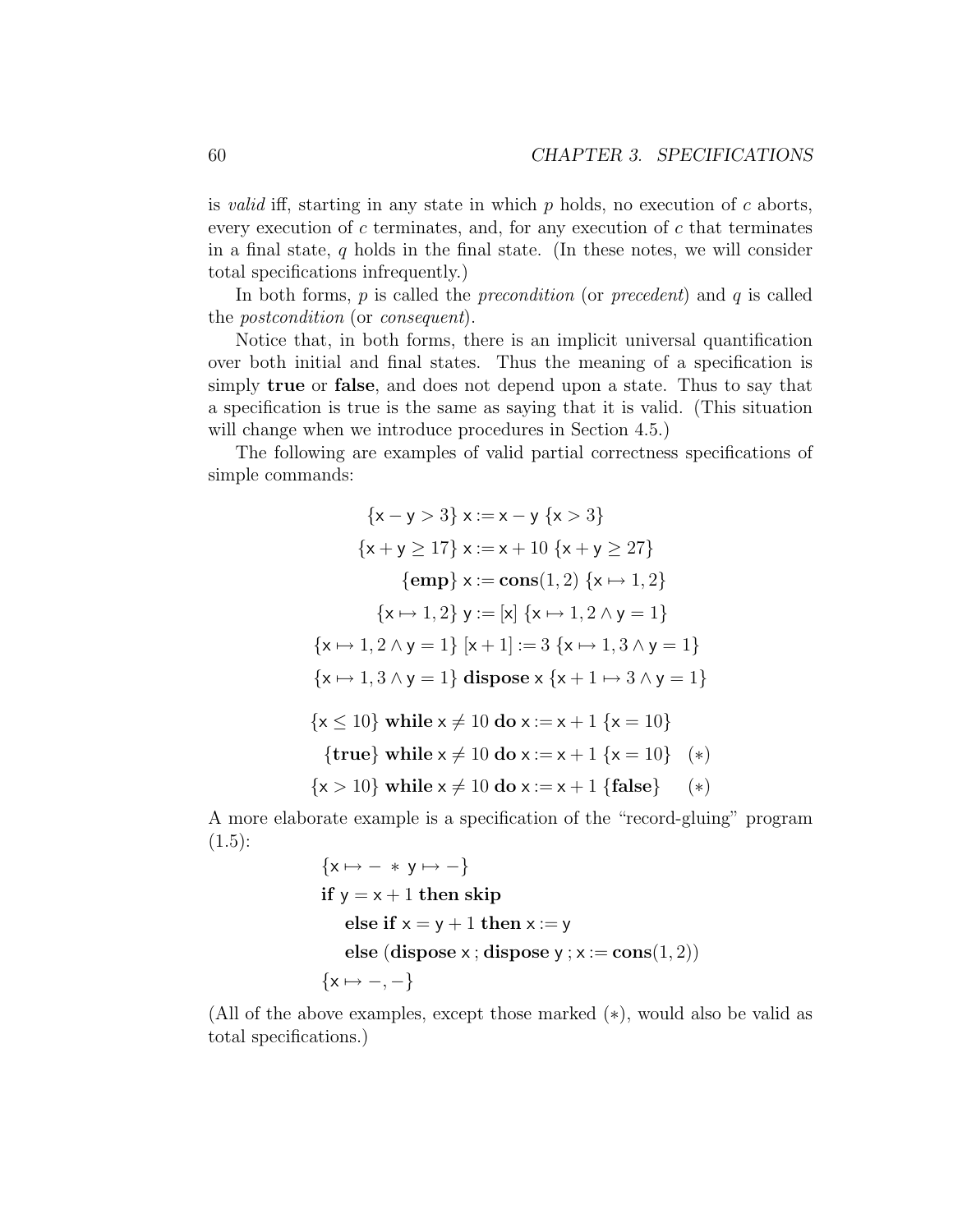#### 3.2 Hoare's Inference Rules for Specifications

As we did with assertions in Section 2.2, we will reason about specifications using inference rules of the form

$$
\frac{\mathcal{P}_1 \qquad \cdots \qquad \mathcal{P}_n}{\mathcal{C},}
$$

where the premisses and conclusion may contain metavariables, each of which ranges over some set of phrases, such as expressions, variables, or assertions. Again, a rule is said to be sound iff, for every instance of the rule, the conclusion of the instance is valid whenever all of the premisses of the instance are valid. But now the premisses may be either specifications or assertions, and the conclusion must be a specification.

In this section, we give the original rules of Hoare logic [15] (along with a more recent rule for variable declarations and several alternative variants of the rules. All of the rules given here remain valid for separation logic. In each case, we give the rule and one or more of its instances:

• Assignment (AS)

$$
\{q/v \rightarrow e\} \ v := e \ \{q\}
$$

Instances:

$$
\{2 \times y = 2^{k+1} \wedge k + 1 \le n\} \; k := k + 1 \; \{2 \times y = 2^k \wedge k \le n\}
$$

$$
\{2 \times y = 2^k \wedge k \le n\} \ y := 2 \times y \ \{y = 2^k \wedge k \le n\}
$$

• Sequential Composition (SQ)

$$
\frac{\{p\} c_1 \{q\}}{\{p\} c_1 ; c_2 \{r\}}
$$

An instance:

$$
\{2 \times y = 2^{k+1} \land k+1 \le n\} \; k := k+1 \; \{2 \times y = 2^k \land k \le n\}
$$
\n
$$
\{2 \times y = 2^k \land k \le n\} \; y := 2 \times y \; \{y = 2^k \land k \le n\}
$$
\n
$$
\{2 \times y = 2^{k+1} \land k+1 \le n\} \; k := k+1 \; ; y := 2 \times y \; \{y = 2^k \land k \le n\}
$$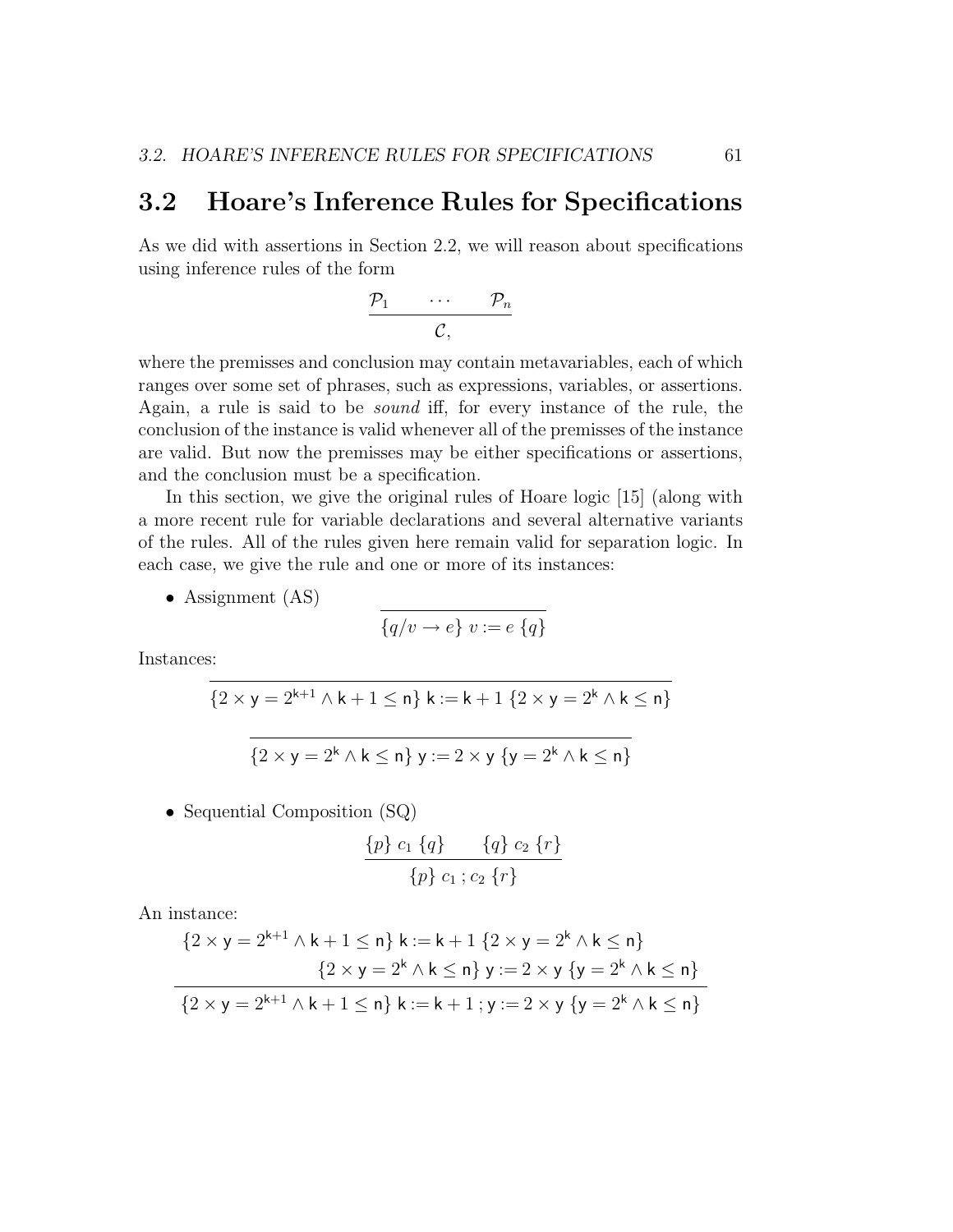• Strengthening Precedent (SP)

$$
\frac{p \Rightarrow q \qquad \{q\} \ c \{r\}}{\{p\} \ c \{r\}}
$$

An instance:

$$
y = 2^{k} \wedge k \le n \wedge k \ne n \Rightarrow 2 \times y = 2^{k+1} \wedge k + 1 \le n
$$
  

$$
\{2 \times y = 2^{k+1} \wedge k + 1 \le n\} \; k := k+1 \; ; \; y := 2 \times y \; \{y = 2^{k} \wedge k \le n\}
$$
  

$$
\{y = 2^{k} \wedge k \le n \wedge k \ne n\} \; k := k+1 \; ; \; y := 2 \times y \; \{y = 2^{k} \wedge k \le n\}
$$

In contrast to rules such as Assignment and Sequential Composition, which are called *command-specific rules*, the rules for Strengthening Precedents and Weakening Consequents (to be introduced later) are applicable to arbitrary commands, and are therefore called structural rules.

These two rules are exceptional in having premisses, called *verification* conditions, that are assertions rather than specifications. The verification conditions are the mechanism used to introduce mathematical facts about kinds of data, such as  $y = 2^k \wedge k \le n \wedge k \ne n \Rightarrow 2 \times y = 2^{k+1} \wedge k + 1 \le n$ , into proofs of specifications.

To be completely formal, our notion of proof should include formal subproofs of verification conditions, using the rules of predicate calculus as well as rules about integers and other kinds of data. In these notes, however, to avoid becoming mired in proofs of simple arithmetic facts, we will often omit the proofs of verification conditions. It must be emphasized, however, that the soundness of a formal proof can be destroyed by an invalid verification condition.

• Partial Correctness of while (WH)

$$
\frac{\{i \wedge b\} \ c \ \{i\}}{\{i\} \ \text{while } b \ \text{do } c \ \{i \wedge \neg b\}}
$$

An instance:

$$
\{y = 2^{k} \land k \le n \land k \ne n\} \ k := k + 1 \ ; y := 2 \times y \ \{y = 2^{k} \land k \le n\}
$$
\n
$$
\{y = 2^{k} \land k \le n\}
$$
\nwhile  $k \ne n$  do  $(k := k + 1 \ ; y := 2 \times y)$ \n
$$
\{y = 2^{k} \land k \le n \land \neg k \ne n\}
$$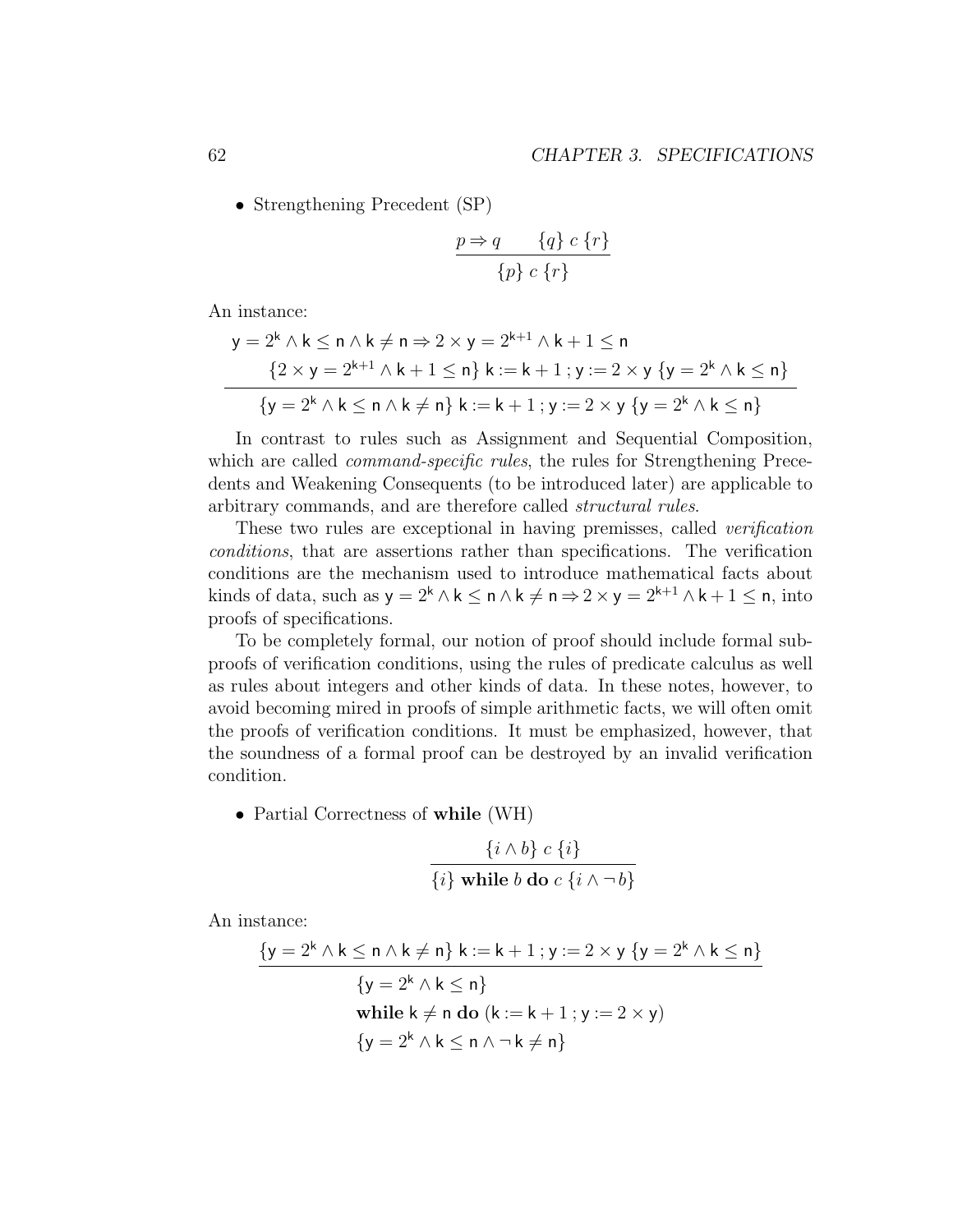Here the assertion  $i$  is the *invariant* of the **while** command. This is the one inference rule in this chapter that does not extend to total correctness reflecting that the while command is the one construct in our present programming language that can cause nontermination. (In Section 4.5, however, we will find a similar situation when we introduce recursive procedures.)

• Weakening Consequent (WC)

$$
\frac{\{p\} \ c \ \{q\}}{\{p\} \ c \ \{r\}}
$$

An instance:

$$
\{y = 2^{k} \wedge k \le n\}
$$
  
while  $k \ne n$  do  $(k := k + 1; y := 2 \times y)$   

$$
\{y = 2^{k} \wedge k \le n \wedge \neg k \ne n\}
$$
  

$$
y = 2^{k} \wedge k \le n \wedge \neg k \ne n \Rightarrow y = 2^{n}
$$
  

$$
\{y = 2^{k} \wedge k \le n\}
$$
  
while  $k \ne n$  do  $(k := k + 1; y := 2 \times y)$   

$$
\{y = 2^{n}\}
$$

Notice that  $y = 2^k \wedge k \leq n \wedge \neg k \neq n \Rightarrow y = 2^n$  is another verification condition.

At this stage, we can give a slightly nontrivial example of a formal proof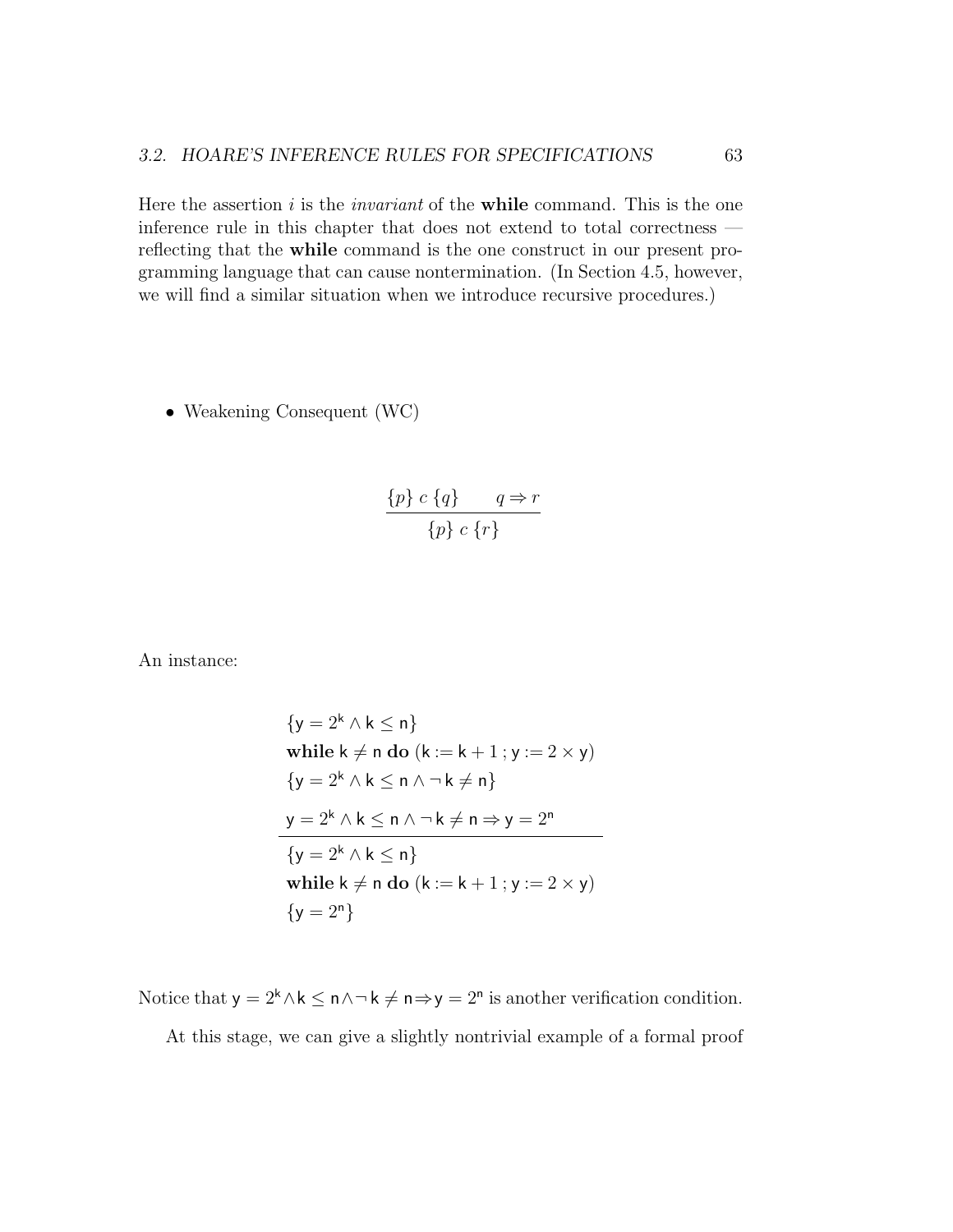(of the heart of a simple program for computing powers of two):

1. 
$$
y = 2^k \wedge k \le n \wedge k \ne n \Rightarrow 2 \times y = 2^{k+1} \wedge k + 1 \le n
$$
 (VC)

2. 
$$
{2 \times y = 2^{k+1} \land k + 1 \le n} k := k + 1 {2 \times y = 2^k \land k \le n}
$$
 (AS)

3. { $2 \times y = 2^{k} \wedge k \le n$ }  $y := 2 \times y$  { $y = 2^{k} \wedge k \le n$ } (AS)

4. 
$$
\{2 \times y = 2^{k+1} \land k+1 \leq n\} \ k := k+1 \ ; y := 2 \times y \ \{y = 2^k \land k \leq n\}
$$
\n(SQ 2,3)

5. 
$$
{y = 2^k \land k \le n \land k \ne n} k := k + 1; y := 2 \times y \{y = 2^k \land k \le n\}
$$
  
(SP 1,4)

6. { $y = 2<sup>k</sup> \wedge k \le n$ } (WH 5) while  $k \neq n$  do  $(k := k + 1 ; y := 2 \times y)$  ${y = 2^k \wedge k \le n \wedge \neg k \ne n}$ 

7. 
$$
y = 2^k \wedge k \le n \wedge \neg k \ne n \Rightarrow y = 2^n
$$
 (VC)

8. { $y = 2<sup>k</sup> \wedge k \le n$ } (WC 6,7) while  $k \neq n$  do  $(k := k + 1 ; y := 2 \times y)$  ${y = 2^n}$ 

Additional rules describe additional forms of commands:

• skip 
$$
(SK)
$$

$$
\{q\} \mathbf{skip} \{q\}
$$

An instance:

$$
\{y=2^k\wedge \neg\operatorname{odd}(k)\} \ \mathbf{skip} \ \{y=2^k\wedge \neg\operatorname{odd}(k)\}
$$

• Conditional (CD)

$$
\frac{\{p \wedge b\} c_1 \{q\}}{\{p\} \text{ if } b \text{ then } c_1 \text{ else } c_2 \{q\}}
$$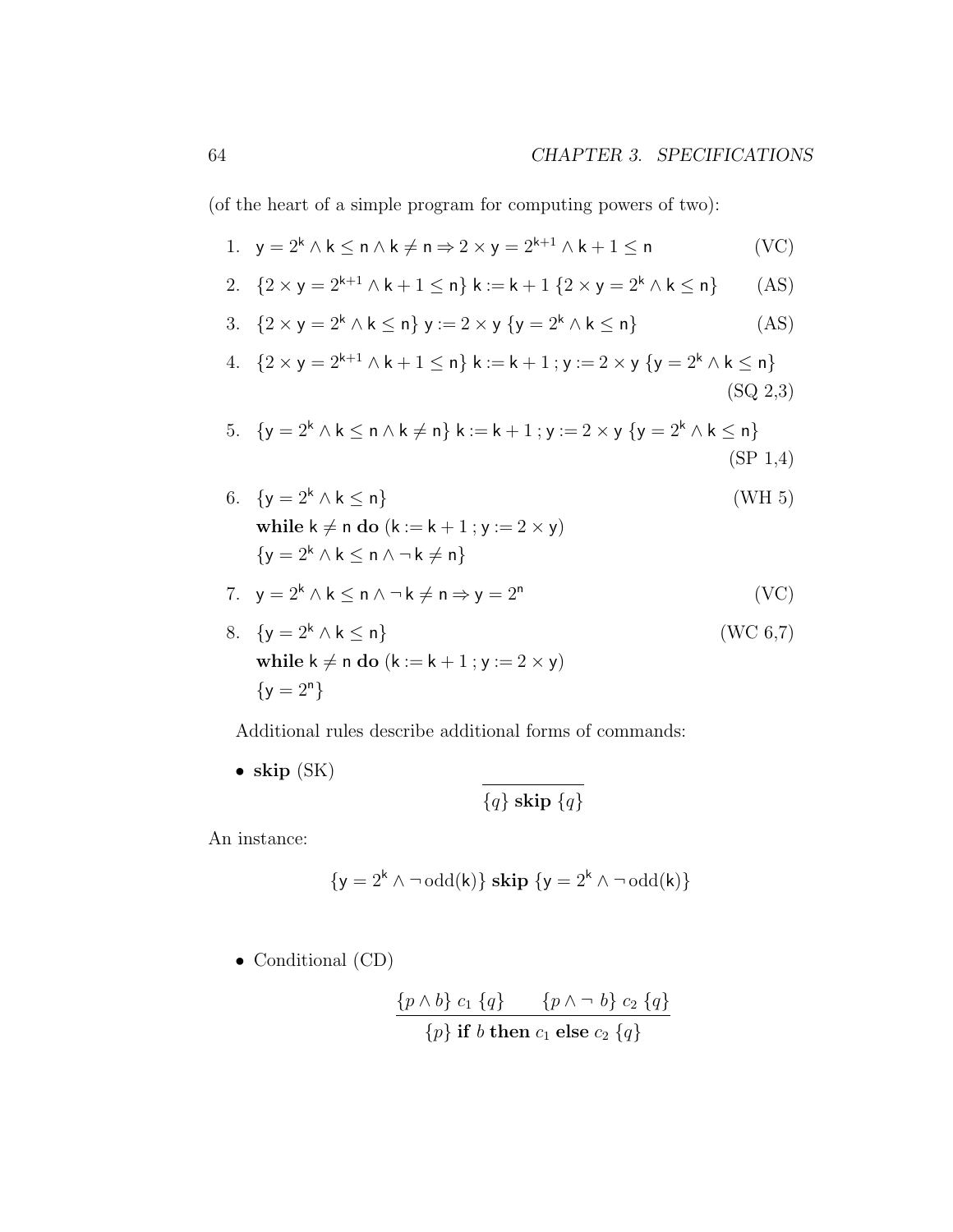An instance:

$$
\begin{aligned} \left\{y=2^k \wedge \mathrm{odd}(k)\right\} \, k := k+1 \, ; y := 2 \times y \, \left\{y=2^k \wedge \neg \, \mathrm{odd}(k)\right\} \\ \left\{y=2^k \wedge \neg \, \mathrm{odd}(k)\right\} \, \mathbf{skip} \, \left\{y=2^k \wedge \neg \, \mathrm{odd}(k)\right\} \end{aligned}
$$

 ${y = 2^k}$  if odd(k) then  $k := k + 1$ ;  $y := 2 \times y$  else skip  ${y = 2^k \wedge \neg \text{odd}(k)}$ 

• Variable Declaration (DC)

$$
\frac{\{p\} c \{q\}}{\{p\} \text{ newvar } v \text{ in } c \{q\}}
$$

when  $v$  does not occur free in  $p$  or  $q$ .

An instance:

$$
\{1 = 2^{0} \land 0 \le n\}
$$
  
\nk := 0; y := 1;  
\nwhile k \ne n do (k := k + 1; y := 2 × y)  
\n
$$
\{y = 2^{n}\}
$$
  
\n
$$
\{1 = 2^{0} \land 0 \le n\}
$$
  
\nnewvar k in  
\n
$$
(k := 0; y := 1;\nwhile k \ne n do (k := k + 1; y := 2 × y)\)
$$
  
\n
$$
\{y = 2^{n}\}
$$

Here the requirement on the declared variable  $v$  formalizes the concept of locality, i.e., that the value of  $v$  when  $c$  begins execution has no effect on this execution, and that the value of  $v$  when  $c$  finishes execution has no effect on the rest of the program.

Notice that the concept of locality is context-dependent: Whether a variable is local or not depends upon the requirements imposed by the surrounding program, which are described by the specification that reflects these requirements. For example, in the specification

$$
{\bf true} \, t := x + y \, ; \, y := t \times 2 \, \{ y = (x + y) \times 2 \},
$$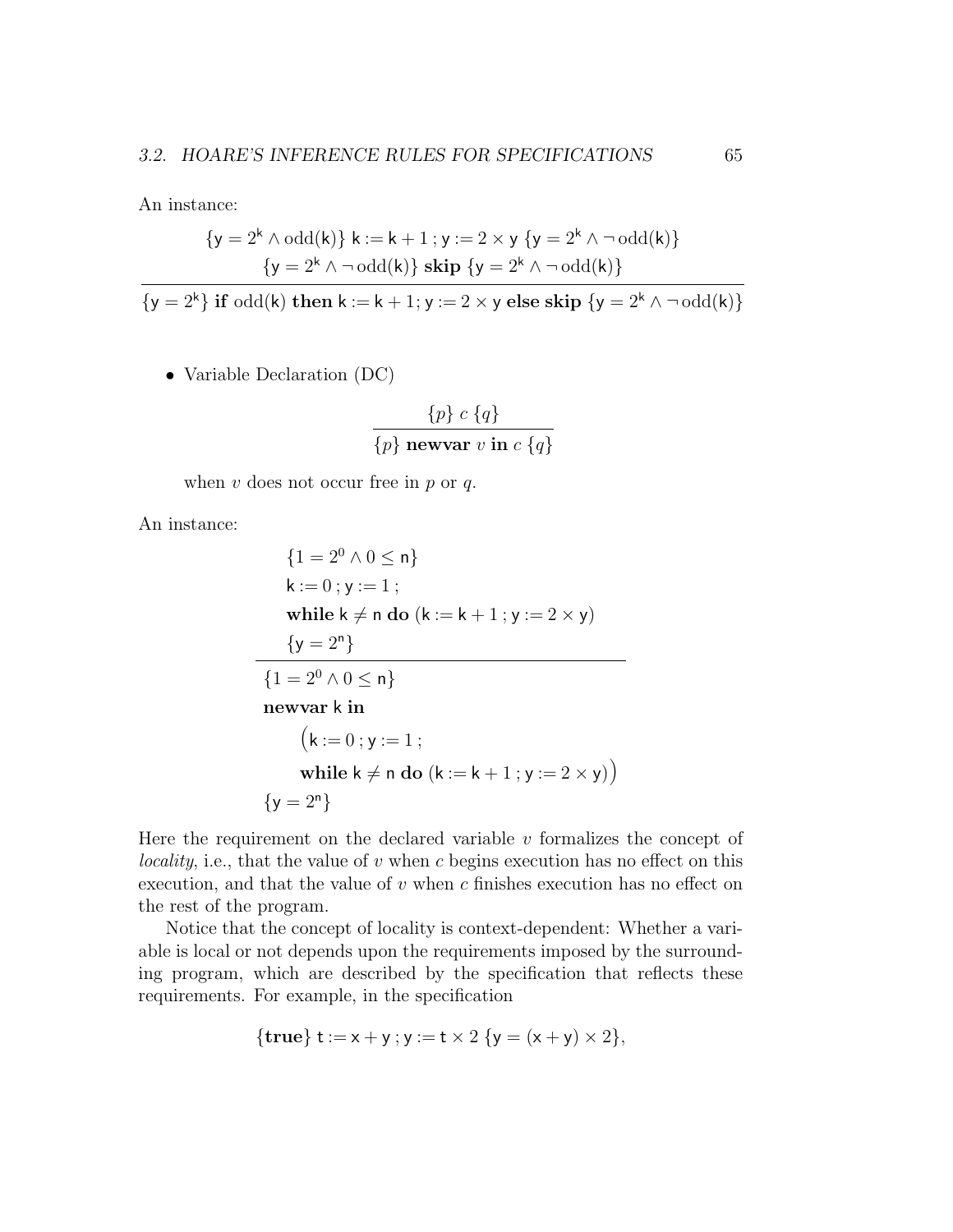t is local, and can be declared at the beginning of the command being specified, but in

$$
{\bf true} \, {\bf t} := x + y \, ; \, y := t \times 2 \, {\bf \{y = (x + y) \times 2 \land t = (x + y)\},}
$$

t is not local, and cannot be declared.

For several of the rules we have given, there are alternative versions. For instance:

• Alternative Rule for Assignment (ASalt)

$$
\overline{\{p\}\ v:=e\ \{\exists v'.\ v=e'\wedge p'\}}
$$

where  $v' \notin \{v\} \cup FV(e) \cup FV(p)$ ,  $e'$  is  $e/v \to v'$ , and  $p'$  is  $p/v \to v'$ . The quantifier can be omitted when  $v$  does not occur in  $e$  or  $p$ .

The difficulty with this "forward"rule (due to Floyd [17]) is the accumulation of quantifiers, as in the verification condition in the following proof:

1.  ${y = 2^k \wedge k < n}$   $k := k + 1$   $\exists k'.$   $k = k' + 1 \wedge y' = 2^{k'} \wedge k' < n$  (ASalt)

2. 
$$
\{\exists k'. k = k' + 1 \land y' = 2^{k'} \land k' < n\} \ y := 2 \times y \tag{ASalt}
$$
\n
$$
\{\exists y'. y = 2 \times y' \land (\exists k'. k = k' + 1 \land y' = 2^{k'} \land k' < n)\}
$$

3. 
$$
\{y = 2^{k} \wedge k < n\} k := k + 1; y := 2 \times y
$$
\n
$$
\{\exists y'. y = 2 \times y' \wedge (\exists k'. k = k' + 1 \wedge y' = 2^{k'} \wedge k' < n)\}\
$$
\n(SQ 1)

4. 
$$
(\exists y'. y = 2 \times y' \land (\exists k'. k = k' + 1 \land y' = 2^{k'} \land k' < n)) \Rightarrow (y = 2^k \land k \le n)
$$
\n(VC)

5. 
$$
{y = 2^k \wedge k < n}
$$
  $k := k + 1$ ;  $y := 2 \times y$   ${y = 2^k \wedge k \le n}$  (WC 3,4)

(Compare Step 4 with the verification condition in the previous formal proof.)

• Alternative Rule for Conditionals (CDalt)

$$
\frac{\{p_1\} c_1 \{q\} \qquad \{p_2\} c_2 \{q\}}{\{(b \Rightarrow p_1) \land (\neg \ b \Rightarrow p_2)\}\text{ if } b \text{ then } c_1 \text{ else } c_2 \{q\}}
$$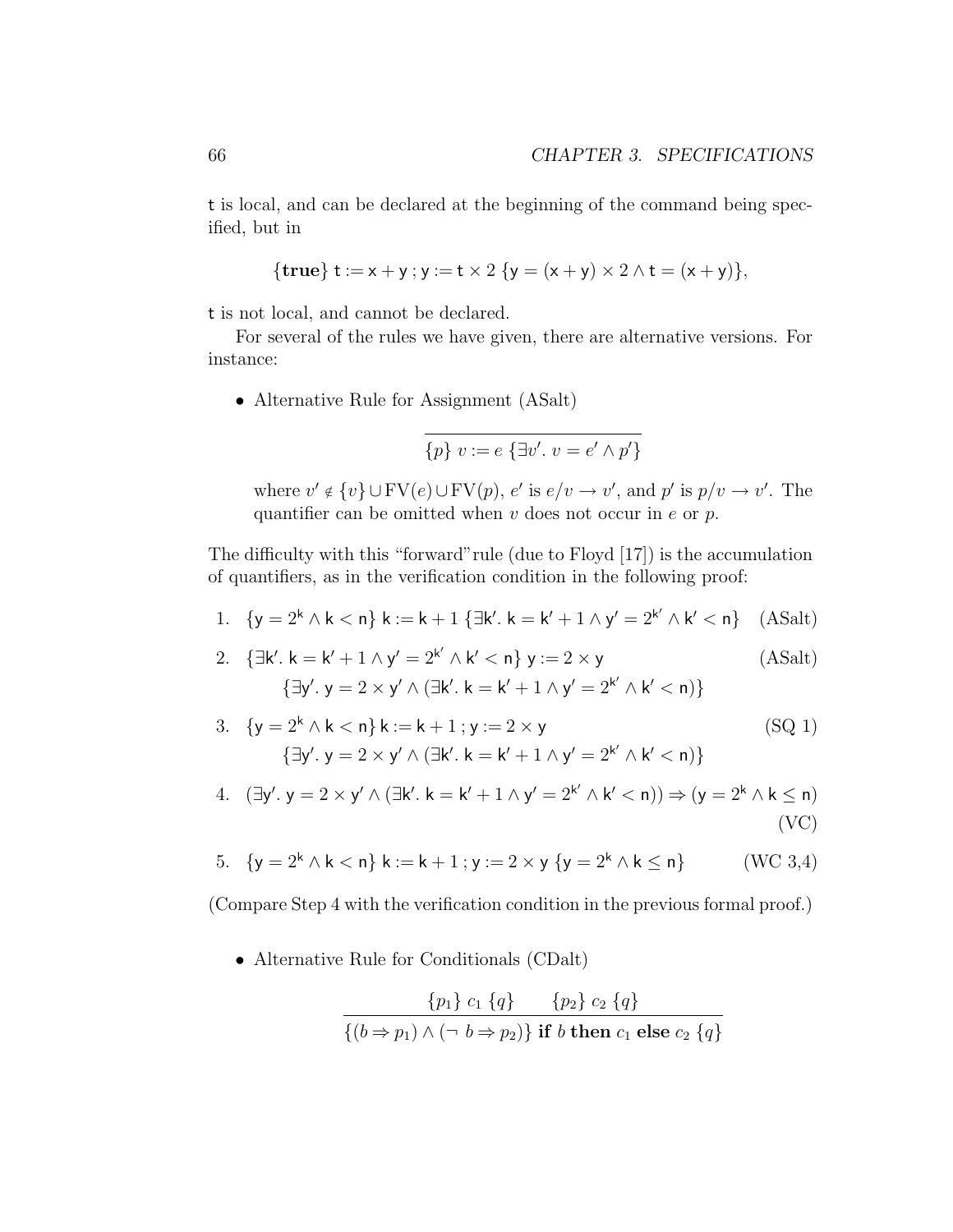An instance:

$$
\{y = 2^k \wedge \text{odd}(k)\} \ k := k + 1 \ ; y := 2 \times y \ \{y = 2^k \wedge \neg \text{odd}(k)\}
$$
\n
$$
\{y = 2^k \wedge \neg \text{odd}(k)\} \ \text{skip} \ \{y = 2^k \wedge \neg \text{odd}(k)\}
$$
\n
$$
\{(\text{odd}(k) \Rightarrow y = 2^k \wedge \text{odd}(k)) \wedge (\neg \text{odd}(k) \Rightarrow y = 2^k \wedge \neg \text{odd}(k))\}
$$
\n
$$
\text{if odd}(k) \ \text{then} \ k := k + 1; y := 2 \times y \ \text{else} \ \text{skip}
$$
\n
$$
\{y = 2^k \wedge \neg \text{odd}(k)\}
$$

(A comparison with the instance of (CD) given earlier indicates why (CD) is usually preferable to (CDalt).)

There is also a rule that combines the rules for strengthening precedents and weakening consequences:

• Consequence (CONSEQ)

$$
\frac{p \Rightarrow p' \qquad \{p'\} \ c \{q'\}}{\{p\} \ c \{q\}} \qquad \qquad q' \Rightarrow q
$$

An instance:

$$
(n \ge 0) \Rightarrow (1 = 2^0 \land 0 \le n)
$$
  
\n
$$
\{1 = 2^0 \land 0 \le n\}
$$
  
\n
$$
k := 0; y := 1;
$$
  
\nwhile  $k \ne n$  do  $(k := k + 1; y := 2 \times y)$   
\n
$$
\{y = 2^k \land k \le n \land \neg k \ne n\}
$$
  
\n
$$
(y = 2^k \land k \le n \land \neg k \ne n) \Rightarrow (y = 2^n)
$$
  
\n
$$
\{n \ge 0\}
$$
  
\n
$$
k := 0; y := 1;
$$
  
\nwhile  $k \ne n$  do  $(k := k + 1; y := 2 \times y)$   
\n
$$
\{y = 2^n\}
$$

(One can use (CONSEQ) in place of (SP) and (WC), but the price is an abundance of vacuous verification conditions of the form  $p \Rightarrow p$ .)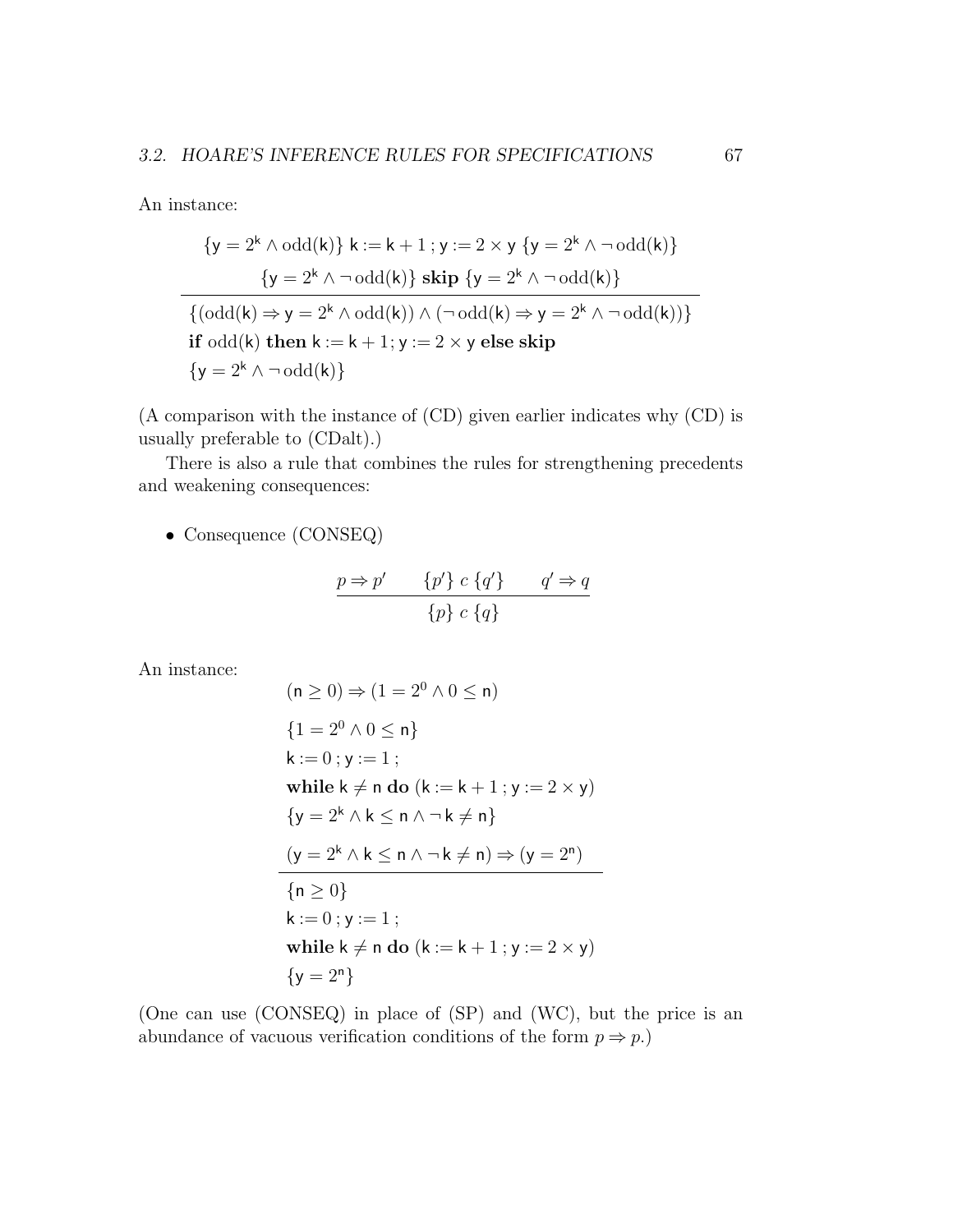#### 3.3 Annotated Specifications

As was made evident in the previous section, full-blown formal proofs in Hoare logic, even of tiny programs, are long and tedious. Because of this, the usual way of presenting such proofs, at least to human readers, is by means of a specification that has been annotated with intermediate assertions. Several examples of such *annotated specifications* (also often called "proof outlines") have already appeared in Sections 1.5 and 1.10.

The purpose of an annotated specification is to provide enough information so that it would be straightforward for the reader to construct a full formal proof, or at least to determine the verification conditions occuring in the proof. In this section, we will formulate rigorous criteria for achieving this purpose.

In the first place, we note that without annotations, it is not straightforward to construct a proof of a specification from the specification itself. For example, if we try to use the rule for sequential composition,

$$
\frac{\{p\} c_1 \{q\} \qquad \{q\} c_2 \{r\}}{\{p\} c_1 ; c_2 \{r\},\
$$

to obtain the main step of a proof of the specification

{
$$
n \ge 0
$$
}  
\n( $k := 0$ ;  $y := 1$ );  
\nwhile  $k \ne n$  do ( $k := k + 1$ ;  $y := 2 \times y$ )  
\n{ $y = 2^n$ },

there is no indication of what assertion should replace the metavariable q.

But if we were to change the rule to

$$
\frac{\{p\} c_1 \{q\} \qquad \{q\} c_2 \{r\}}{\{p\} c_1 ; \{q\} c_2 \{r\},\
$$

then the new rule would require the annotation  $q$  (underlined here for emphasis) to occur in the conclusion: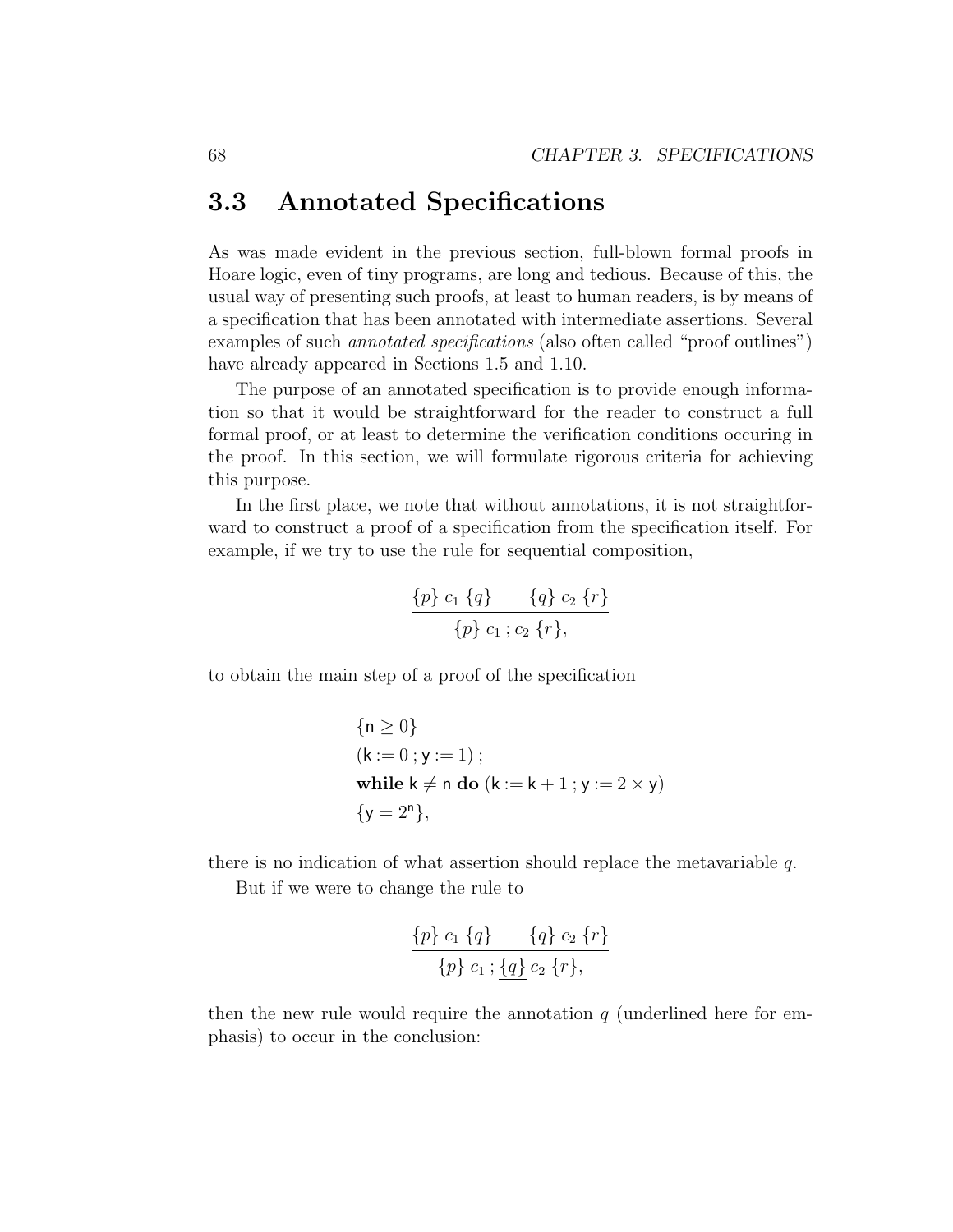{
$$
n \ge 0
$$
}  
\n( $k := 0$ ;  $y := 1$ );  
\n{ $y = 2k \wedge k \le n$ }  
\nwhile  $k \ne n$  do ( $k := k + 1$ ;  $y := 2 \times y$ )  
\n{ $y = 2n$ }.

Then, once q has been determined, the premisses must be

$$
\begin{aligned}\n\{n \ge 0\} &\qquad \{y = 2^k \land k \le n\} \\
(k := 0; y := 1); &\qquad \text{and} &\qquad \mathsf{(k := k + 1; y := 2 \times y)} \\
\{y = 2^k \land k \le n\} &\qquad \{y = 2^n\}.\n\end{aligned}
$$

The basic trick is to add annotations to the conclusions of the inference rules so that the conclusion of each rule completely determines its premisses. Fortunately, however, it is not necessary to annotate every semicolon in a command — indeed, in many cases one can even omit the precondition (or occasionally the postcondition) from an annotated specification.

The main reason for this state of affairs is that it is often the case that, for a command c and a postcondition q, one can calculate a *weakest precondition*  $p_w$ , which is an assertion such that  $\{p\}$  c  $\{q\}$  holds just when  $p \Rightarrow p_w$  is valid.

Thus, when we can calculate the weakest precondition  $p_w$  of c and q, we can regard  $c \{q\}$  as an annotated specification proving  $\{p_w\}$   $c \{q\}$  — since  $c \{q\}$  provides enough information to determine  $p_w$ .

(We are abusing terminology slightly here. For historical reasons, the term weakest precondition is reserved for total correctness, while the phrase weakest liberal precondition is used for partial correctness. In these notes, however, since we will rarely consider total correctness, we will drop the qualification "liberal".)

For instance, the weakest precondition of the assignment command  $v := e$ and a postcondition q is  $q/v \rightarrow e$ . Thus we can regard  $v := e\{q\}$  as an annotated specification for  $\{q/v \to e\} v := e \{q\}.$ 

In general, we will write the annotation description

$$
\mathcal{A} \gg \{p\} \ c \ \{q\},\
$$

and say that A establishes  $\{p\}$  c  $\{q\}$ , when A is an annotated specification that determines the specification  ${p} c {q}$  and shows how to obtain a formal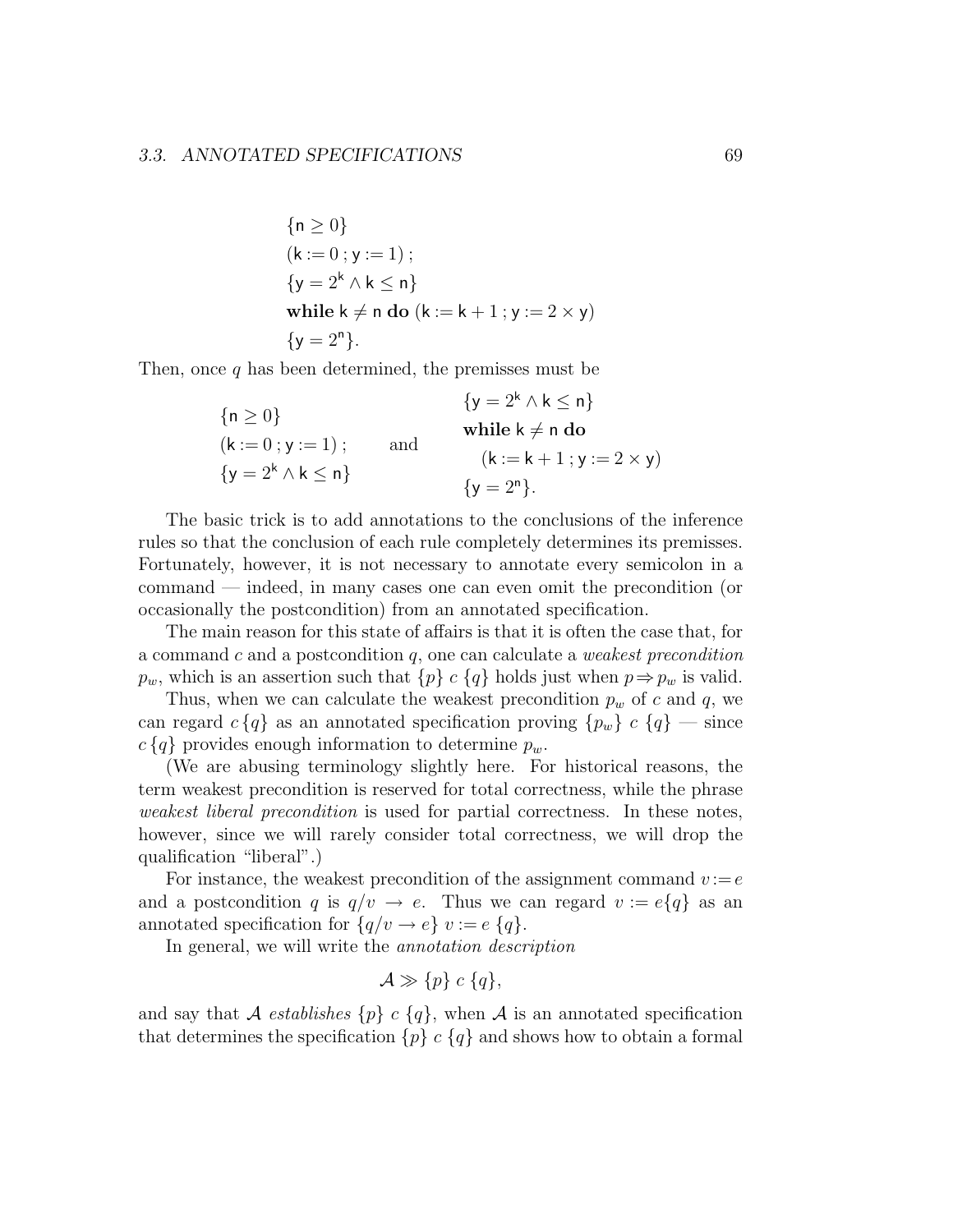proof of this specification. (The letter  $A$ , with various decorations, will be a metavariable ranging over annotated specifications and their subphrases.) We will define the valid annotation descriptions by means of inference rules.

For assignment commands, the inference rule is

• Assignment (ASan)

$$
v := e \{q\} \gg \{q/v \to e\} \ v := e \{q\}.
$$

For example, we have the instances

$$
y := 2 \times y
$$
  
\n
$$
\{y = 2^k \wedge k \le n\} \quad \} \gg \left\{ \begin{array}{l} \{2 \times y = 2^k \wedge k \le n\} \\ y := 2 \times y \\ \{y = 2^k \wedge k \le n\} \end{array} \right.
$$

and

$$
\begin{array}{l} k := k+1 \\ \{2\times y = 2^k \wedge k \leq n\} \end{array} \bigg\} \gg \left\{ \begin{array}{l} \{2\times y = 2^{k+1} \wedge k+1 \leq n\} \\ k := k+1 \\ \{2\times y = 2^k \wedge k \leq n\}. \end{array} \right.
$$

In general, we say that an annotated specification is *left-complete* if it begins with a precondition, right-complete if it ends with a postcondition, and complete if it is both left- and right-complete. Then

$$
\mathcal{A}\left\{\boldsymbol{q}\right\}
$$
 will match  
\n
$$
\left\{\boldsymbol{p}\right\}\mathcal{A}\left\{\boldsymbol{q}\right\}
$$
 will match  
\n
$$
\left\{\boldsymbol{p}\right\}\mathcal{A}\left\{\boldsymbol{q}\right\}
$$
 will match  
\nany right-complete annotated specification.  
\nany complete annotated specification.

For the sequential composition of commands, we have the rule:

• Sequential Composition (SQan)

$$
\frac{\mathcal{A}_1\{q\} \gg \{p\} \ c_1\{q\} \qquad \mathcal{A}_2 \gg \{q\} \ c_2\{r\}}{\mathcal{A}_1 \ ; \mathcal{A}_2 \gg \{p\} \ c_1 \ ; c_2\{r\}}.
$$

Here the right-complete annotated specification  $\mathcal{A}_1\{q\}$  in the first premiss must end in the postcondition  ${q}$ , which is stripped from this specification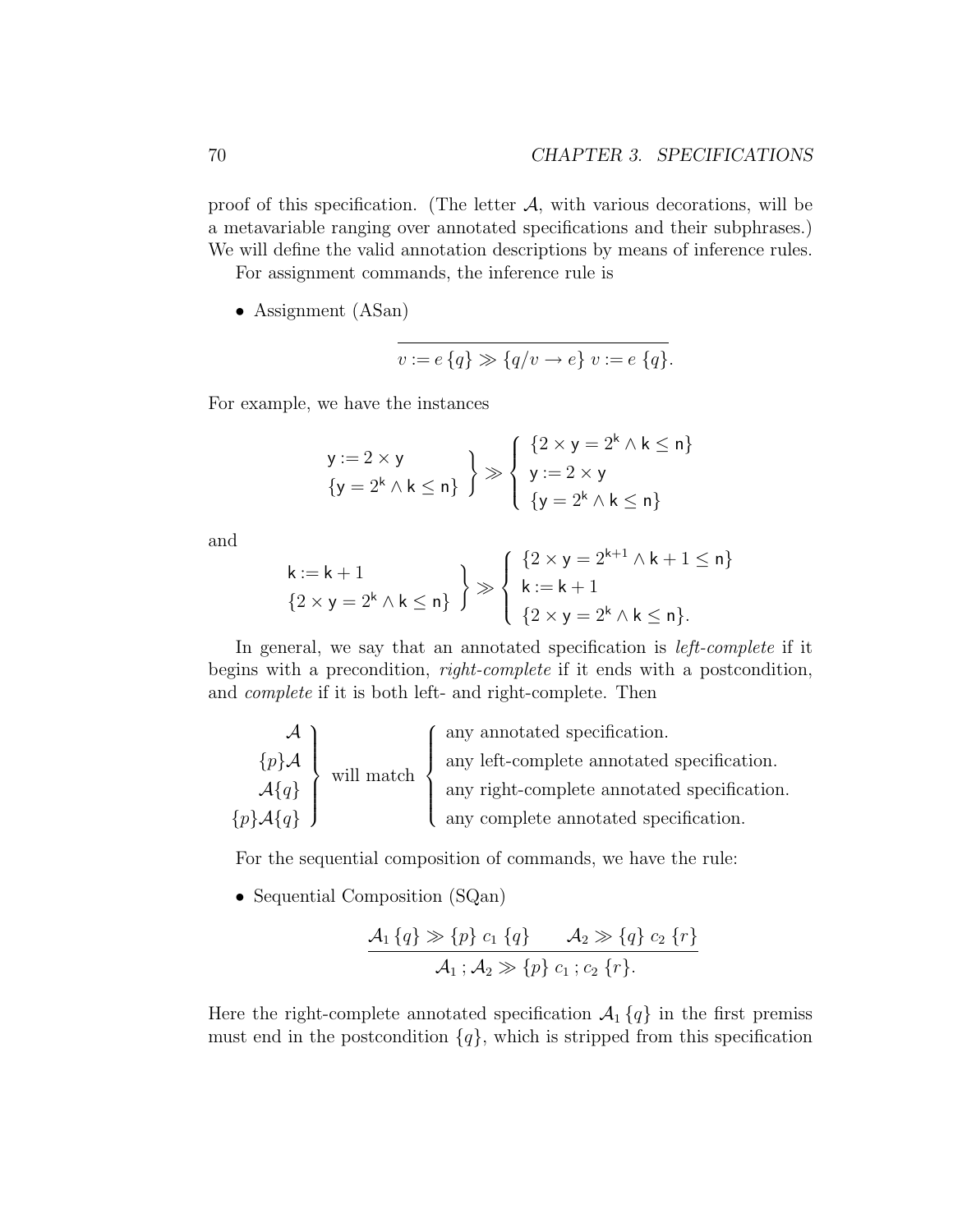when it occurs within the conclusion. This prevents  $\{q\}$  from being duplicated in the conclusion  $A_1$ ;  $A_2$ , or even from occurring there if  $A_2$  is not left-complete.

For example, if we take the above conclusions inferred from (ASan) as premisses, we can infer

$$
\begin{aligned}\nk &:= k+1 \ ; y := 2 \times y \\
\{y = 2^k \land k \leq n\} \end{aligned}\n\geqslant\n\begin{cases}\n\{2 \times y = 2^{k+1} \land k+1 \leq n\} \\
k &:= k+1 \ ; y := 2 \times y \\
\{y = 2^k \land k \leq n\}.\n\end{cases}
$$

Next, there is the rule

• Strengthening Precedent (SPan)

$$
\frac{p \Rightarrow q \qquad \mathcal{A} \gg \{q\} \ c \ \{r\}}{\{p\} \ \mathcal{A} \gg \{p\} \ c \ \{r\}}.
$$

Notice that this rule can be used to make any assertion left-complete (trivially by using the implication  $p \Rightarrow p$ ). As a nontrivial example, if we take the above conclusion inferred from (SQan) as a premiss, along with the valid verification condition

$$
(\mathsf{y} = 2^{\mathsf{k}} \land \mathsf{k} \le \mathsf{n} \land \mathsf{k} \ne \mathsf{n}) \Rightarrow (2 \times \mathsf{y} = 2^{\mathsf{k}+1} \land \mathsf{k} + 1 \le \mathsf{n}),
$$

we can infer

$$
\{y = 2^{k} \wedge k \le n \wedge k \ne n\}
$$
\n
$$
k := k + 1; y := 2 \times y
$$
\n
$$
\{y = 2^{k} \wedge k \le n\}
$$
\n
$$
\{y = 2^{k} \wedge k \le n\}
$$
\n
$$
\{y = 2^{k} \wedge k \le n\}
$$
\n
$$
\{y = 2^{k} \wedge k \le n\}
$$

At this point, the reader may wonder whether intermediate assertions are ever actually needed in annotated specifications. In fact, intermediate assertions, and occasionally other annotations are needed for three reasons:

- 1. while commands and calls of recursive procedures do not always have weakest preconditions that can be expressed in our assertion language.
- 2. Certain structural inference rules, such as the existential quantification rule (EQ) or the frame rule (FR), do not fit well into the framework of weakest assertions.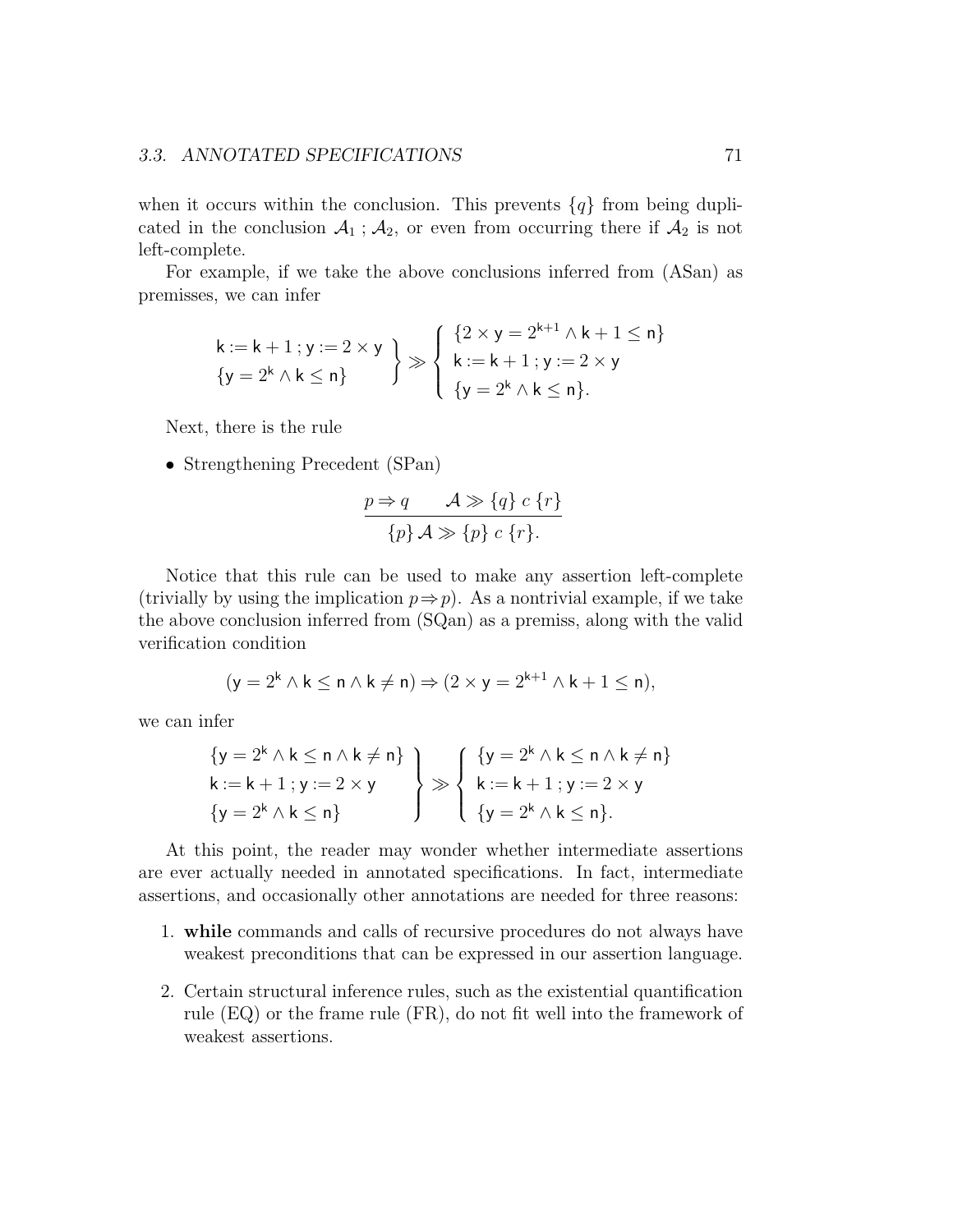3. Intermediate assertions are often needed to simplify verification conditions.

The first of these reasons is illustrated by the rule for the while command, whose annotated specifications are required to contain their invariant, immediately before the symbol while:

• Partial Correctness of while (WHan)

$$
\frac{\{i \wedge b\} \mathcal{A} \{i\} \gg \{i \wedge b\} \ c \{i\}}{\{i\} \text{ while } b \text{ do } (\mathcal{A}) \gg \{i\} \text{ while } b \text{ do } c \{i \wedge \neg b\}}.
$$

(Here, the parentheses in the annotated specification  $\{i\}$  while b do  $(\mathcal{A})$  are needed to separate postconditions of the body of the while command from postconditions of the while command itself. A similar usage of parentheses will occur in some other rules for annotation descriptions.)

For example, if we take the above conclusion inferred from (SPan) as a premiss, we can infer

$$
\{y = 2^k \wedge k \le n\}
$$
\n
$$
\text{while } k \ne n \text{ do}
$$
\n
$$
(k := k + 1; y := 2 \times y)
$$
\n
$$
\left\{\n\begin{array}{l}\n\{y = 2^k \wedge k \le n\} \\
\text{while } k \ne n \text{ do} \\
(k := k + 1; y := 2 \times y)\n\end{array}\n\right\}
$$
\n
$$
\left\{\n\begin{array}{l}\n\{y = 2^k \wedge k \le n\} \\
\text{while } k \ne n \text{ do} \\
\{y = 2^k \wedge k \le n \wedge \neg k \ne n\}.\n\end{array}\n\right.
$$

The annotated specifications that can be concluded from the rule (WHan) are not right-complete. However, one can add the postcondition  $i \wedge \neg b$ , or any assertion implied by  $i \wedge \neg b$ , by using the rule

• Weakening Consequent (WCan)

$$
\frac{\mathcal{A} \gg \{p\} \ c \{q\}}{\mathcal{A} \{r\} \gg \{p\} \ c \{r\},}
$$

which will make any annotated specification right-complete.

For example, if we take the above conclusion inferred from (WHan) as a premiss, along with the valid verification condition

$$
y = 2^k \wedge k \le n \wedge \neg k \ne n \Rightarrow y = 2^n,
$$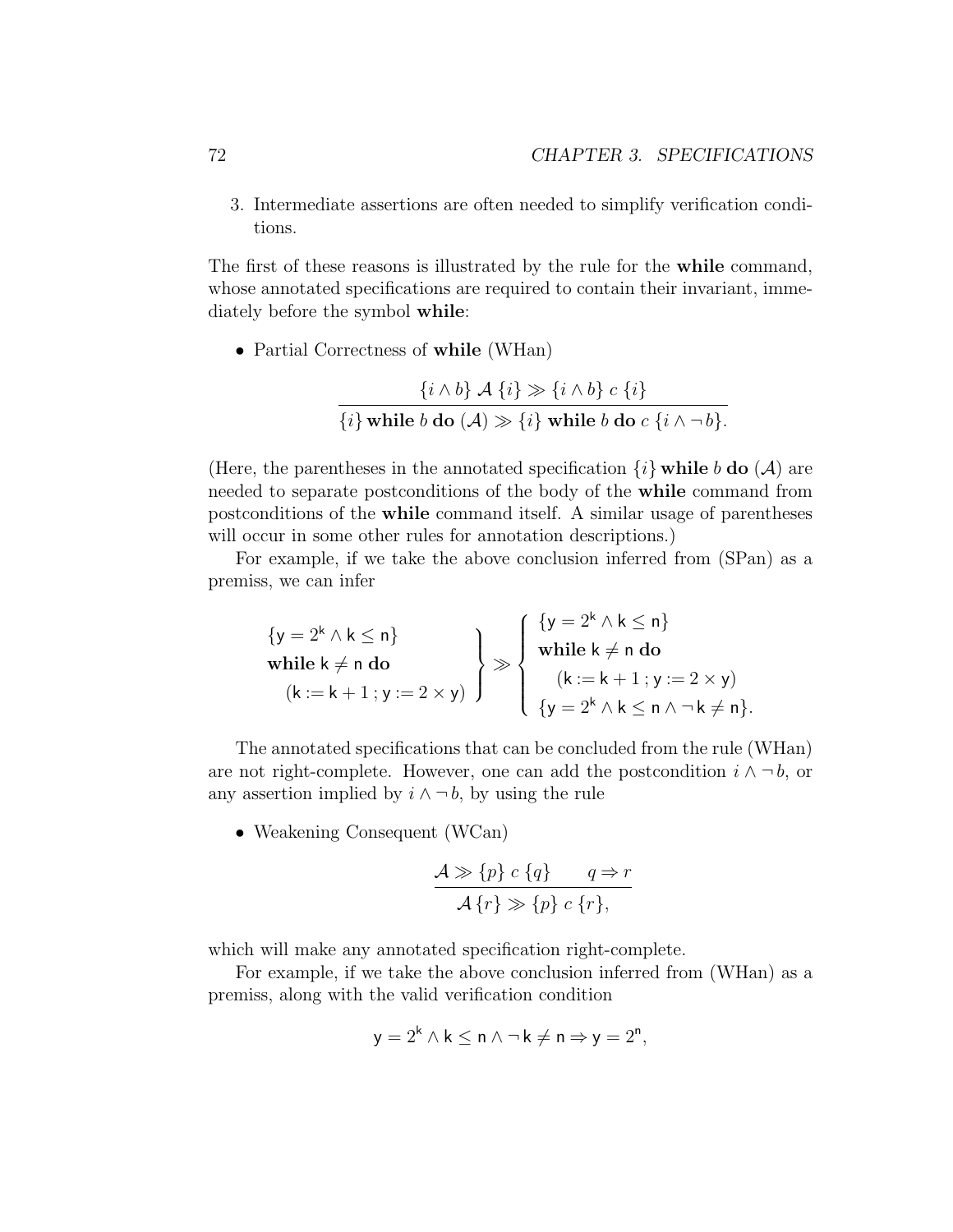we obtain

$$
\{y = 2^{k} \land k \le n\}
$$
  
while  $k \ne n$  do  

$$
(k := k + 1; y := 2 \times y)
$$

$$
\{y = 2^{n}\}
$$

$$
\left\{\n\begin{array}{l}\n\{y = 2^{k} \land k \le n\} \\
\text{while } k \ne n \text{ do} \\
(k := k + 1; y := 2 \times y)\n\end{array}\n\right\}
$$

$$
\left\{\n\begin{array}{l}\n\{y = 2^{k} \land k \le n\} \\
\text{while } k \ne n \text{ do} \\
(k := k + 1; y := 2 \times y)\n\end{array}\n\right\}
$$

The reader may verify that further applications of the rules (ASan), (SQan), and (SPan) lead to the annotated specification given at the beginning of this section.

There are additional rules for skip, conditional commands, and variable declarations:

• Skip (SKan)

$$
\operatorname{skip}\{q\} \gg \{q\} \operatorname{skip} \{q\}.
$$

• Conditional (CDan)

$$
\frac{\{p \wedge b\} \mathcal{A}_1 \{q\} \gg \{p \wedge b\} \ c_1 \{q\} \qquad \{p \wedge \neg b\} \mathcal{A}_2 \{q\} \gg \{p \wedge \neg b\} \ c_2 \{q\}}{\{p\} \text{ if } b \text{ then } \mathcal{A}_1 \text{ else } (\mathcal{A}_2) \{q\} \gg \{p\} \text{ if } b \text{ then } c_1 \text{ else } c_2 \{q\}}.
$$

• Variable Declaration (DCan)

$$
\{p\} \mathcal{A} \{q\} \gg \{p\} \ c \{q\}
$$

$$
\{p\} \text{ newvar } v \text{ in } (\mathcal{A}) \{q\} \gg \{p\} \text{ newvar } v \text{ in } c \{q\},\
$$

when  $v$  does not occur free in  $p$  or  $q$ .

It should be clear that the rules for annotated specifications given in this section allow considerable flexibility in the choice of intermediate assertions. To make proofs clearer, we will often provide more annotations than necessary.

#### 3.4 More Structural Inference Rules

In addition to Strengthening Precedent and Weakening Consequent, there are a number of other structural inference rules of Hoare logic that remain sound for separation logic. In this section and the next, we give a variety of these rules. For the moment, we ignore annotated specifications, and give the simpler rules that suffice for formal proofs.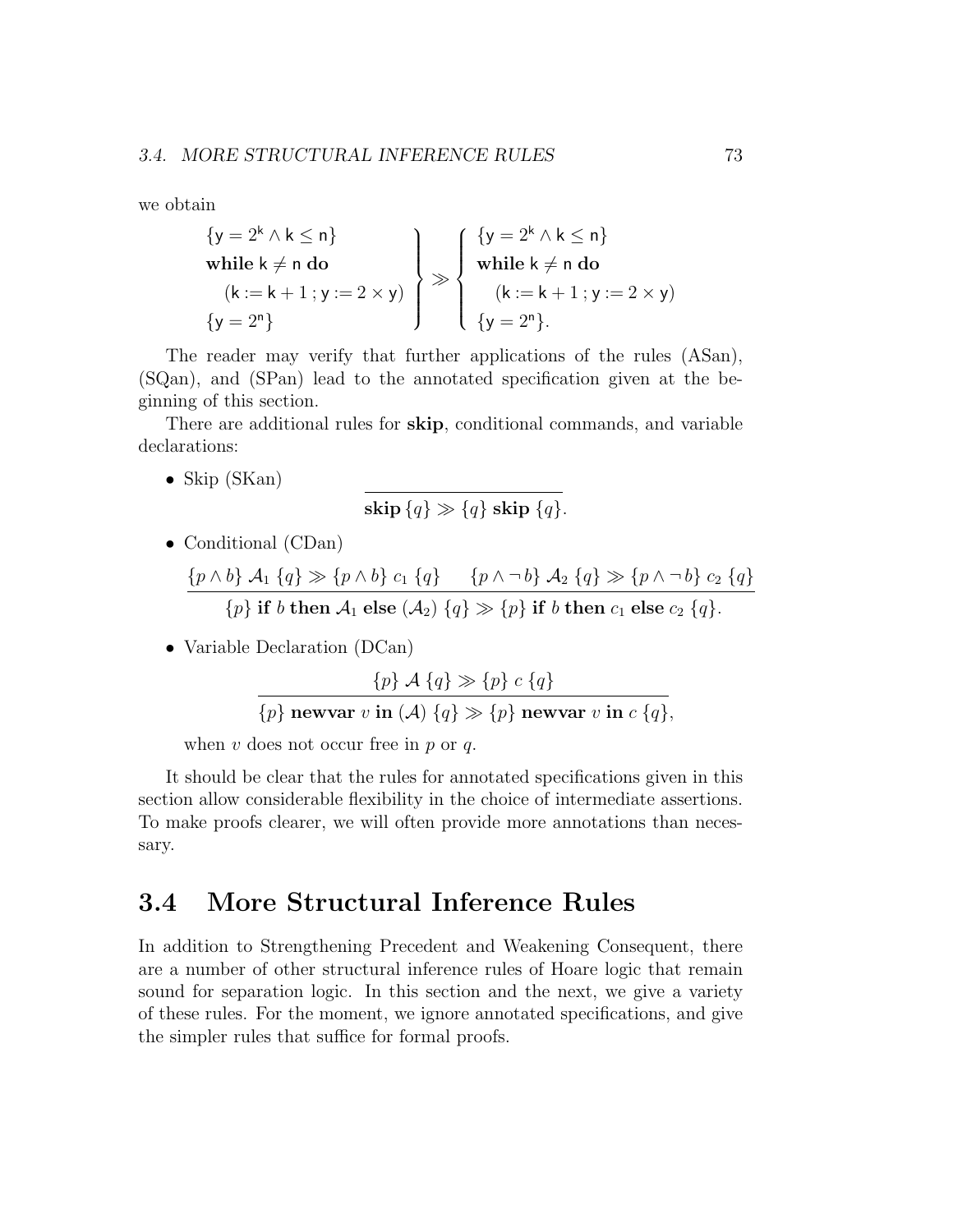• Vacuity (VAC)

$$
\{\mathbf{false}\}\ c\ \{q\}
$$

This rule is sound because the definition of both partial and total correctness specifications begin with a universal quantification over states satisfying the precondition — and there are no states satisfying false. It is useful for characterizing commands that are not executed (often the bodies of while commands). For example, one can prove

1.  $(s = 0 \land a - 1 > b \land k > b \land k < b) \Rightarrow false$  (VC)

- 2.  ${false}$  (VAC)  $k := k + 1$ ;  $s := s + k$  ${s = 0 \land a - 1 > b \land k > b}$
- 3.  $\{s = 0 \land a 1 > b \land k > b \land k < b\}$  (SP)  $k := k + 1$ ;  $s := s + k$  ${s = 0 \land a - 1 > b \land k > b}$
- 4. {s = 0  $\land$  a 1 > b  $\land$  k > b} (WH) while  $k < b$  do  $(k := k + 1; s := s + k)$  ${s = 0 \land a - 1 > b \land k > b \land \neg k < b}.$
- Disjunction (DISJ)

$$
\frac{\{p_1\} \ c \ \{q\}}{\{p_1 \vee p_2\} \ c \ \{q\}}
$$

For example, consider two (annotated) specifications of the same command:

 ${a-1 \leq b}$  $s := 0$  ;  $k := a - 1$  ;  $\{{\sf s}=\sum_{\sf i=a}^{\sf k}{\sf i}\wedge{\sf k}\leq{\sf b}\}$ while  $k < b$  do  $(k := k + 1 ; s := s + k)$  $\{s=\sum_{i=a}^b i\}$  ${a - 1 > b}$  $s := 0$  ;  $k := a - 1$  ;  ${s = 0 \land a - 1 \ge b \land k \ge b}$ while  $k < b$  do  $(k := k + 1 : s := s + k)$  ${s = 0 \land a - 1 > b}$  $\{s=\sum_{i=a}^b i\}.$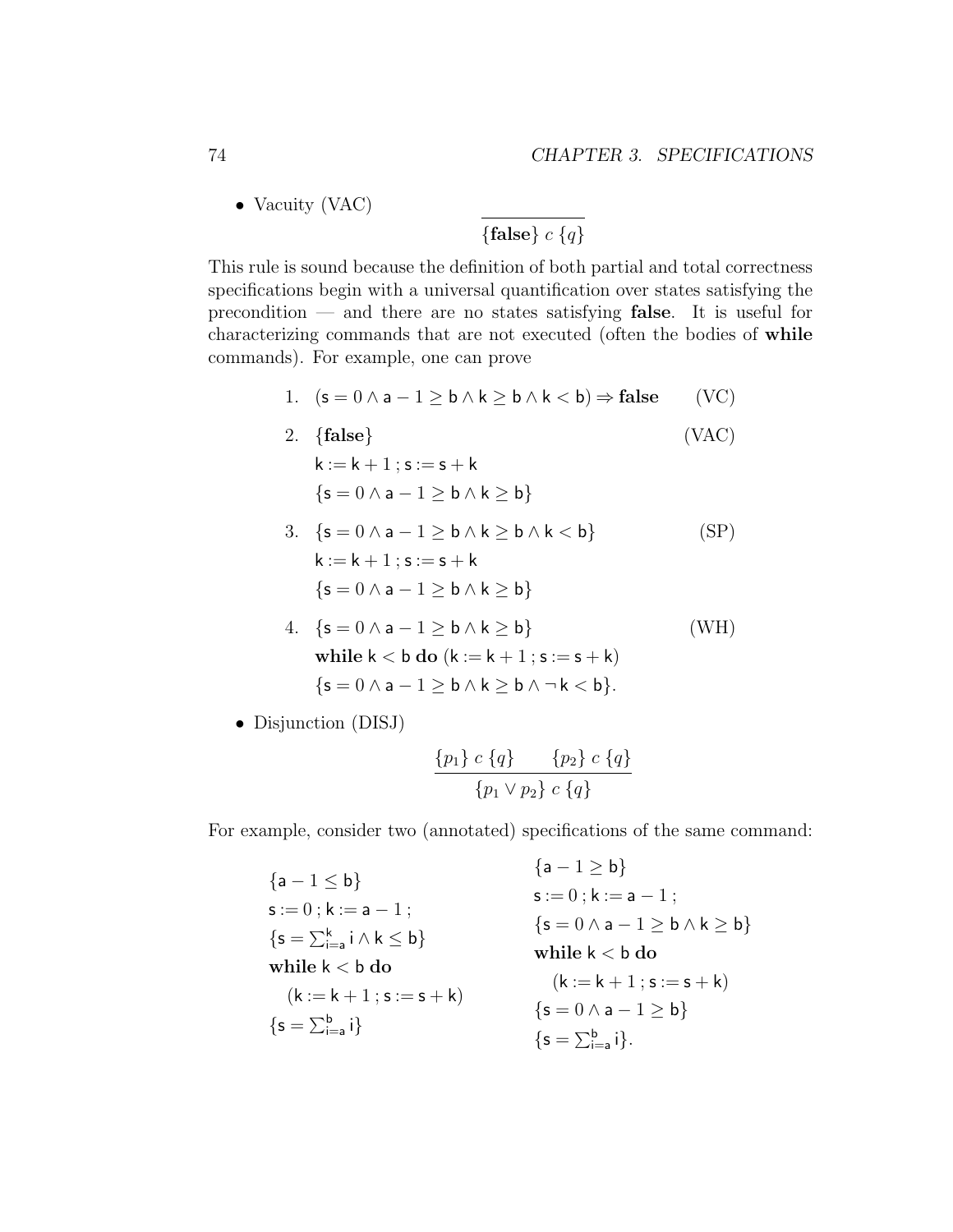(Here, the second specification describes the situation where the body of the while command is never executed, so that the subspecification of the while command can be obtain by using (VAC).) Using these specifications as premisses to (DISJ), we can obtain the main step in

$$
{\bf true} \n{a-1 \le b \lor a-1 \ge b} \ns := 0; k := a-1; \nwhile k < b \ do \n(k := k+1; s := s+k) \n{s = \sum_{i=a}^{b} i}.
$$

• Conjunction (CONJ)

$$
\frac{\{p_1\} c \{q_1\}}{\{p_1 \land p_2\} c \{q_1 \land q_2\}}
$$

(It should be noted that, in some extensions of separation logic, this rule becomes unsound.)

• Existential Quantification (EQ)

$$
\frac{\{p\} c \{q\}}{\{\exists v. p\} c \{\exists v. q\}},
$$

where  $v$  is not free in  $c$ .

• Universal Quantification (UQ)

$$
\frac{\{p\} c \{q\}}{\{\forall v. p\} c \{\forall v. q\}},
$$

where  $v$  is not free in  $c$ .

When a variable  $v$  does not occur free in the command in a specification (as is required of the premisses of the above two rules), it is said to be a ghost variable of the specification.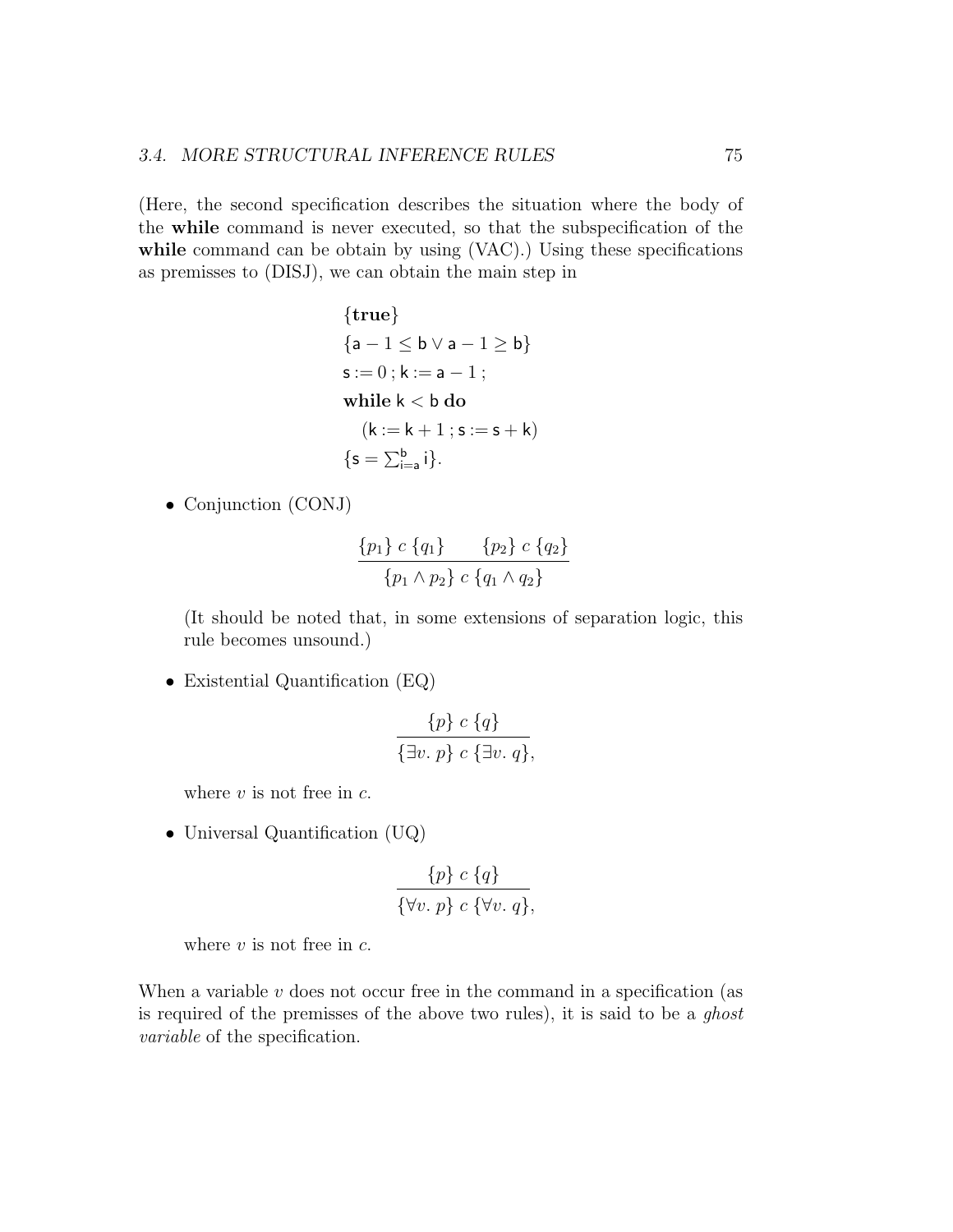• Substitution (SUB)

$$
\frac{\{p\} c \{q\}}{\{p/\delta\} (c/\delta) \{q/\delta\}},
$$

where  $\delta$  is the substitution  $v_1 \to e_1, \ldots, v_n \to e_n, v_1, \ldots, v_n$  are the variables occurring free in  $p$ ,  $c$ , or  $q$ , and, if  $v_i$  is modified by  $c$ , then  $e_i$ is a variable that does not occur free in any other  $e_j$ .

The restrictions on this rule are needed to avoid aliasing. For example, in

$$
\{x = y\} \ x := x + y \ \{x = 2 \times y\},
$$

one can substitute  $x \rightarrow z$ ,  $y \rightarrow 2 \times w - 1$  to infer

$$
\{z = 2 \times w - 1\} \; z := z + 2 \times w - 1 \; \{z = 2 \times (2 \times w - 1)\}.
$$

But one cannot substitute  $x \rightarrow z$ ,  $y \rightarrow 2 \times z - 1$  to infer the invalid

$$
{z = 2 \times z - 1} z := z + 2 \times z - 1 {z = 2 \times (2 \times z - 1)}.
$$

The substitution rule will become important when we consider procedures.

• Renaming (RN)

$$
\frac{\{p\} \text{ newvar } v \text{ in } c \{q\}}{\{p\} \text{ newvar } v' \text{ in } (c/v \to v') \{q\}},
$$

where  $v'$  does not occur free in  $c$ .

Actually, this is not a structural rule, since it is only applicable to variable declarations. On the other hand, unlike the other nonstructural rules, it is not syntax-directed.

The only time it is necessary to use this rule is when one must prove a specification of a variable declaration that violates the proviso that the variable being declared must not occur free in the pre- or postcondition. For example,

| 1. $\{x = 0\}$ y := 1 $\{x = 0\}$                              | (AS)     |
|----------------------------------------------------------------|----------|
| 2. $\{x = 0\}$ newvar y in y := 1 $\{x = 0\}$                  | $(DC_1)$ |
| 3. $\{x = 0\}$ newvar $x \text{ in } x := 1 \{x = 0\}.$ (RN 2) |          |

In practice, the rule is rarely used. It can usually be avoided by renaming local variables in the program before proving it.

Renaming of bound variables in pre- and postconditions can be treated by using verification conditions such as  $(\forall x. z \neq 2 \times x) \Rightarrow (\forall y. z \neq 2 \times y)$  as premisses in the rules (SP) and (WC).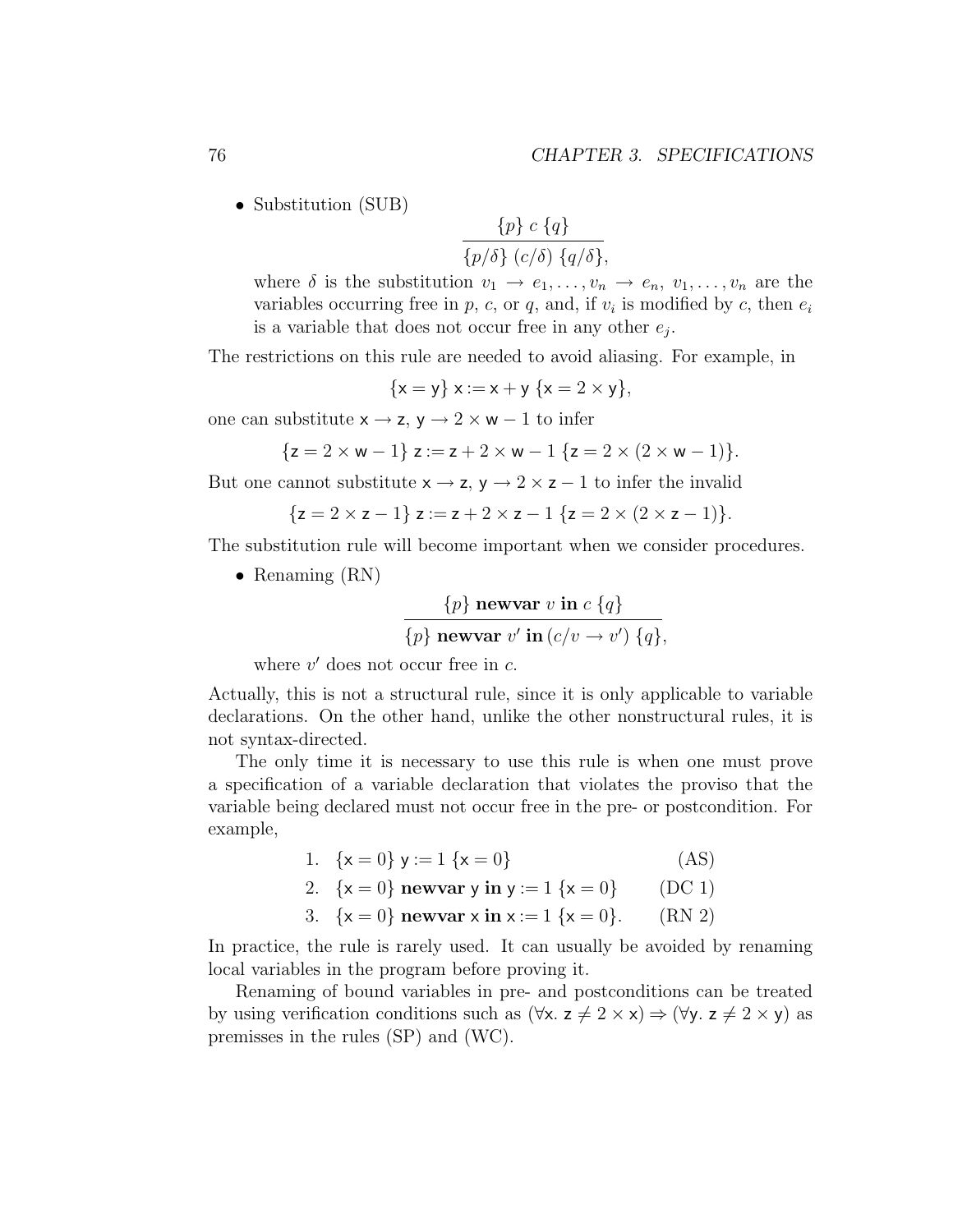#### 3.5 The Frame Rule

In Section 1.5, we saw that the Hoare-logic Rule of Constancy fails for separation logic, but is replaced by the more general

• Frame Rule (FR)

$$
\frac{\{p\} c \{q\}}{\{p \ * \ r\} c \{q \ * \ r\}},
$$

where no variable occurring free in  $r$  is modified by  $c$ .

In fact, the frame rule lies at the heart of separation logic, and provides the key to local reasoning. An instance is

$$
\frac{\{\text{list } \alpha \text{ i}\} \text{ "Reverse List" } \{\text{list } \alpha^\dagger \text{ j}\}}{\{\text{list } \alpha \text{ i } * \text{ list } \gamma \text{ x}\} \text{ "Reverse List" } \{\text{list } \alpha^\dagger \text{ j } * \text{ list } \gamma \text{ x}\},\}
$$

(assuming "Reverse List" does not modify x or  $\gamma$ ).

The soundness of the frame rule is surprisingly sensitive to the semantics of our programming language. Suppose, for example, we changed the behavior of deallocation, so that, instead of causing a memory fault, dispose x behaved like **skip** when the value of  $\times$  was not in the domain of the heap. Then {emp} dispose x {emp} would be valid, and the frame rule could be used to infer {emp  $* x \mapsto 10$ } dispose  $x \{emp * x \mapsto 10\}$ . Then, since emp is a neutral element for  $*$ , we would have  $\{x \mapsto 10\}$  dispose  $x \{x \mapsto 10\}$ , which is patently false.

To reveal the programming-language properties that the frame rule depends upon, we begin with some definitions:

If, starting in the state  $s, h$ , no execution of a command  $c$ aborts, then c is safe at  $s, h$ . If, starting in the state  $s, h$ , every execution of c terminates without aborting, then c must terminate normally at  $s, h$ .

Then the frame rule depends upon two properties of the programming language, which capture the idea that a program will only depend upon or change the part of the initial heap within its footprint, and will abort if any of that part of the heap is missing:

Safety Monotonicity If  $\hat{h} \subseteq h$  and c is safe at  $s, h - \hat{h}$ , then c is safe at s, h. If  $h \subseteq h$  and c must terminate normally at s,  $h-h$ , then c must terminate normally at  $s, h$ .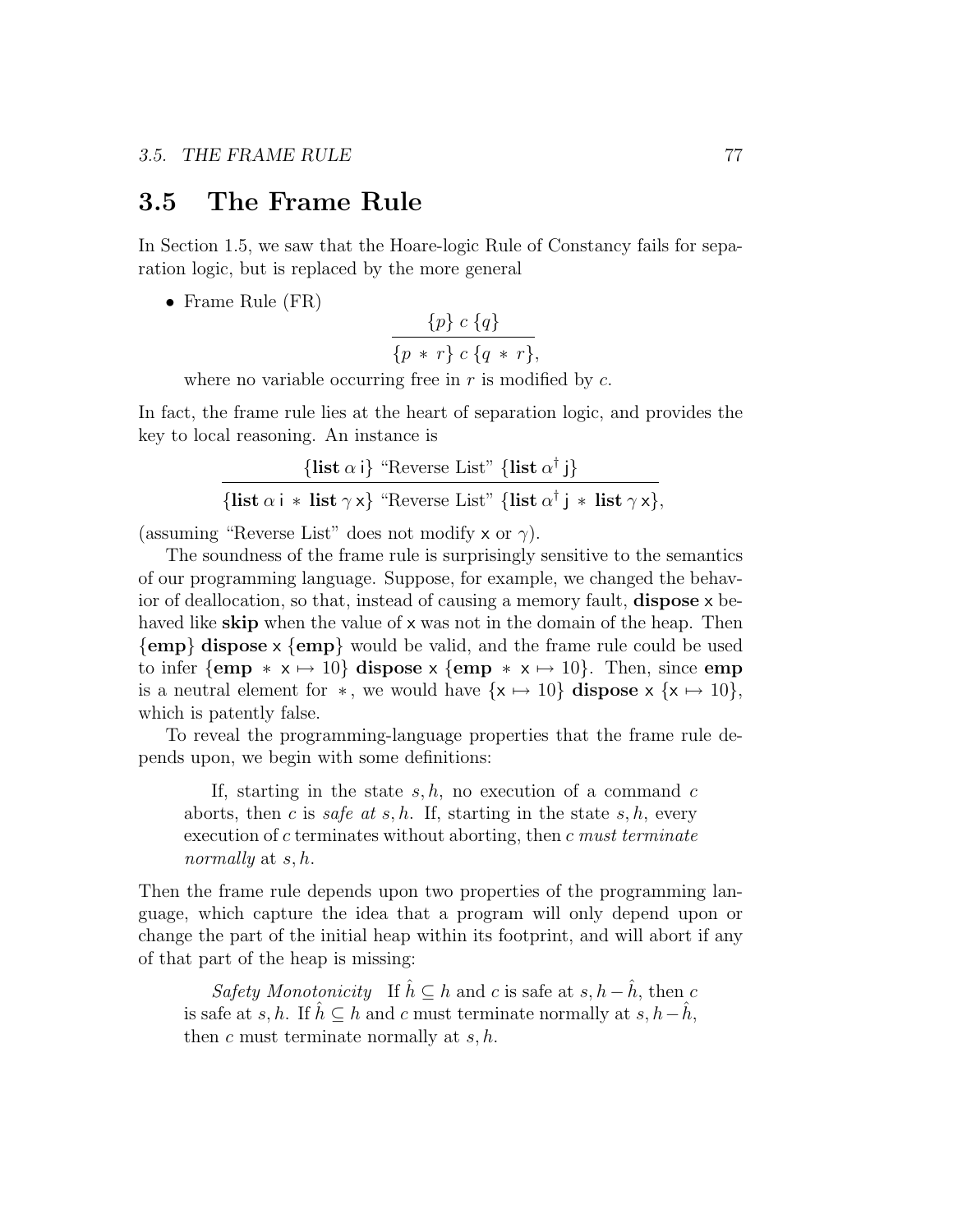The Frame Property If  $\hat{h} \subseteq h$ , c is safe at  $s, h - \hat{h}$ , and some execution of  $c$  starting at  $s, h$  terminates normally in the state  $s', h',$ 



then  $\hat{h} \subseteq h'$  and some execution of c starting at  $s, h-\hat{h}$ , terminates normally in the state  $s', h' - \hat{h}$ :



Then:

Proposition 11 If the programming language satisfies safety monotonicity and the frame property, then the frame rule is sound for both partial and total correctness.

PROOF Assume  $\{p\}$  c  $\{q\}$  is valid, and  $s, h \models p * r$ . Then there is an  $\hat{h} \subseteq h$ such that  $s, h - h \models p$  and  $s, h \models r$ .

From  $\{p\}$  c  $\{q\}$ , we know that c is safe at  $s, h - \hat{h}$  (and in the totalcorrectness case it must terminate normally). Then, by safety monotonicity, we know that c is safe at  $s, h$  (and in the total-correctness case it must terminate normally).

Suppose that, starting in the state  $s, h$ , there is an execution of c that terminates in the state  $s', h'$ . Since c is safe at  $s, h-\hat{h}$ , we know by the frame property that  $\hat{h} \subseteq h'$  and that, starting in the state  $s, h - \hat{h}$ , there is some execution of c that terminates in the state  $s', h' - \hat{h}$ . Then  $\{p\}$  c  $\{q\}$  and  $s, h - \hat{h} \models p$  imply that  $s', h' - \hat{h} \models q$ .

Since an execution of c carries s, h into  $s', h'$ , we know that  $s v = s'v$  for all  $v$  that are not modified by  $c$ . Then, since these include the free variables of r,  $s, \hat{h} \models r$  implies that  $s', \hat{h} \models r$ . Thus  $s', h'$ END OF PROOF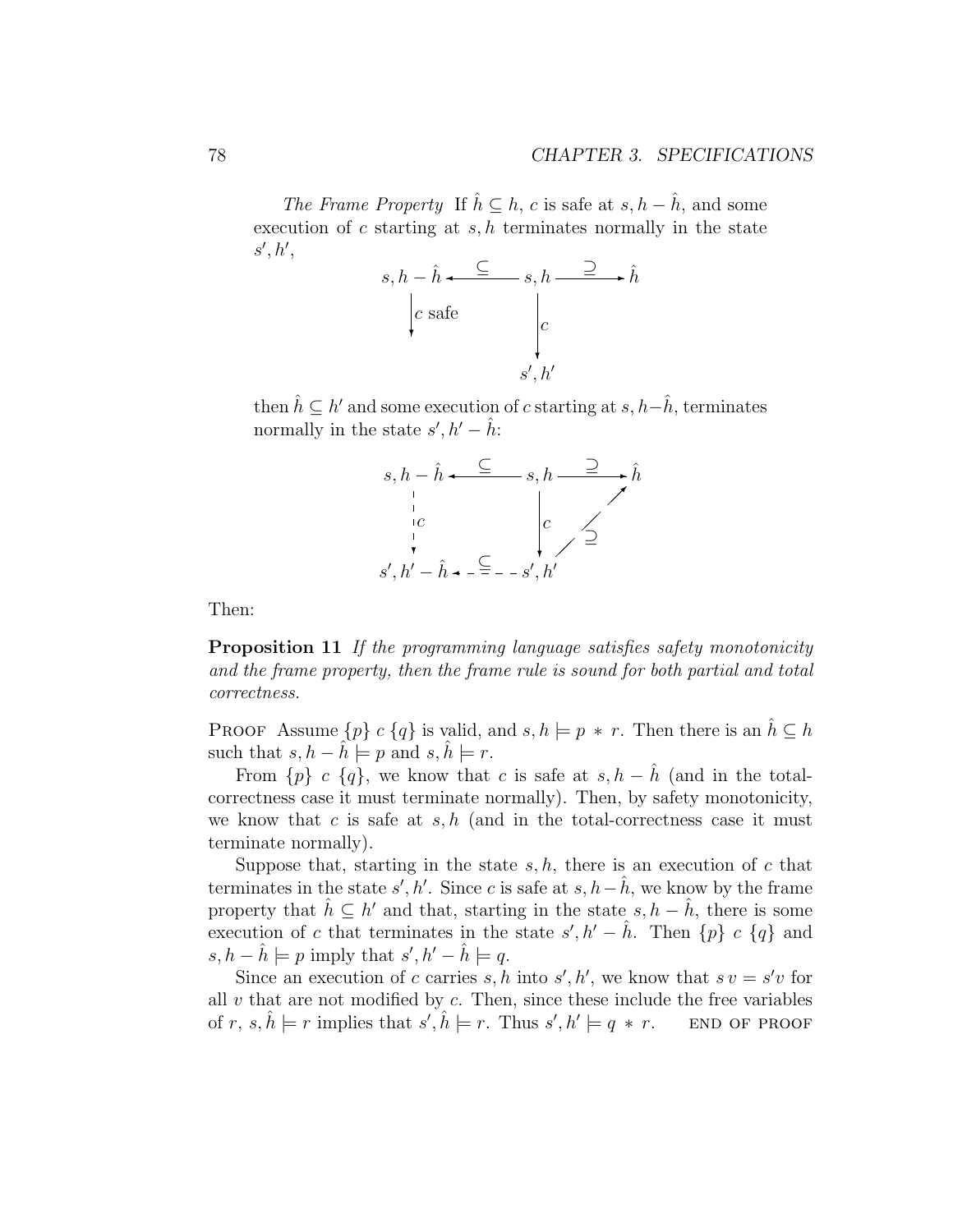#### 3.6 More Rules for Annotated Specifications

We now consider how to enlarge the concept of annotated specifications to encompass the structural rules given in the two preceding sections. Since these rules are applicable to arbitrary commands, their annotated versions will indicate explicitly which rule is being applied.

In all of these rules, we assume that the annotated specifications in the premisses will often be sequences of several lines. In the unary rules (VACan), (EQan), (UQan), (FRan), and (SUBan), braces are used to indicate the vertical extent of the single operand. In the binary rules (DISJan), and (CONJan), the two operands are placed symmetrically around the indicator DISJ or CONJ.

For the vacuity rule, we have

• Vacuity (VACan)

$$
\{c\} \text{VAC} \{q\} \gg \{\text{false}\} \ c \{q\}.
$$

Here  $c$  contains no annotations, since no reasoning about its subcommands is used. For example, using (VACan), (SPan), (WHan), and (WCan):

$$
\{s = 0 \land a - 1 \ge b \land k \ge b\}
$$
  
while k < b do  

$$
(k := k + 1 ;
$$

$$
s := s + k)
$$

$$
\{s = 0 \land a - 1 \ge b\}.
$$

Notice that, here and with later unary structural rules, when the braced sequence contains several lines, we will omit the left brace. For the disjunction rule, we have

• Disjunction (DISJan)

$$
\frac{\mathcal{A}_1\{q\} \gg \{p_1\} \ c \{q\} \qquad \mathcal{A}_2\{q\} \gg \{p_2\} \ c \{q\}}{(\mathcal{A}_1 \text{ DISJ } \mathcal{A}_2) \{q\} \gg \{p_1 \lor p_2\} \ c \{q\}}.
$$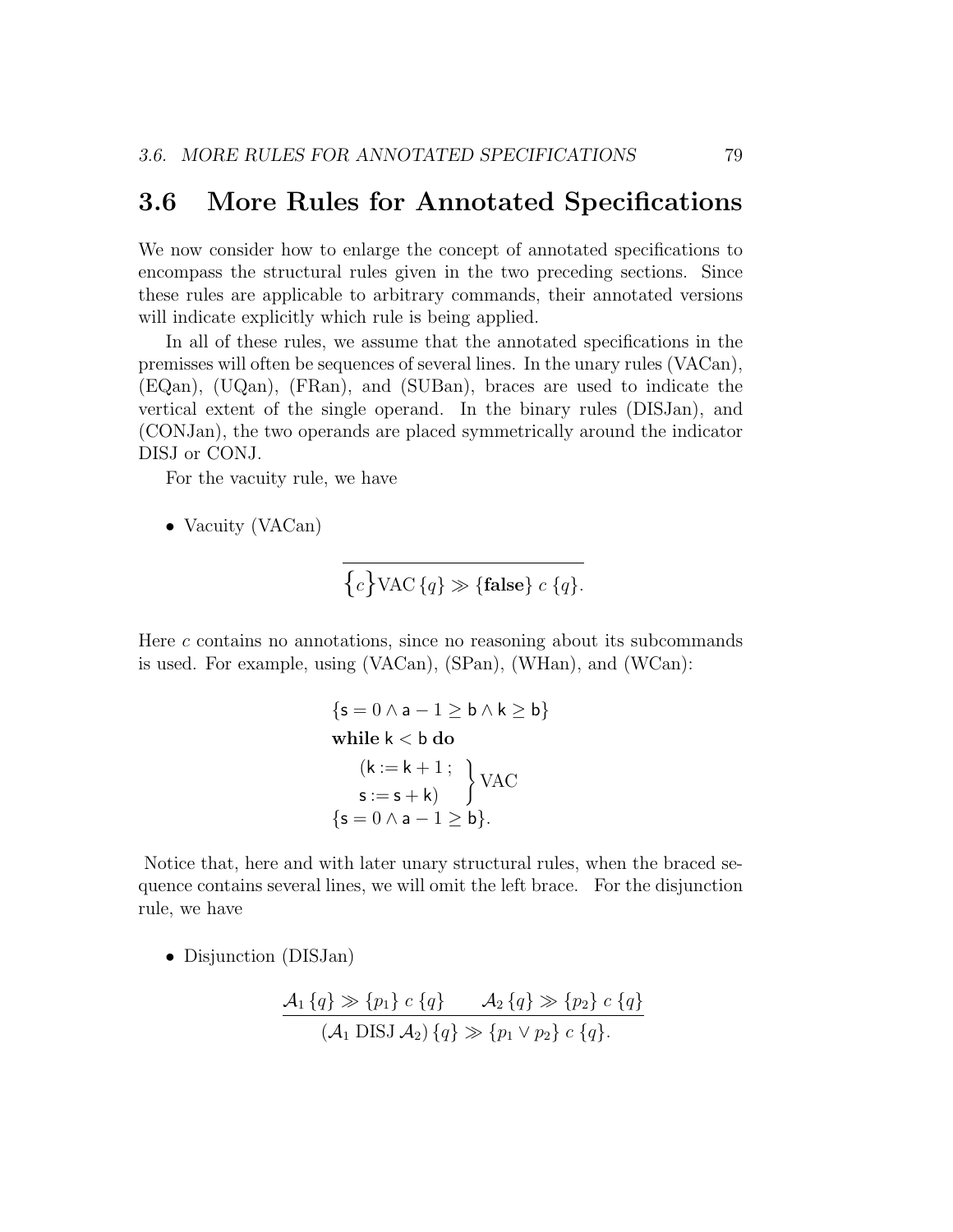For example,

 ${a - 1 \le b}$  $s := 0$ ;  $k := a - 1$ ;  $\{{\sf s}=\sum_{\sf i=a}^{\sf k}{\sf i}\wedge{\sf k}\leq{\sf b}\}$ while  $\mathsf{k}<\mathsf{b}$  do  $(k := k + 1 ; s := s + k)$ DISJ  ${a - 1 > b}$  $s := 0$ ;  $k := a - 1$ ;  ${s = 0 \land a - 1 \ge b \land k \ge b}$ while  $k < b$  do  $(k := k + 1 ; s := s + k)$  VAC  ${s = 0 \land a - 1 > b}.$ 

{true}

$$
\{s=\textstyle\sum_{i=a}^bi\}.
$$

In the remaining structural rules, the annotated specification in the conclusion need not be left- or right-complete; it simply contains the annotated specifications of the premisses.

• Conjunction (CONJan)

$$
\frac{\mathcal{A}_1 \gg \{p_1\} \ c \{q_1\}}{(\mathcal{A}_1 \text{ CONJ } \mathcal{A}_2) \gg \{p_1 \land p_2\} \ c \{q_1 \land q_2\}}.
$$

• Existential Quantification (EQan)

$$
\mathcal{A} \gg \{p\} c \{q\}
$$

$$
\{\mathcal{A}\} \exists v \gg \{\exists v. p\} c \{\exists v. q\},\
$$

where  $v$  is not free in  $c$ .

• Universal Quantification (UQan)

$$
\mathcal{A} \gg \{p\} c \{q\}
$$

$$
\{\mathcal{A}\} \forall v \gg \{\forall v. p\} c \{\forall v. q\},\
$$

where  $v$  is not free in  $c$ .

(In using the two rules above, we will often abbreviate  $\{\cdots \{A\} \exists v_1 \cdots \} \exists v_n$ by  $\{\mathcal{A}\}\exists v_1.\dots,v_n$ , and  $\{\dots\{\mathcal{A}\}\forall v_1\cdots\}\forall v_n$  by  $\{\mathcal{A}\}\forall v_1.\dots,v_n$ .)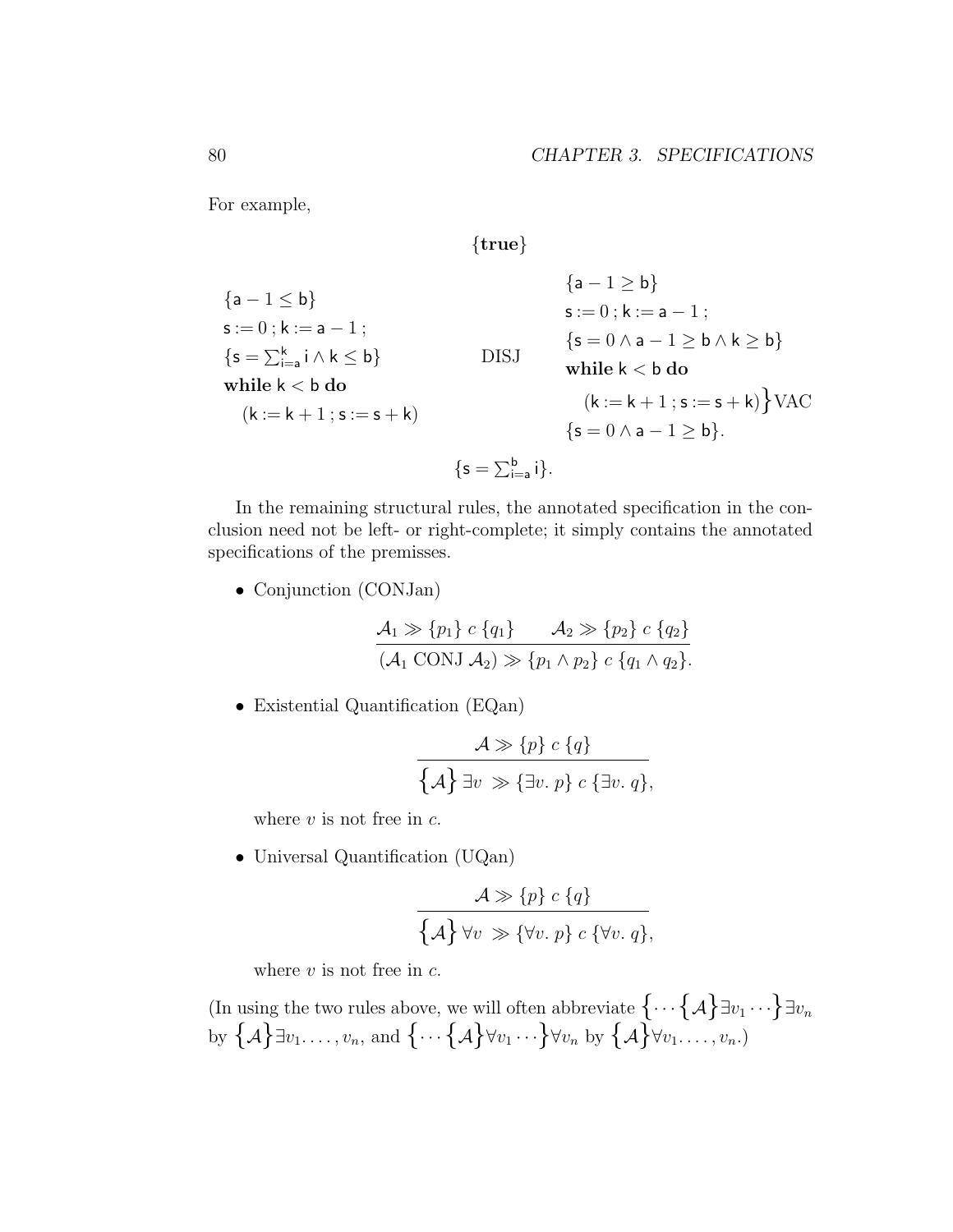• Frame (FRan)

$$
\frac{\mathcal{A} \gg \{p\} \ c \ \{q\}}{\{\mathcal{A}\} \ * \ r \gg \{p \ * \ r\} \ c \ \{q \ * \ r\}},
$$

where no variable occurring free in  $r$  is modified by  $c$ .

For example,

$$
\{\exists j. x \mapsto -, j * list \alpha j\}
$$
  
\n
$$
\{x \mapsto -\}
$$
  
\n
$$
[x] := a
$$
  
\n
$$
\{x \mapsto a\}
$$
  
\n
$$
\{\exists j. x \mapsto a, j * list \alpha j\}
$$
  
\n
$$
\{\exists j. x \mapsto a, j * list \alpha j\}
$$

• Substitution (SUBan)

$$
\frac{\mathcal{A} \gg \{p\} \ c \{q\}}{\{\mathcal{A}\}/\delta \gg \{p/\delta\} \ (c/\delta) \ \{q/\delta\}},
$$

where  $\delta$  is the substitution  $v_1 \to e_1, \ldots, v_n \to e_n, v_1, \ldots, v_n$  are the variables occurring free in  $p$ ,  $c$ , or  $q$ , and, if  $v_i$  is modified by  $c$ , then  $e_i$ is a variable that does not occur free in any other  $e_j$ .

In the conclusion of this rule,  $\{\mathcal{A}\}/\delta$  denotes an annotated specification in which "/" and the substitution denoted by  $\delta$  occur literally, i.e., the substitution is not carried out on A. The total substitution  $\delta$  may be abbreviated by a partial substitution, but the conditions on what is substituted for the  $v_i$  must hold for all  $v_1, \ldots, v_n$  occurring free in p, c, or q.

We omit any discussion of the renaming rule  $(RN)$ , since it is rarely used, and does not lend itself to annotated specifications.

## 3.7 Inference Rules for Mutation and Disposal

Finally, we come to the new commands for manipulating the heap, which give rise to a surprising variety of inference rules. For each of these four commands, we can give three kinds of inference rule: local, global, and backwardreasoning.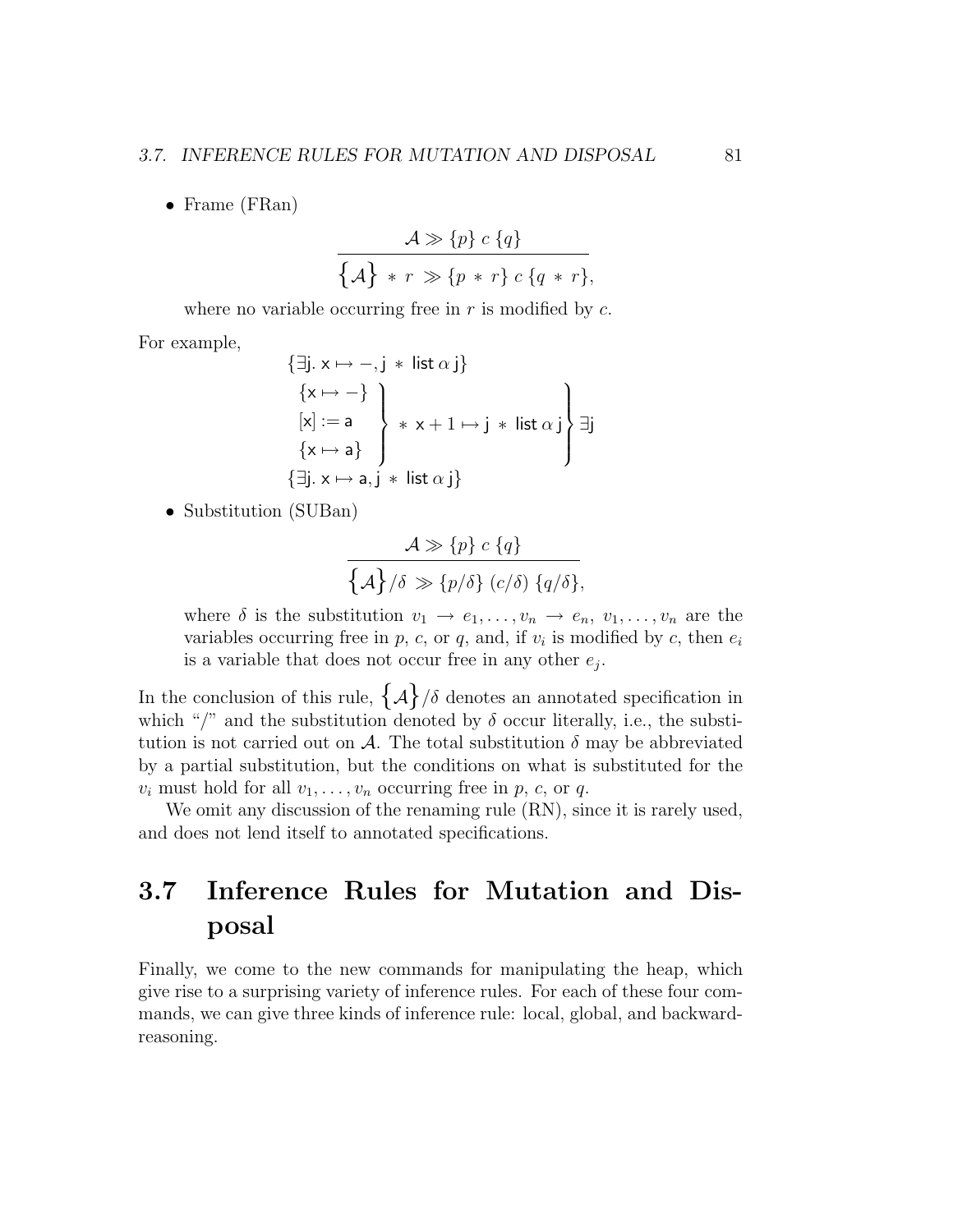In this and the next two section, we will present these rules and show that, for each type of command, the different rules are all derivable from one another (except for specialized rules that are only applicable in the "nonoverwriting" case). (Some of the deriviations will make use of the inference rules for assertions derived in Section 2.4.)

For mutation commands, we have

• The local form (MUL)

$$
\overline{\{e \mapsto -\} [e] := e' \{e \mapsto e'\}}.
$$

• The global form (MUG)

$$
\{(e \mapsto -) * r\} [e] := e' \{(e \mapsto e') * r\}.
$$

• The backward-reasoning form (MUBR)

$$
\{(e \mapsto -) * ((e \mapsto e') \twoheadrightarrow p)\} [e] := e' \{p\}.
$$

One can derive (MUG) from (MUL) by using the frame rule:

$$
\begin{aligned}\n\{(e \mapsto -) * r\} \\
\{e \mapsto -\} \\
[e] := e' \\
\{e \mapsto e'\}\n\end{aligned}\n\} * r
$$
\n
$$
\{(e \mapsto e') * r\},
$$

while to go in the opposite direction it is only necessary to take  $r$  to be emp:

$$
{e \mapsto -}
$$
  
\n
$$
{e \mapsto -} * emp
$$
  
\n
$$
[e] := e'
$$
  
\n
$$
{e \mapsto e'}
$$
 \* emp}  
\n
$$
{e \mapsto e'}
$$
.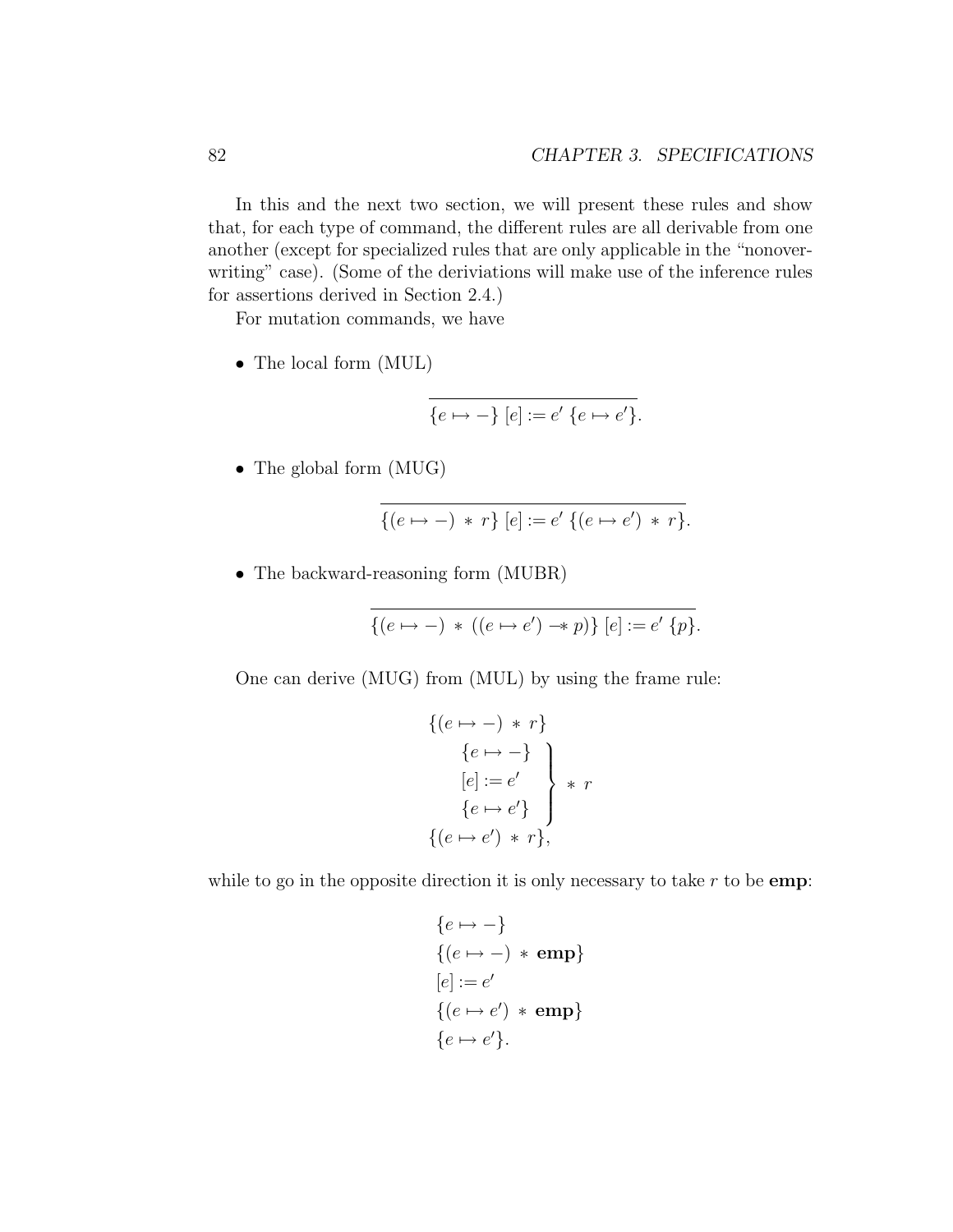#### 3.8. RULES FOR ALLOCATION 83

To derive (MUBR) from (MUG), we take r to be  $(e \mapsto e') \rightarrow p$  and use the derived axiom schema (2.5):  $q * (q \rightarrow p) \Rightarrow p$ .

$$
\{(e \mapsto -) * ((e \mapsto e') \rightarrow p)\}
$$
  
\n
$$
[e] := e'
$$
  
\n
$$
\{(e \mapsto e') * ((e \mapsto e') \rightarrow p)\}
$$
  
\n
$$
\{p\},
$$

while to go in the opposite direction we take p to be  $(e \mapsto e') * r$  and use the derived axiom schema (2.7):  $(p * r) \Rightarrow (p * (q \rightarrow (q * r))).$ 

$$
\{(e \mapsto -) * r\}
$$
  

$$
\{(e \mapsto -) * ((e \mapsto e') \rightarrow ((e \mapsto e') * r))\}
$$
  

$$
[e] := e'
$$
  

$$
\{(e \mapsto e') * r\}.
$$

For deallocation, there are only two rules, since the global form is also suitable for backward reasoning:

• The local form (DISL)

$$
\{e \mapsto -\} \text{ dispose } e \text{ } \{\text{emp}\}.
$$

• The global (and backward-reasoning) form (DISBR)

$$
\{(e \mapsto -) * r\} \text{ dispose } e \{r\}.
$$

As with the mutation rules, one can derive (DISBR) from (DISL) by using the frame rule, and go in the opposite direction by taking  $r$  to be emp.

#### 3.8 Rules for Allocation

When we turn to the inference rules for allocation and lookup, our story becomes more complicated, since these commands modify variables. More precisely, they are what we will call generalized assignment commands, i.e., commands that first perform a computation that does not alter the store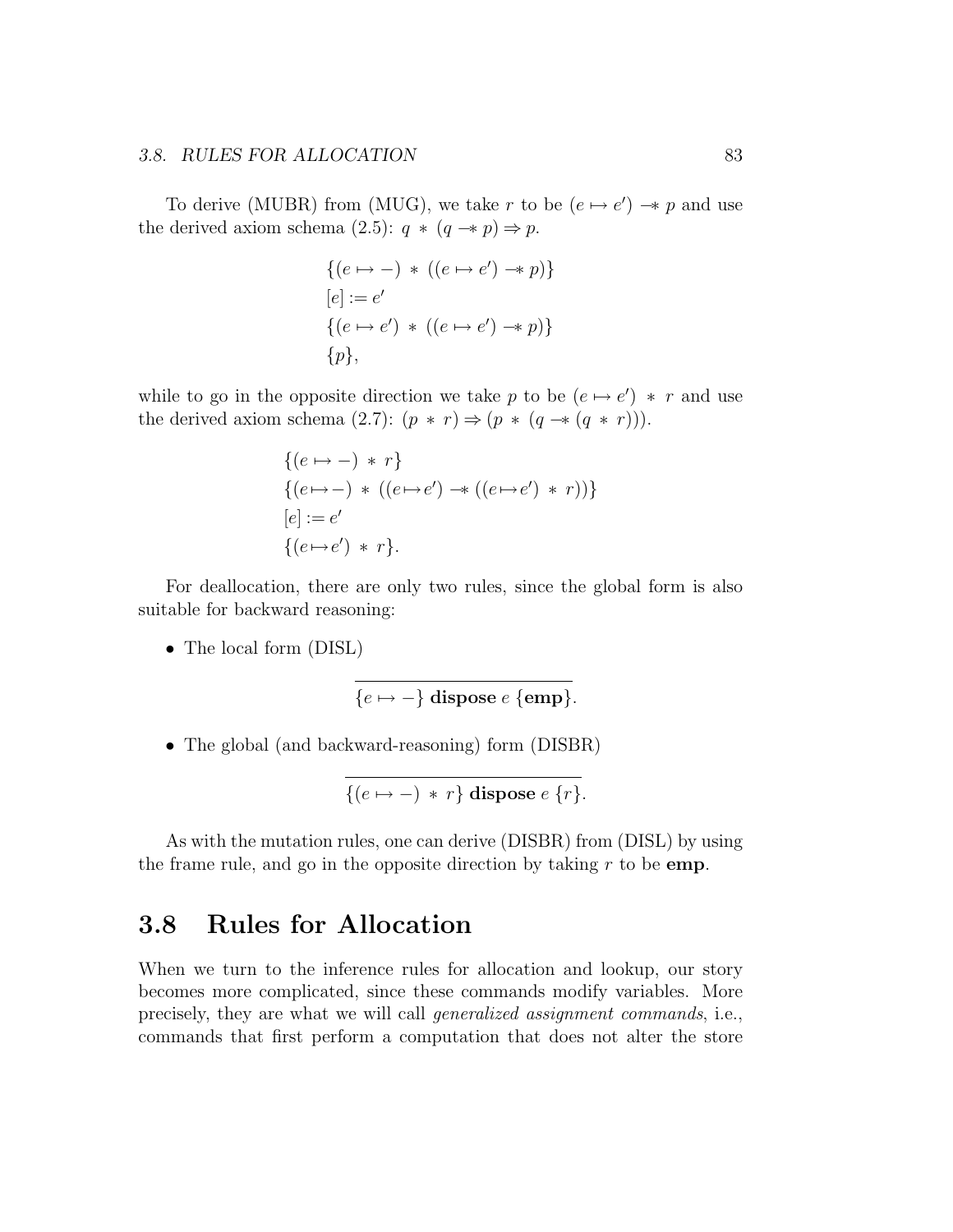(though it may affect the heap), and then after this computation has finished, change the value of the store for a single variable.

However, neither allocation nor lookup are assignment commands in the sense we will use in these notes, since they do not obey the rule (AS) for assignment. For example, if we tried to apply this rule to an allocation command, we could obtain

$$
\{\mathbf{cons}(1,2) = \mathbf{cons}(1,2)\} \times := \mathbf{cons}(1,2) \{x = x\}, \qquad \text{(syntactically illegal)}
$$

where the precondition is not a syntactically well-formed assertion, since  $\text{cons}(1, 2)$  is not an expression — for the compelling reason that it has a side effect.

Even in the analogous case for lookup,

$$
\{[y] = [y]\} \mathbf{x} := [y] \{ \mathbf{x} = \mathbf{x} \}
$$
 (syntactically illegal)

is prohibited since [y] can have the side effect of aborting.

For allocation (and lookup) it is simplest to begin with local and global rules for the nonoverwriting case, where the old value of the variable being modified plays no role. For brevity, we abbreviate the sequence  $e_1, \ldots, e_n$  of expressions by  $\bar{e}$ :

• The local nonoverwriting form (CONSNOL)

$$
\{\mathbf{emp}\} v := \mathbf{cons}(\overline{e}) \{v \mapsto \overline{e}\},
$$

where  $v \notin FV(\overline{e})$ .

• The global nonoverwriting form (CONSNOG)

$$
\{r\} \ v := \mathbf{cons}(\overline{e}) \ \{ (v \mapsto \overline{e}) \ * \ r \},
$$

where  $v \notin FV(\overline{e}, r)$ .

As with mutation and deallocation, one can derive the global form from the local by using the frame rule, and the local from the global by taking r to be emp.

The price for the simplicity of the above rules is the prohibition of overwriting, which is expressed by the conditions  $v \notin FV(\overline{e})$  and  $v \notin FV(\overline{e}, r)$ . Turning to the more complex and general rules that permit overwriting, we have three forms for allocation: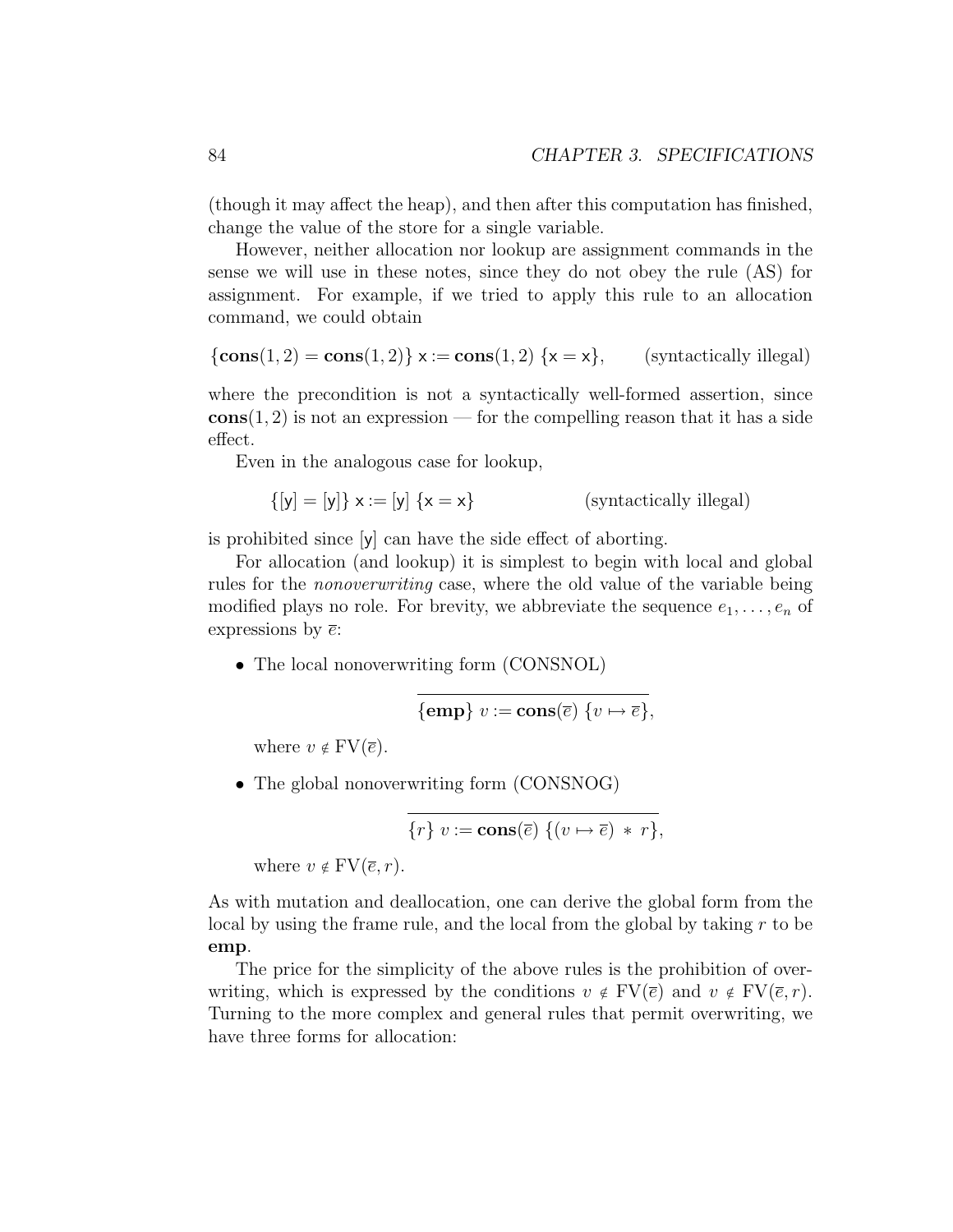#### 3.8. RULES FOR ALLOCATION 85

• The local form (CONSL)

$$
\{v = v' \wedge \text{emp}\} \ v := \text{cons}(\overline{e}) \ \{v \mapsto \overline{e}'\},\
$$

where  $v'$  is distinct from  $v$ , and  $\bar{e}'$  denotes  $\bar{e}/v \to v'$  (i.e., each  $e'_i$  denotes  $e_i/v \rightarrow v'$ ).

• The global form (CONSG)

$$
\{r\} v := \mathbf{cons}(\overline{e}) \{ \exists v'. (v \mapsto \overline{e}') * r' \},
$$

where v' is distinct from  $v, v' \notin FV(\overline{e}, r), \overline{e}'$  denotes  $\overline{e}/v \to v'$ , and r' denotes  $r/v \rightarrow v'$ .

• The backward-reasoning form (CONSBR)

$$
\{\forall v''.\ (v'' \mapsto \overline{e}) \rightarrow v''\} \ v := \mathbf{cons}(\overline{e}) \ \{p\},\
$$

where  $v''$  is distinct from  $v, v'' \notin FV(\overline{e}, p)$ , and  $p''$  denotes  $p/v \to v''$ .

To explain these rules, we begin with (CONSG). Here the existentially quantified variable  $v'$  denotes the old value of  $v$ , which has been overwritten by the allocation command (and may possibly no longer be determined by the store), much as in the alternative assignment rule (ASalt) in Section 3.2. A typical instance is

$$
\{\text{list } \alpha \text{ i}\} \text{ i} := \text{cons}(3, \text{i}) \{\exists \text{j. i} \mapsto 3, \text{j} * \text{ list } \alpha \text{ j}\}.
$$

One can derive (CONSG) from the nonoverwriting rule (CONSNOG) by using a plausible equivalence that captures the essence of generalized assignment:

$$
v := \mathbf{cons}(\overline{e}) \cong \mathbf{newvar} \hat{v} \mathbf{in} (\hat{v} := \mathbf{cons}(\overline{e}) ; v := \hat{v}), \tag{3.1}
$$

where  $\hat{v}$  does not occur in  $\bar{e}$  — and can be chosen not to occur in other specified phrases. (Here ≅ denotes an equivalence of meaning between two commands.)

We can regard this equivalence as defining the possibly overwriting case of allocation on the left by the nonoverwriting case on the right. Then we can derive (CONSG) from (CONSNOG) by existentially quantifying  $v$  and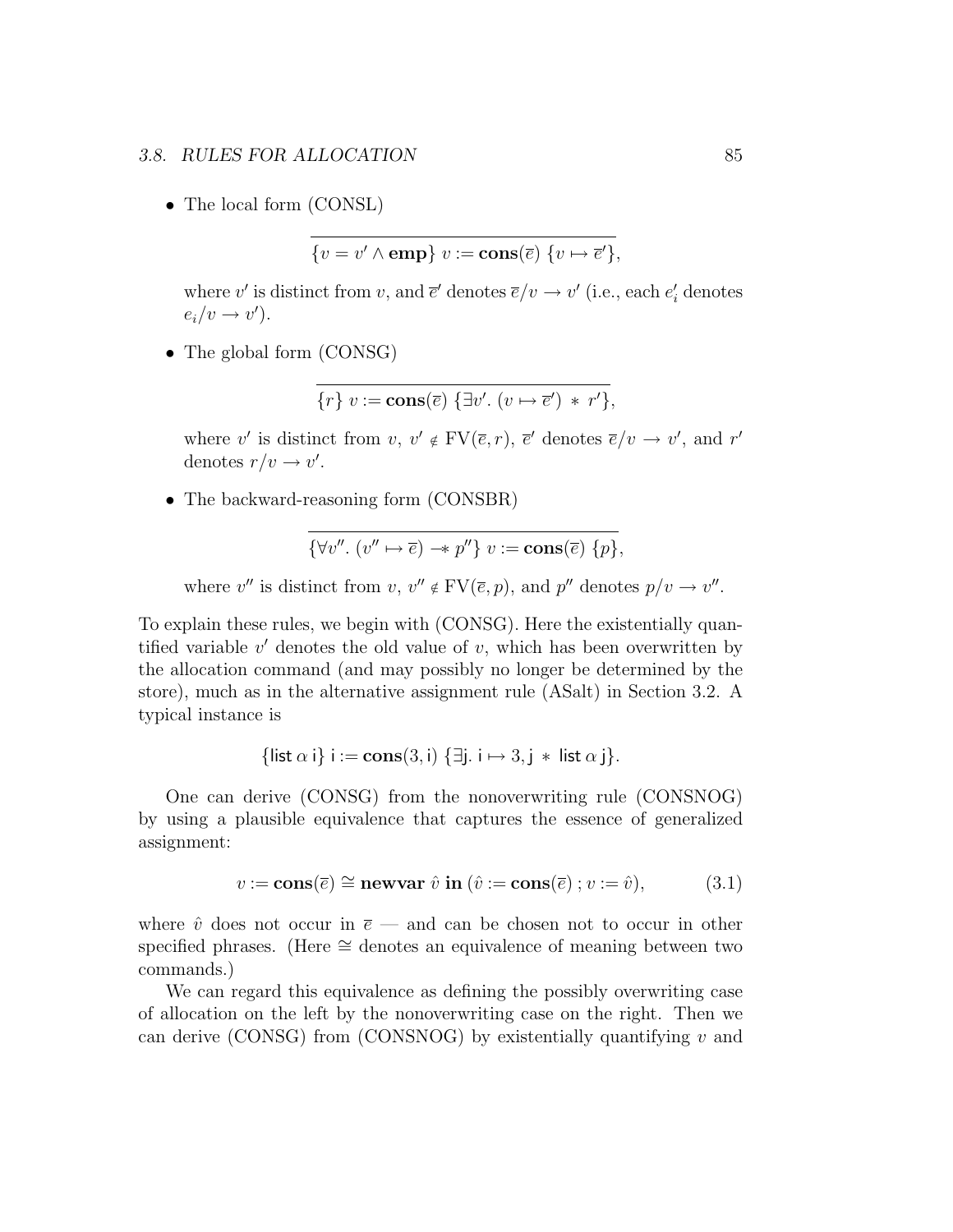renaming it to  $v'$  (using the last axiom schema displayed in 2.2 in Section 2.2:  $(p/v \rightarrow e) \Rightarrow (\exists v.\ p)$ ).

```
\{r\}newvar \hat{v} in
  (\hat{v} := \mathbf{cons}(\overline{e});
    \{(\hat{v} \mapsto \overline{e}) * r\}\{\exists v.\ (\hat{v}\mapsto\overline{e})\ * \ r\}\{\exists v'. (\hat{v} \mapsto \overline{e}') * r'\}v := \hat{v})
\{\exists v'. (v \mapsto \overline{e}') * r'\}
```
One might expect the local rule to be

$$
\{\mathbf{emp}\} \ v := \mathbf{cons}(\overline{e}) \ \{\exists v'. \ (v \mapsto \overline{e}')\},
$$

(where v' is distinct from v and  $v' \notin FV(\overline{e})$ ), which can be derived from (CONSG) by taking  $r$  to be **emp**. But this rule, though sound, is too weak. For example, the postcondition of the instance

$$
{\bf \{emp\}}\ i := \mathbf{cons}(3,i) \ {\exists j.\ i \mapsto 3, j\}
$$

gives no information about the second component of the new record.

In the stronger local rule (CONSL), the existential quantifier is dropped and v' becomes a variable that is not modified by  $v := \mathbf{cons}(\overline{e})$ , so that its occurrences in the postcondition denote the same value as in the precondition.

For example, the following instance of (CONSL)

$$
\{i = j \land emp\} i := cons(3, i) \{i \mapsto 3, j\}
$$

shows that the value of j in the postcondition is the value of i before the assignment.

We can derive (CONSL) from (CONSG) by replacing r by  $v = v' \wedge \text{emp}$ and v' by v'', and using the fact that  $v'' = v'$  is pure, plus simple properties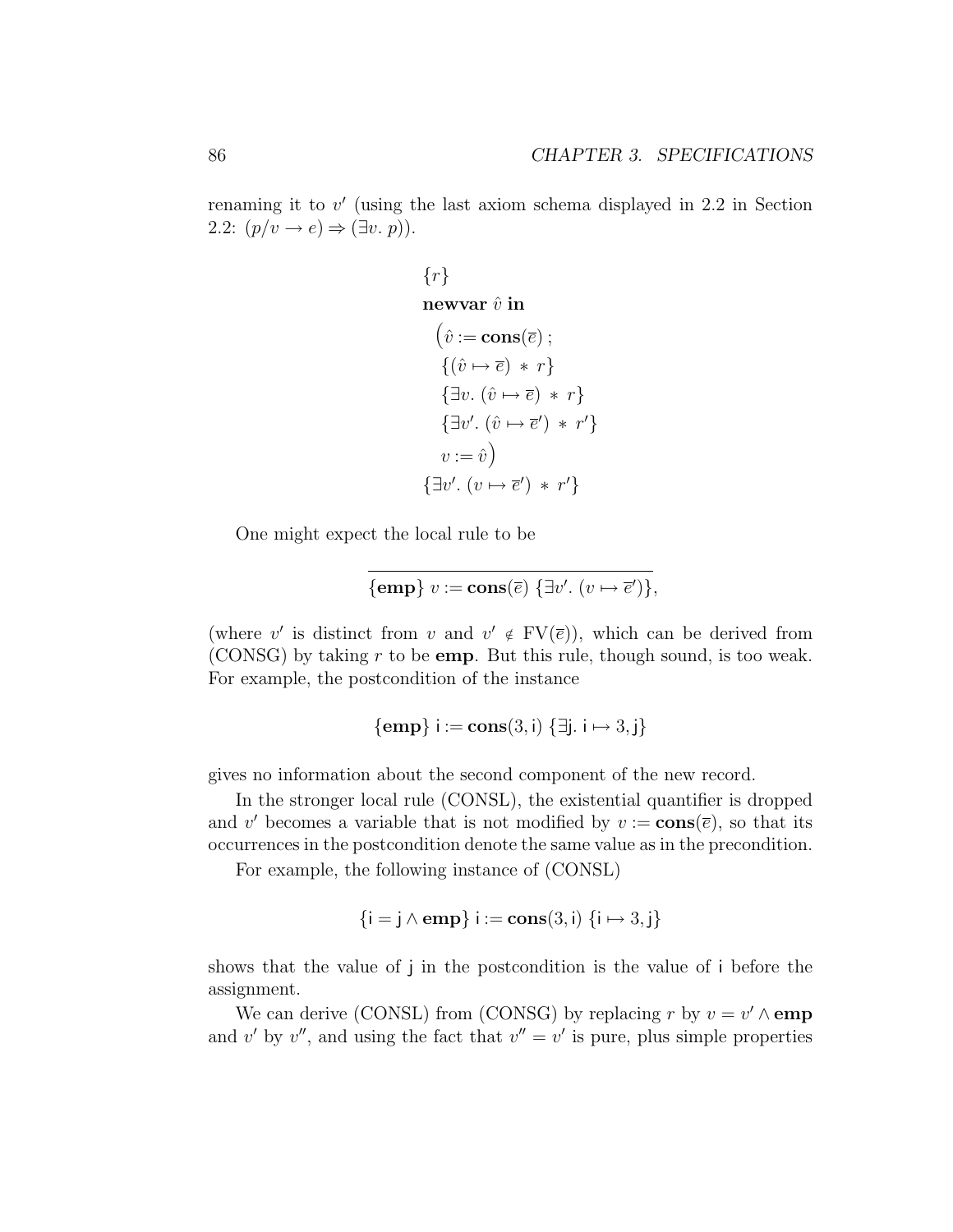of equality and the existential quantifier:

$$
\{v = v' \land \text{emp}\}
$$
  
\n
$$
v := \text{cons}(\overline{e})
$$
  
\n
$$
\{\exists v''. \ (v \mapsto \overline{e}'') \ * \ (v'' = v' \land \text{emp})\}
$$
  
\n
$$
\{\exists v''. \ ((v \mapsto \overline{e}'') \land v'' = v') \ * \text{emp}\}
$$
  
\n
$$
\{\exists v''. \ (v \mapsto \overline{e}') \land v'' = v'\}
$$
  
\n
$$
\{v \mapsto \overline{e}'\}.
$$

(Here  $v''$  is chosen to be distinct from  $v, v'$ , and the free variables of  $\overline{e}$ .)

Then to complete the circle (and show the adequacy of (CONSL)), we derive (CONSG) from (CONSL) by using the frame rule and (EQ):

$$
\{r\}
$$
\n
$$
\{\exists v'. v = v' \land r\}
$$
\n
$$
\{v = v' \land r\}
$$
\n
$$
\{v = v' \land r'\}
$$
\n
$$
\{v = v' \land (emp * r')\}
$$
\n
$$
\{(v = v' \land emp) * r'\}
$$
\n
$$
\{(v = v' \land emp)\}
$$
\n
$$
v := cons(\overline{e})
$$
\n
$$
\{(v \mapsto \overline{e}')\}
$$
\n
$$
\{(v \mapsto \overline{e}') * r'\}
$$
\n
$$
\{\exists v'. (v \mapsto \overline{e}') * r'\}
$$

In the backward-reasoning rule (CONSBR), the universal quantifier  $\forall v''$ in the precondition expresses the nondeterminacy of allocation. (We have chosen the metavariable  $v''$  rather than  $v'$  to simplify some deriviations.) The most direct way to see this is by a semantic proof that the rule is sound:

Suppose the precondition holds in the state  $s, h$ , i.e., that

$$
s, h \models \forall v''. (v'' \mapsto \overline{e}) \rightarrow v''.
$$

Then the semantics of universal quantification gives

$$
\forall \ell. \ [s \mid v'' : \ell], h \models (v'' \mapsto \overline{e}) \rightarrow p'',
$$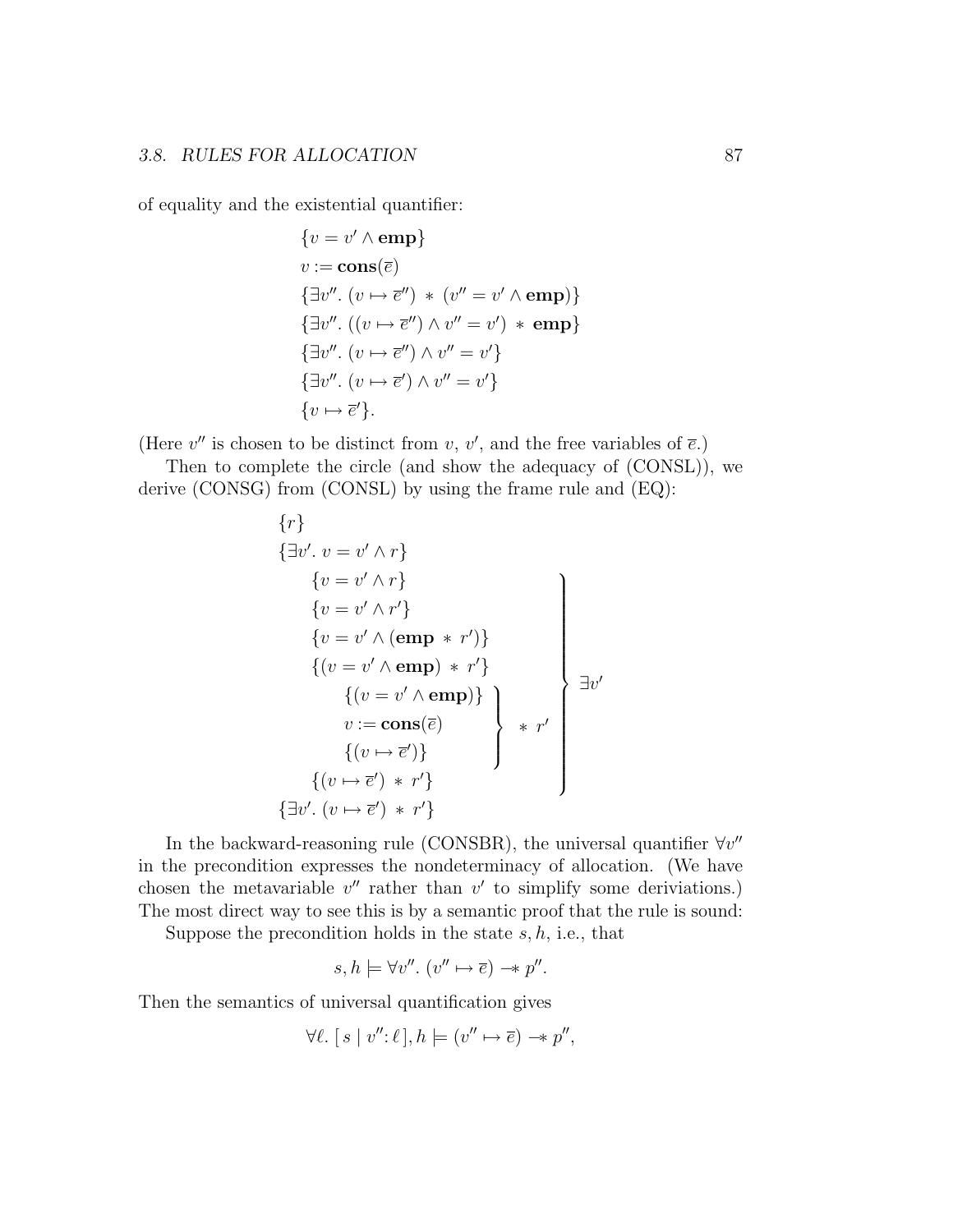and the semantics of separating implication gives

 $\forall \ell, h'. h \perp h' \text{ and } [s \mid v'' : \ell], h' \models (v'' \mapsto \overline{e}) \text{ implies } [s \mid v'' : \ell], h \cdot h' \models p'',$ 

where the underlined formula is equivalent to

$$
h' = [\ell : [e_1]_{\exp} s \mid \ldots \mid \ell + n - 1 : [e_n]_{\exp} s].
$$

Thus

 $\forall \ell. \ (\ell, \ldots, \ell + n - 1 \notin \text{dom } h \text{ implies}$  $[s \mid v'' : \ell], [h \mid \ell : [\![ e_1 ]\!]_{\exp} s \mid \ldots \mid \ell + n - 1 : [\![ e_n ]\!]_{\exp} s] \models p''$ .

Then, by Proposition 3 in Chapter 2, since  $p''$  denotes  $p/v \rightarrow v''$ , we have  $[s | v'' : \ell], h' \models p''$  iff  $\hat{s}, h' \models p$ , where

$$
\hat{s} = [s \mid v''; \ell \mid v; [\![v'']\!]_{\text{exp}}[s \mid v''; \ell\,]] = [s \mid v''; \ell \mid v; \ell].
$$

Moreover, since  $v''$  does not occur free in p, we can simplify  $\hat{s}, h' \models p$  to  $[s | v:\ell], h' \models p$ . Thus

$$
\forall \ell. \left( \ell, \ldots, \ell + n - 1 \notin \text{dom } h \text{ implies } \right]
$$

$$
[s \mid v : \ell], [h \mid \ell : [e_1]_{\text{exp}} s \mid \ldots \mid \ell + n - 1 : [e_n]_{\text{exp}} s] \models p \right).
$$

Now execution of the allocation command  $v := \textbf{cons}(\overline{e})$ , starting in the state s, h, will never abort, and will always termininate in a state  $\lceil s \rceil$  $v: \ell$ ,  $[h \mid \ell: [e_1]_{\text{exp}}s \mid \ldots \mid \ell + n - 1: [e_n]_{\text{exp}}s]$  for some  $\ell$  such that  $\ell, \ldots, \ell +$  $n-1 \notin \text{dom } h$ . Thus the condition displayed above insures that all possible terminating states satisfy the postcondition p.

We also show that (CONSBR) and (CONSG) are interderivable. To derive (CONSBR) from (CONSG), we choose  $v' \notin FV(\overline{e}, p)$  to be distinct from v and v'', take r to be  $\forall v''$ .  $(v'' \mapsto \overline{e}) \rightarrow v''$ , and use predicate-calculus properties of quantifiers, as well as  $(2.5): q * (q \rightarrow p) \Rightarrow p$ .

$$
\{\forall v''. \ (v'' \mapsto \overline{e}) \rightarrow v''\}
$$
  
\n
$$
v := \text{cons}(\overline{e})
$$
  
\n
$$
\{\exists v'. \ (v \mapsto \overline{e}') \ast (\forall v''. \ (v'' \mapsto \overline{e}') \rightarrow v'')\}
$$
  
\n
$$
\{\exists v'. \ (v \mapsto \overline{e}') \ast ((v \mapsto \overline{e}') \rightarrow v)\}
$$
  
\n
$$
\{\exists v'. \ p\}
$$
  
\n
$$
\{p\}.
$$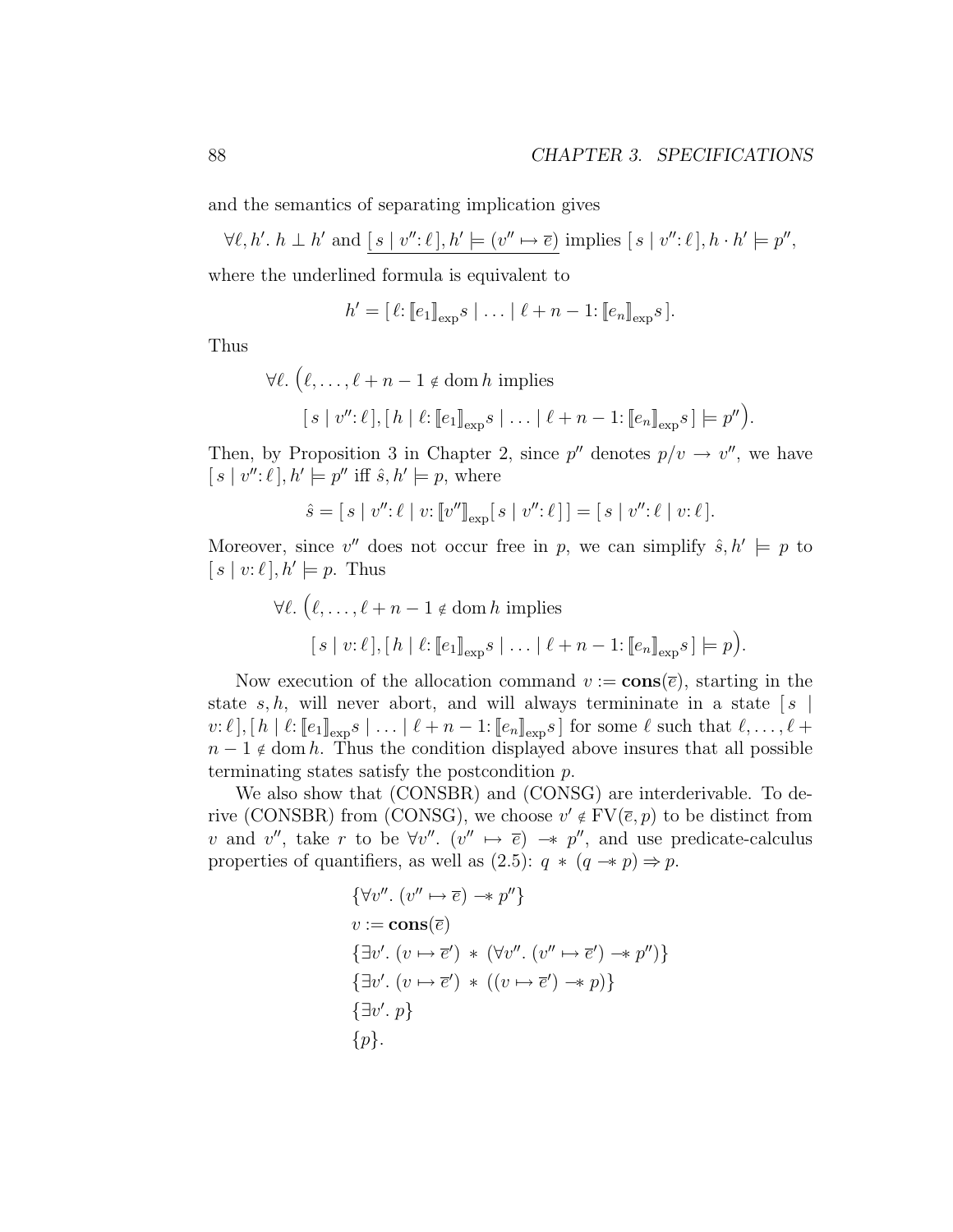To go in the other direction, we choose  $v'' \notin FV(\overline{e}, r)$  to be distinct from v and v', take p to be  $\exists v'$ .  $(v \mapsto \overline{e}') * r'$ , and use properties of quantifiers, as well as  $(2.6)$ :  $r \Rightarrow (q \rightarrow (q * r))$ .

> $\{r\}$  $\{\forall v'', r\}$  $\{\forall v'' \colon (v'' \mapsto \overline{e}) \rightarrow ((v'' \mapsto \overline{e}) * r)\}$  $\{\forall v'' \colon (v'' \mapsto \overline{e}) \to (((v'' \mapsto \overline{e}') * r')/v' \to v)\}$  $\{\forall v'' \colon (v'' \mapsto \overline{e}) \rightarrow (\exists v' \colon (v'' \mapsto \overline{e}') * r')\}$  $v := \mathbf{cons}(\overline{e})$  $\{\exists v'. (v \mapsto \overline{e}') * r'\}.$

#### 3.9 Rules for Lookup

Finally, we come to the lookup command, which — for no obvious reason has the richest variety of inference rules. We begin with the nonoverwriting rules:

• The local nonoverwriting form (LKNOL)

$$
\{e \mapsto v''\} \ v := [e] \ \{v = v'' \wedge (e \mapsto v)\},\
$$

where  $v \notin FV(e)$ .

• The global nonoverwriting form (LKNOG)

$$
\{\exists v''.\ (e \mapsto v'') * p''\} \ v := [e] \ \{(e \mapsto v) * p\},\
$$

where  $v \notin FV(e)$ ,  $v'' \notin FV(e) \cup (FV(p) - \{v\})$ , and  $p''$  denotes  $p/v \to v''$ .

In (LKNOG), there is no restriction preventing  $v''$  from being the same variable as v. Thus, as a special case,

$$
\{\exists v.\ (e \mapsto v) * p\} \ v := [e] \ \{ (e \mapsto v) * p\},\
$$

where  $v \notin FV(e)$ . For example, if we take

 $v$  to be j e to be  $i+1$ p to be  $i \mapsto 3 * \text{list } \alpha$  j,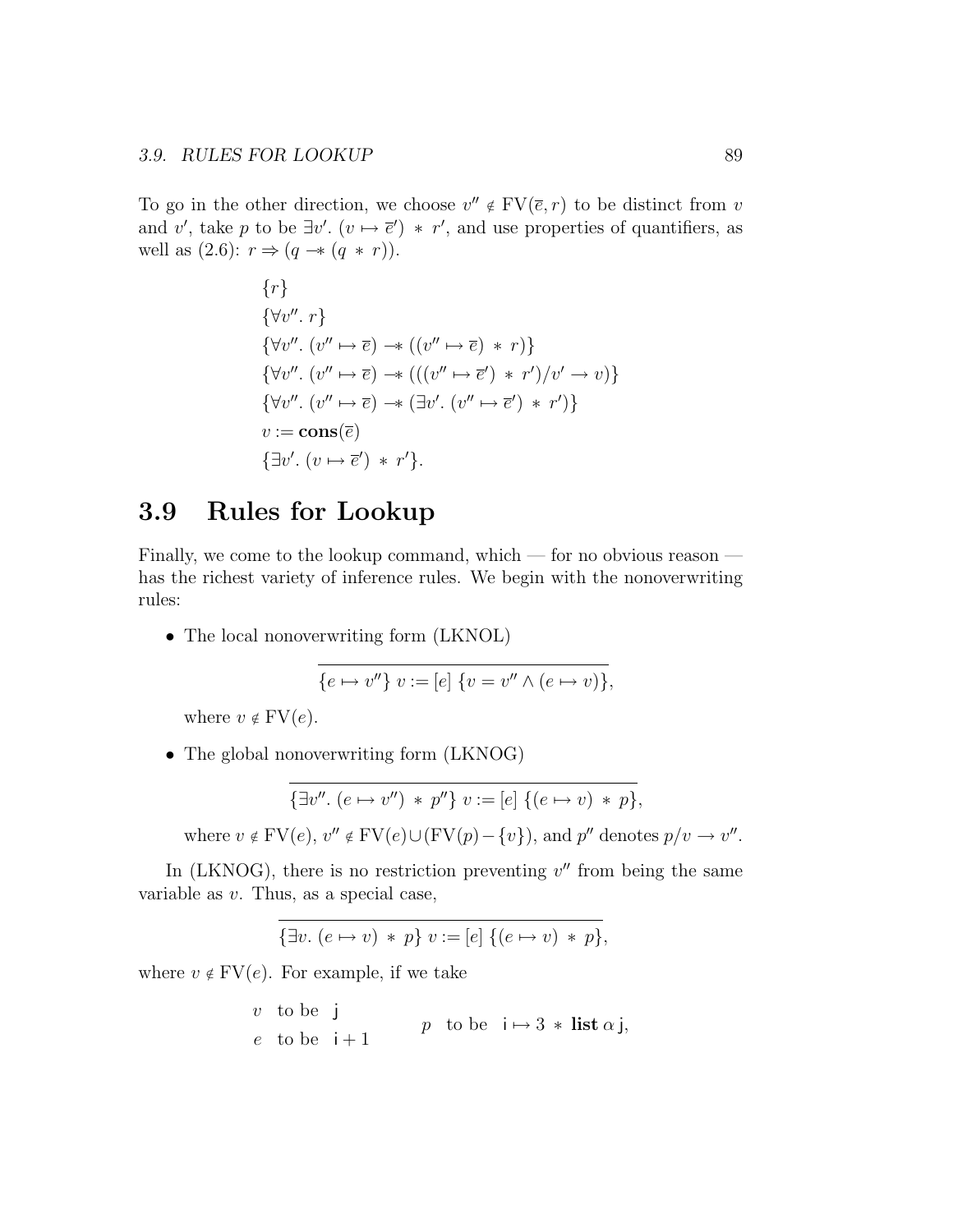(and remember that  $i \mapsto 3$ , j abbreviates  $(i \mapsto 3) * (i + 1 \mapsto j)$ ), then we obtain the instance

$$
\{\exists j. i \mapsto 3, j * list \alpha j\}
$$
  

$$
j := [i + 1]
$$
  

$$
\{i \mapsto 3, j * list \alpha j\}.
$$

In effect, the action of the lookup command is to erase an existential quantifier. In practice, if one chooses the names of quantified variables with foresight, most lookup commands can be described by this simple special case.

Turning to the rules for the general case of lookup, we have

• The local form (LKL)

$$
\{v=v'\wedge (e\mapsto v'')\} \ v:= [e] \ \{v=v''\wedge (e'\mapsto v)\},
$$

where v, v', and v'' are distinct, and e' denotes  $e/v \rightarrow v'$ .

• The global form (LKG)

$$
\{\exists v''.\ (e \mapsto v'') \ * \ (r/v' \rightarrow v)\} \ v := [e]
$$

$$
\{\exists v'.\ (e' \mapsto v) \ * \ (r/v'' \rightarrow v)\},
$$

where v, v', and v'' are distinct, v', v''  $\notin$  FV(e), v  $\notin$  FV(r), and e' denotes  $e/v \rightarrow v'$ .

• The first backward-reasoning form (LKBR1)

$$
\overline{\{\exists v''.\ (e \mapsto v'')\ *((e \mapsto v'') \to p'')\} \ v := [e] \ \overline{\{p\}},\
$$

where  $v'' \notin FV(e) \cup (FV(p) - \{v\})$ , and  $p''$  denotes  $p/v \to v''$ .

• The second backward-reasoning form (LKBR2)

$$
\{\exists v''.\ (e \hookrightarrow v'') \land p''\} \ v := [e] \ \{p\},\
$$

where  $v'' \notin FV(e) \cup (FV(p) - \{v\})$ , and  $p''$  denotes  $p/v \to v''$ .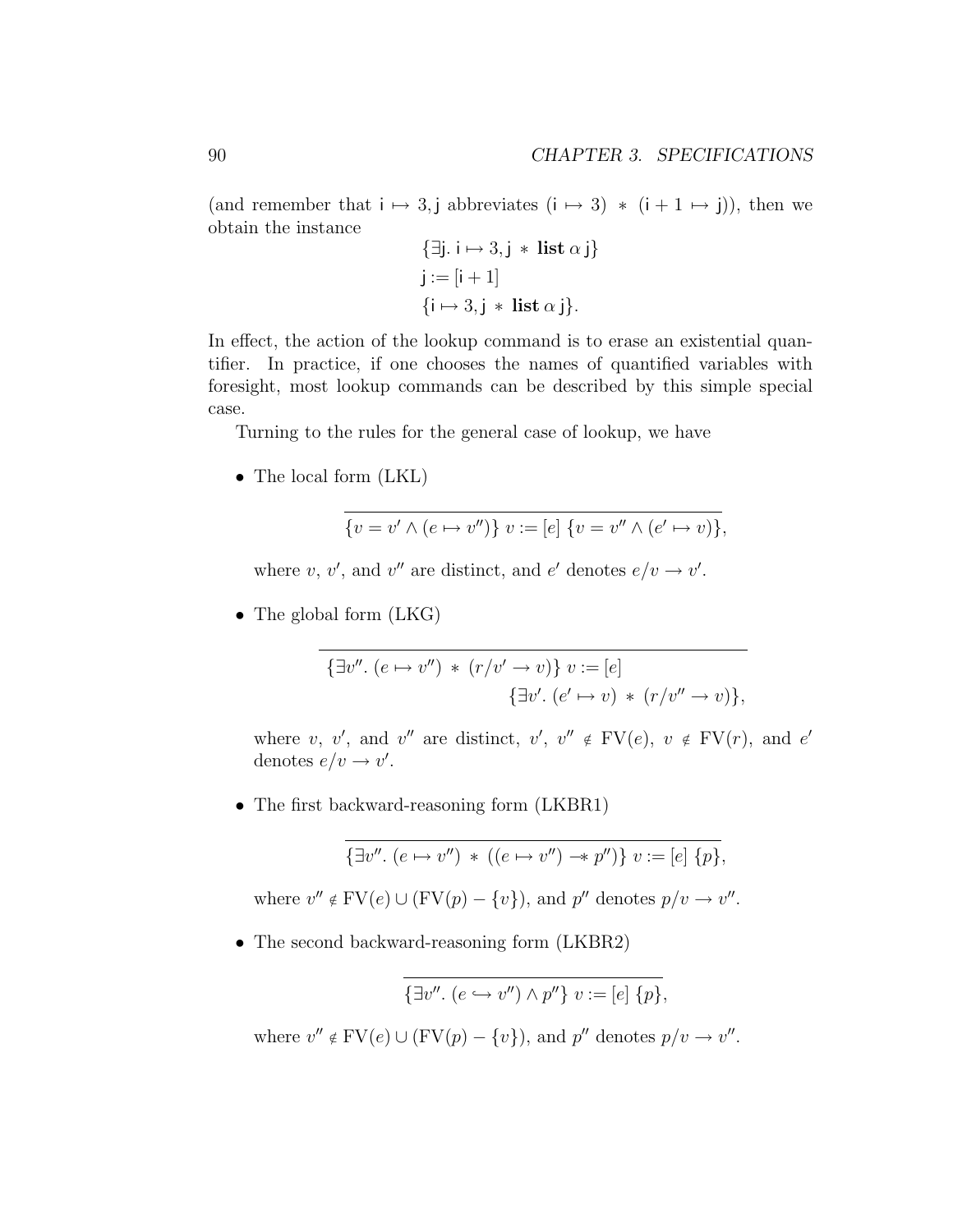In each of these rules, one can think of  $v'$  as denoting the value of  $v$  before execution of the lookup command, and  $v''$  as denoting the value of  $v$  after execution.

We begin with a semantic proof of the soundness of the local rule (LKL). Suppose that the precondition holds in the state  $s_0, h$ , i.e., that

$$
s_0, h \models v = v' \land (e \mapsto v'').
$$

Then  $s_0 v = s_0 v'$  and  $h = [[e]]_{exp} s_0: s_0 v'']$ .

Starting in the state  $s_0, h$ , the execution of  $v := [e]$  will not abort (since  $[$ e $]_{exp}s_0 \in$  dom h, and will terminate with the store  $s_1 = [s_0 | v: s_0 v'']$  and the unchanged heap  $h$ . To see that this state satisfies the postcondition, we note that  $s_1 v = s_0 v'' = s_1 v''$  and, since e' does not contain  $v, [e']_{\exp} s_1 =$  $\llbracket e' \rrbracket_{\exp} s_0$ . Then by applying Proposition 3 in Chapter 2, with  $\hat{s} = \begin{bmatrix} s_0 \end{bmatrix}$  $[v: s_0 v'] = [s_0 | v: s_0 v] = s_0$ , we obtain  $[[e']]_{\exp} s_0 = [[e]]_{\exp} s_0$ . Thus  $h =$  $\left[\llbracket e'\rrbracket_{\exp} s_1: s_1 v\rrbracket, \text{ and } s_1, h \models v = v'' \land (e' \mapsto v).$ 

To derive (LKG) from (LKL), we use the frame rule and two applications of (EQ):

$$
\{\exists v'', (e \mapsto v'') * (r/v' \rightarrow v)\}
$$
  

$$
\{\exists v', v'', (v = v' \land (e \mapsto v'')) * (r/v' \rightarrow v)\}
$$
  

$$
\{(v = v' \land (e \mapsto v'')) * (r/v' \rightarrow v)\}
$$
  

$$
\{v = v' \land (e \mapsto v'')\}
$$
  

$$
v := [e]
$$
  

$$
\{v = v'' \land (e' \mapsto v)\}
$$
  

$$
\{(v = v'' \land (e' \mapsto v)) * (r/v'' \rightarrow v)\}
$$
  

$$
\{\exists v', v'' \colon (v = v'' \land (e' \mapsto v)) * (r/v'' \rightarrow v)\}
$$
  

$$
\{\exists v'. (e' \mapsto v) * (r/v'' \rightarrow v)\}
$$
.

The global form (LKG) is the most commonly used of the rules that allow overwriting. As an example of an instance, if we take

> $v$  to be j  $v'$  to be m  $v''$  to be k e to be  $i+1$ r to be  $i + 1 \mapsto m * k + 1 \mapsto nil$ ,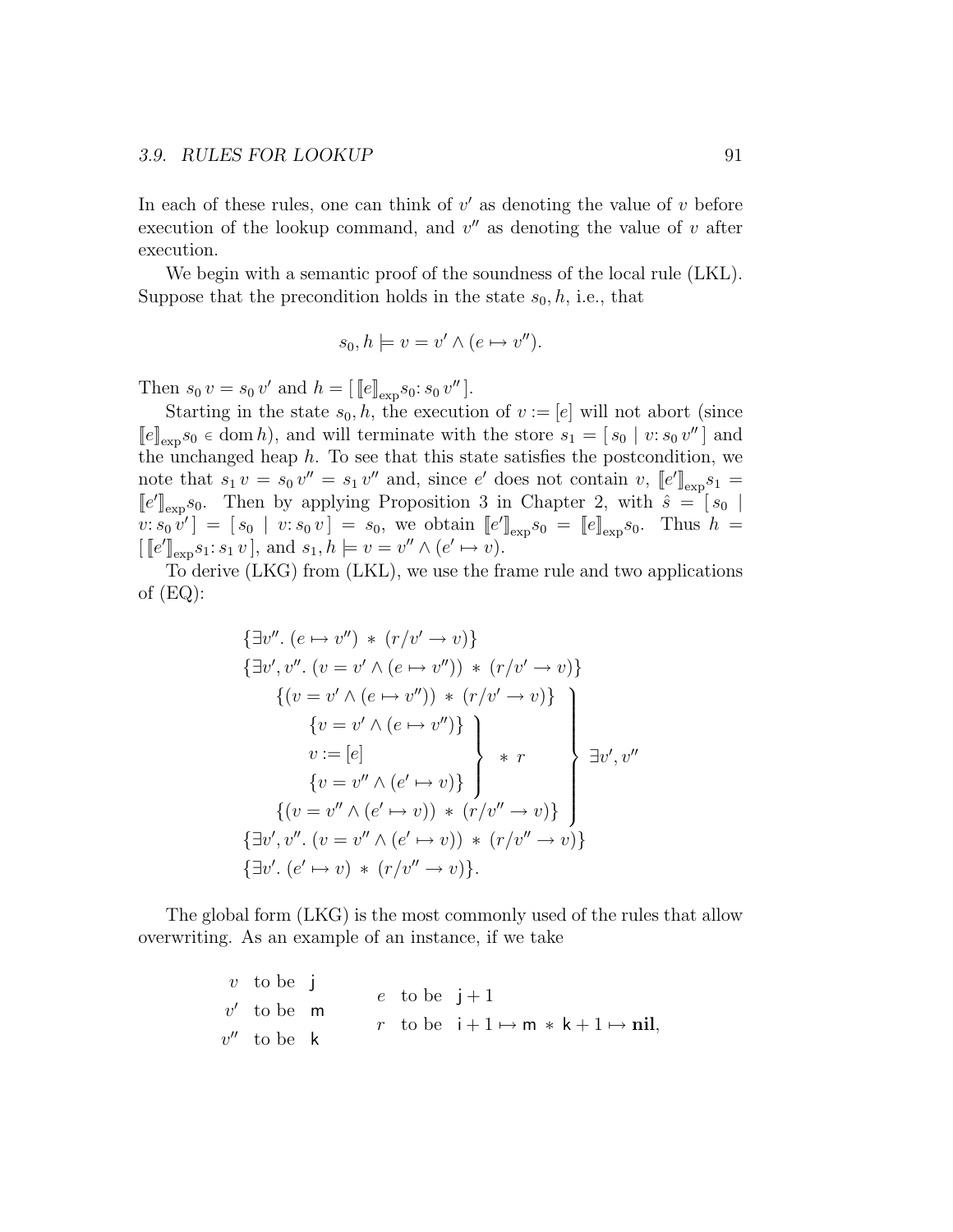then we obtain (with a little use of the commutivity of  $\ast$ )

$$
\{\exists k. i + 1 \mapsto j * j + 1 \mapsto k * k + 1 \mapsto nil\}
$$
  

$$
j := [j + 1]
$$
  

$$
\{\exists m. i + 1 \mapsto m * m + 1 \mapsto j * j + 1 \mapsto nil\}.
$$

To derive (LKL) from (LKG), we first rename the variables  $v'$  and  $v''$  in (LKG) to be  $\hat{v}'$  and  $\hat{v}''$ , chosen not to occur free in e, and then replace r in (LKG) by  $\hat{v}' = v' \wedge \hat{v}'' = v'' \wedge \text{emp.}$  Then we use the purity of equality, and predicate-calculus properties of equality and the existential quantifier, to obtain

$$
\{v = v' \land (e \mapsto v'')\}
$$
  
\n
$$
\{\exists \hat{v}''. v = v' \land \hat{v}'' = v'' \land (e \mapsto \hat{v}'')\}
$$
  
\n
$$
\{\exists \hat{v}''. (e \mapsto \hat{v}'') * (v = v' \land \hat{v}'' = v'' \land \text{emp})\}
$$
  
\n
$$
\{\exists \hat{v}''. (e \mapsto \hat{v}'') * ((\hat{v}' = v' \land \hat{v}'' = v'' \land \text{emp})/\hat{v}' \rightarrow v)\}
$$
  
\n
$$
v := [e]
$$
  
\n
$$
\{\exists \hat{v}'. (\hat{e}' \mapsto v) * ((\hat{v}' = v' \land \hat{v}'' = v'' \land \text{emp})/\hat{v}'' \rightarrow v)\}
$$
  
\n
$$
\{\exists \hat{v}'. (\hat{e}' \mapsto v) * (\hat{v}' = v' \land v = v'' \land \text{emp})\}
$$
  
\n
$$
\{\exists \hat{v}'. \hat{v}' = v' \land v = v'' \land (\hat{e}' \mapsto v)\}
$$
  
\n
$$
\{v = v'' \land (e' \mapsto v)\}
$$

(where  $\hat{e}'$  denotes  $e/v \rightarrow \hat{v}'$ ).

Turning to the backward-reasoning rules, we will derive (LKBR1) from (LKG). The reasoning here is tricky. We first derive a variant of (LKBR1) in which the variable  $v''$  is renamed to a fresh variable  $\hat{v}''$  that is distinct from v. Specifically, we assume  $\hat{v}'' \neq v$ ,  $\hat{v}'' \notin FV(e) \cup (FV(p) - \{v\})$ , and  $\hat{p}'' = p/v \rightarrow \hat{v}''$ . We also take v' to be a fresh variable, and take r to be  $(e' \mapsto \hat{v}'') \rightarrow \hat{p}''$ , where  $e' = e/v \rightarrow v'$ . Then, using (LKG) and the axiom schema (2.5)  $q * (q \rightarrow p) \Rightarrow p$ , we obtain

$$
\{\exists \hat{v}''.\ (e \mapsto \hat{v}'') \, * \, ((e \mapsto \hat{v}'') \rightarrow \hat{p}'')\}
$$
  

$$
v := [e]
$$
  

$$
\{\exists v'.\ (e' \mapsto v) \, * \, ((e' \mapsto v) \rightarrow p)\}
$$
  

$$
\{\exists v'.\ p\}
$$
  

$$
\{p\},
$$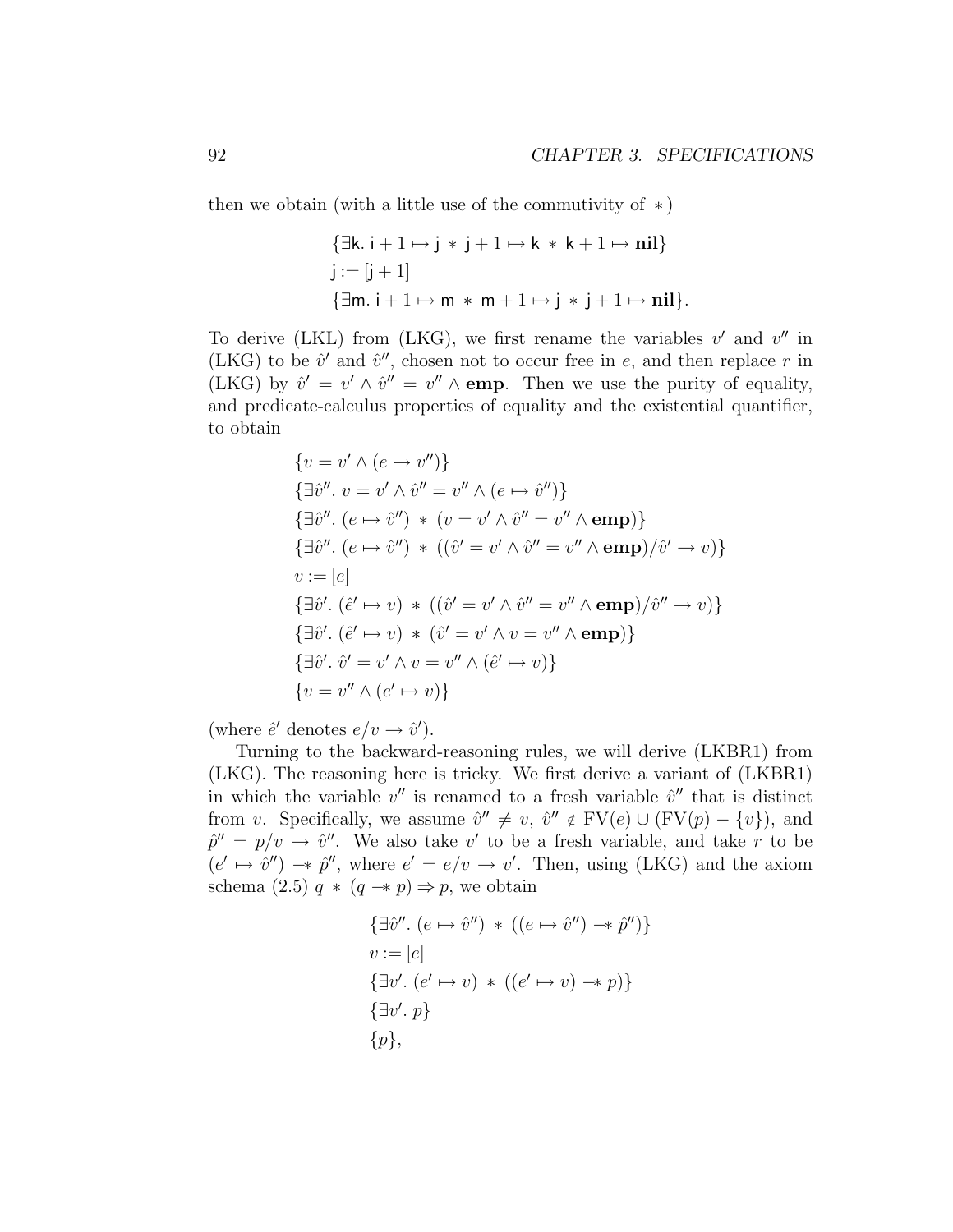Now we consider (LKBR1) itself. The side condition  $v'' \notin FV(e) \cup$  $(FV(p) - \{v\})$  implies  $v'' \notin FV(e)$  and, since  $\hat{v}''$  is fresh,  $v'' \notin \hat{p}''$ . This allows us to rename  $\hat{v}''$  to  $v''$  in the first line of the proof, to obtain a proof of (LKBR1).

To derive (LKBR2) from (LKBR1), we use the last axiom schema in (2.4):  $(e \hookrightarrow e') \land p \Rightarrow (e \mapsto e') \ast ((e \mapsto e') \rightarrow p).$ 

$$
\{\exists v''.\ (e \hookrightarrow v'') \land p''\}
$$
  

$$
\{\exists v''.\ (e \mapsto v'') \ * \ ((e \mapsto v'') \twoheadrightarrow p'')\}
$$
  

$$
v := [e]
$$
  

$$
\{p\}.
$$

Then to derive (LKL) from (LKBR2), we rename  $v''$  to  $\hat{v}$  in the precondition of (LKBR2), take p to be  $v = v'' \wedge (e' \mapsto v)$ , and use properties of  $\hookrightarrow$ , equality, and the existential quantifier:

$$
\{v = v' \land (e \mapsto v'')\}
$$
  
\n
$$
\{v = v' \land (e \hookrightarrow v'') \land (e' \mapsto v'')\}
$$
  
\n
$$
\{(e \hookrightarrow v'') \land (e' \mapsto v'')\}
$$
  
\n
$$
\{\exists \hat{v}. (e \hookrightarrow v'') \land \hat{v} = v'' \land (e' \mapsto v'')\}
$$
  
\n
$$
\{\exists \hat{v}. (e \hookrightarrow \hat{v}) \land \hat{v} = v'' \land (e' \mapsto \hat{v})\}
$$
  
\n
$$
v := [e]
$$
  
\n
$$
\{v = v'' \land (e' \mapsto v)\}.
$$

The reader may verify that we have given more than enough derivations to establish that all of the rules for lookup that permit overwriting are interderivable.

For good measure, we also derive the global nonoverwriting rule (LKNOG) from (LKG): Suppose v and v'' are distinct variables,  $v \notin FV(e)$ , and  $v'' \notin$  $FV(e) \cup FV(p)$ . We take v' to be a variable distinct from v and v'' that does not occur free in e or p, and r to be  $p'' = p/v \rightarrow v''$ . (Note that  $v \notin FV(e)$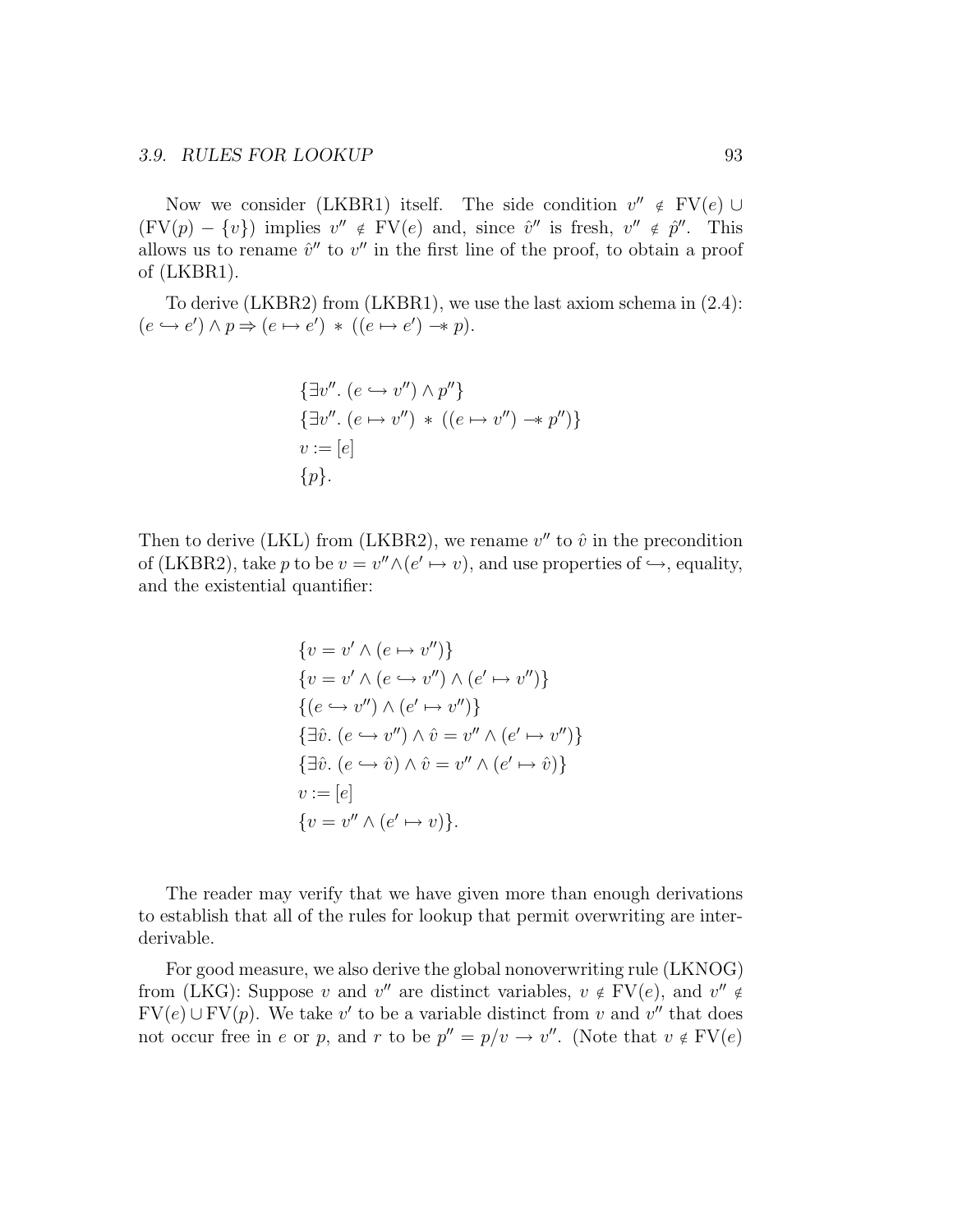implies that  $e' = e$ .) Then

$$
\{\exists v''.\ (e \mapsto v'') * p''\}
$$
  

$$
\{\exists v''.\ (e \mapsto v'') * (p''/v' \rightarrow v)\}
$$
  

$$
v := [e]
$$
  

$$
\{\exists v'.\ (e' \mapsto v) * (p''/v'' \rightarrow v)\}
$$
  

$$
\{\exists v'.\ (e \mapsto v) * p\}
$$
  

$$
\{(e \mapsto v) * p\}.
$$

In the first line, we can rename the quantified variable  $v''$  to be any variable not in  $\text{FV}(e) \cup (\text{FV}(p) - \{v\})$ , so that v'' does not need to be distinct from v.

## 3.10 Annotated Specifications for the New Rules

It is straightforward to give annotated specifications for the backward-reasoning rules for mutation, disposal, allocation, and lookup; as with all backwardreasoning rules, these annotated specifications do not have explicit preconditions. Thus (MUBR), (DISBR), (CONSBR), and (LKBR1) lead to:

• Mutation (MUBRan)

$$
[e] := e' \{ p \} \gg \{ (e \mapsto -) * ((e \mapsto e') \rightarrow p) \} [e] := e' \{ p \}.
$$

• Disposal (DISBRan)

**dispose** 
$$
e\{r\} \gg \{(e \mapsto -) * r\}
$$
 **dispose**  $e\{r\}.$ 

• Allocation (CONSBRan)

$$
v := \mathbf{cons}(\overline{e}) \{p\} \gg \{ \forall v''. \ (v'' \mapsto \overline{e}) \to p'' \} \ v := \mathbf{cons}(\overline{e}) \{p\},\
$$

where v'' is distinct from  $v, v'' \notin FV(\overline{e}, p)$ , and  $p''$  denotes  $p/v \to v''$ .

• Lookup (LKBR1an)

 $v := [e] \{p\} \gg {\exists v'' \cdot (e \mapsto v'') \ast ((e \mapsto v'') \rightarrow v'') } \ v := [e] \{p\},\$ where  $v'' \notin FV(e) \cup (FV(p) - \{v\})$ , and  $p''$  denotes  $p/v \to v''$ .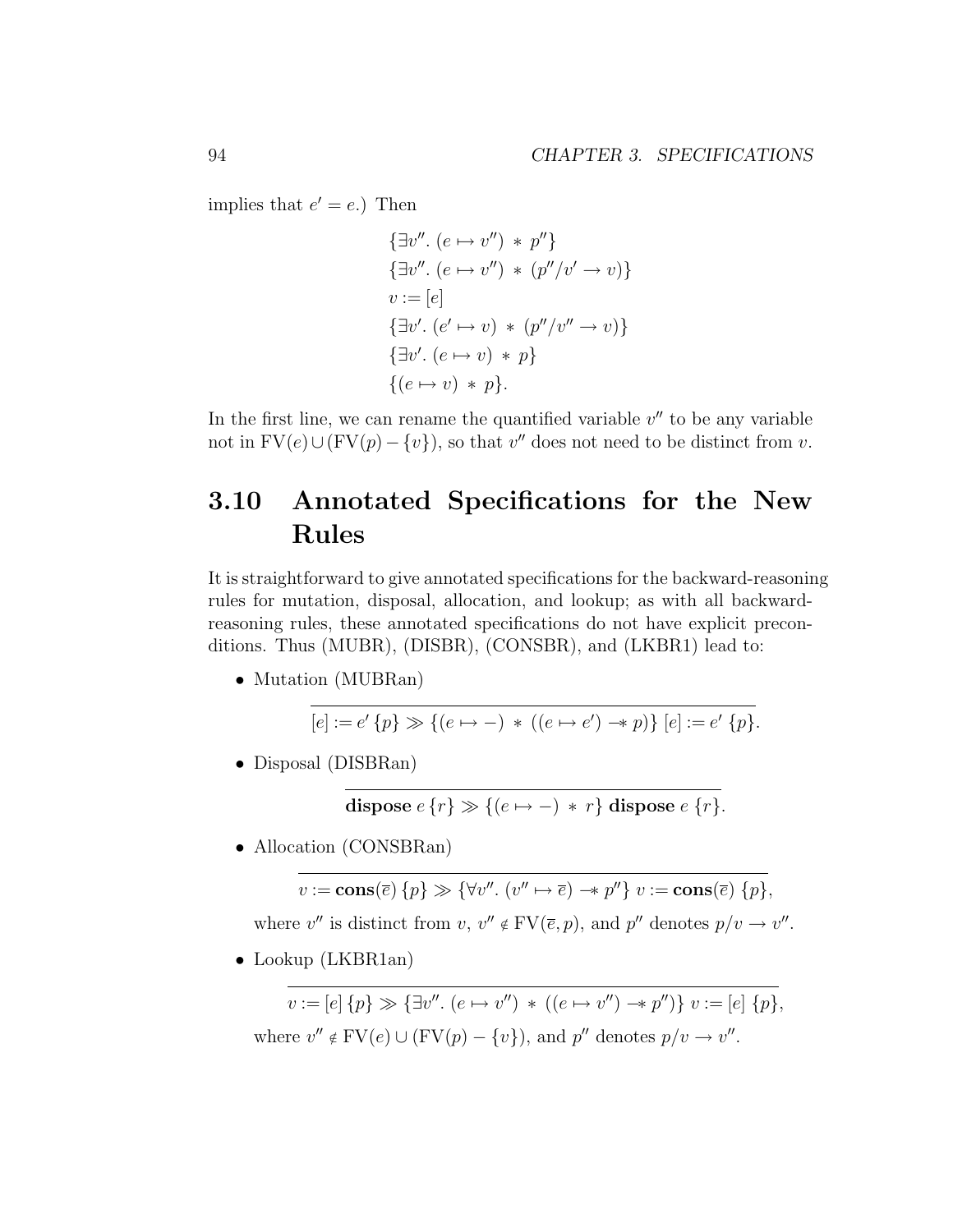Moreover, since the implicit preconditions of these rules are weakest preconditions, the rules can be used to derive annotations (with explicit preconditions) for the other forms of the heap-manipulating rules. For example, by taking p in (MUBRan) to be  $e \mapsto e'$ , and using the valid verification condition

$$
VC = (e \mapsto -) \Rightarrow (e \mapsto -) * ((e \mapsto e') \rightarrow (e \mapsto e')),
$$

we may use (SPan) to obtain a proof

$$
\frac{\text{VC} \quad [e] := e' \{e \mapsto e'\} \gg \{ (e \mapsto -) \ * \ ((e \mapsto e') \to (e \mapsto e')) \} \ [e] := e' \{ e \mapsto e' \} }{\{e \mapsto -\} \ [e] := e' \{ e \mapsto e' \} \gg \{ e \mapsto - \} \ [e] := e' \{ e \mapsto e' \} }
$$

of an annotation description corresponding to the local form (MUL).

In such a manner, one may derive rules of the form

$$
\{p\} \ c \ \{q\} \gg \{p\} \ c \ \{q\}
$$

corresponding to each of rules (MUL), (MUG), (DISL), (CONSNOL), (CON-SNOG), (CONSL), (CONSG), (LKNOL), (LKNOG), (LKL), (LKG), and (LKBR2).

### 3.11 A Final Example

In conclusion, we reprise the annotated specification given at the end of Section 1.5, this time indicating the particular inference rules and verification conditions that are used. (To make the action of the inference rules clear, we have also given the unabbreviated form of each assertion.)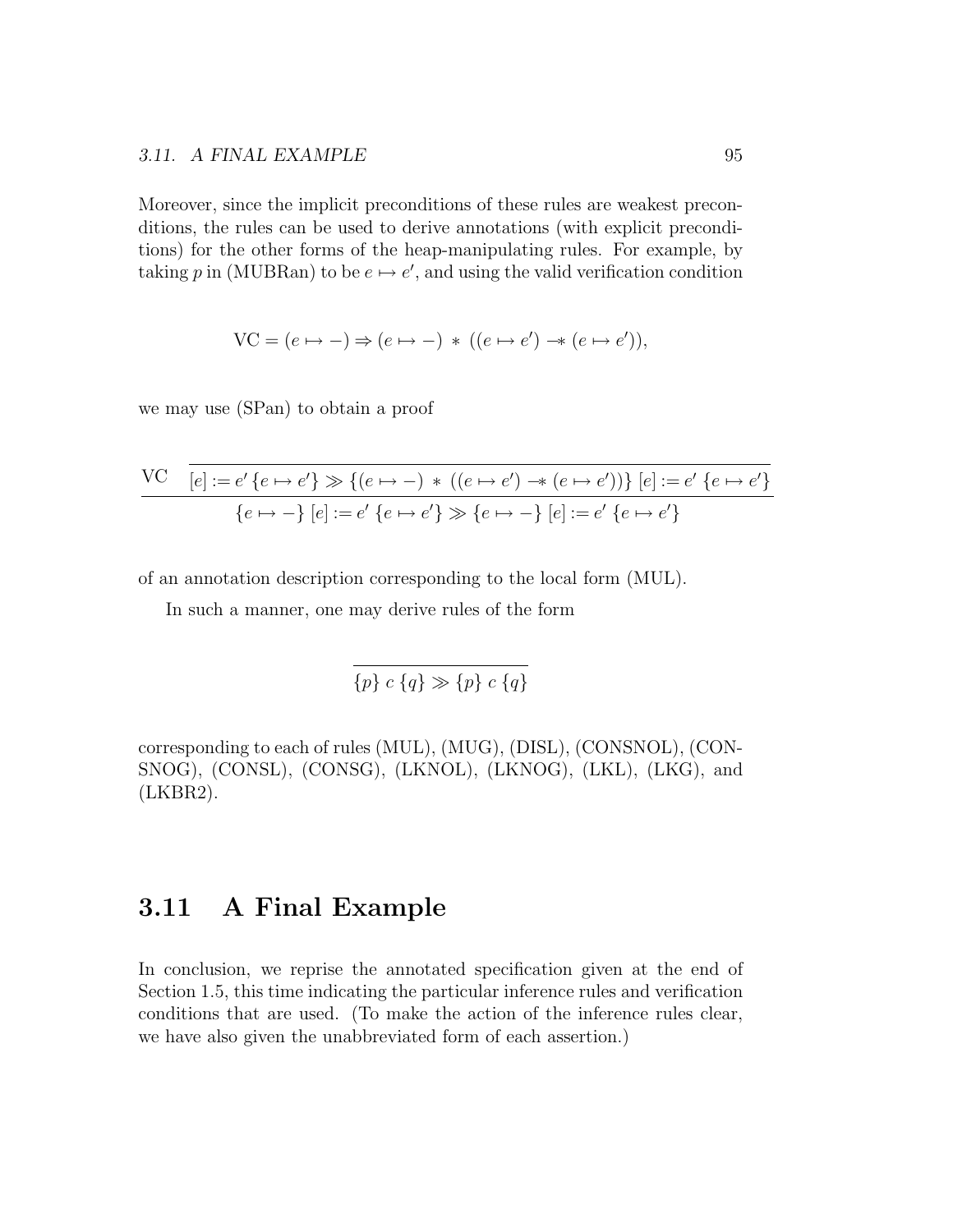${emp}$  $x := \text{cons}(a, a)$ ; (CONSNOL)  $\{x \mapsto a, a\}$  i.e.,  $\{x \mapsto a * x + 1 \mapsto a\}$  $y := \mathbf{cons}(b, b)$ ; (CONSNOG)  $\{(x \mapsto a, a) * (y \mapsto b, b)\}$ i.e.,  $\{x \mapsto a * x + 1 \mapsto a * y \mapsto b * y + 1 \mapsto b\}$  $(p/v \rightarrow e \Rightarrow \exists v.\ p)$  $\{(x \mapsto a, -) * (y \mapsto b, b)\}$ i.e.,  $\{x \mapsto a * (\exists a. x + 1 \mapsto a) * y \mapsto b * y + 1 \mapsto b\}$  $[x + 1] := y - x;$  (MUG)  $\{(x \mapsto a, y - x) * (y \mapsto b, b)\}$ i.e.,  $\{x \mapsto a * x + 1 \mapsto y - x * y \mapsto b * y + 1 \mapsto b\}$  $(p/v \rightarrow e \Rightarrow \exists v.\ p)$  $\{(x \mapsto a, y - x) * (y \mapsto b, -)\}$ i.e.,  $\{x \mapsto a * x + 1 \mapsto y - x * y \mapsto b * (\exists b. y + 1 \mapsto b)\}$  $[y + 1] := x - y;$  (MUG)  $\{(x \mapsto a, y - x) * (y \mapsto b, x - y)\}$ i.e.,  $\{x \mapsto a \times x + 1 \mapsto y - x \times y \mapsto b \times y + 1 \mapsto x - y\}$  $(x - y = -(y - x))$  $\{(x \mapsto a, y - x) * (y \mapsto b, -(y - x))\}$ i.e.,  $\{x \mapsto a * x + 1 \mapsto y - x * y \mapsto b * y + 1 \mapsto -(y - x)\}$  $(p/v \rightarrow e \Rightarrow \exists v.\ p)$  $\{\exists$ o.  $(x \mapsto a, o) * (x + o \mapsto b, -o)\}$ i.e.,  $\{x \mapsto a * x + 1 \mapsto o * x + o \mapsto b * x + o + 1 \mapsto o\}$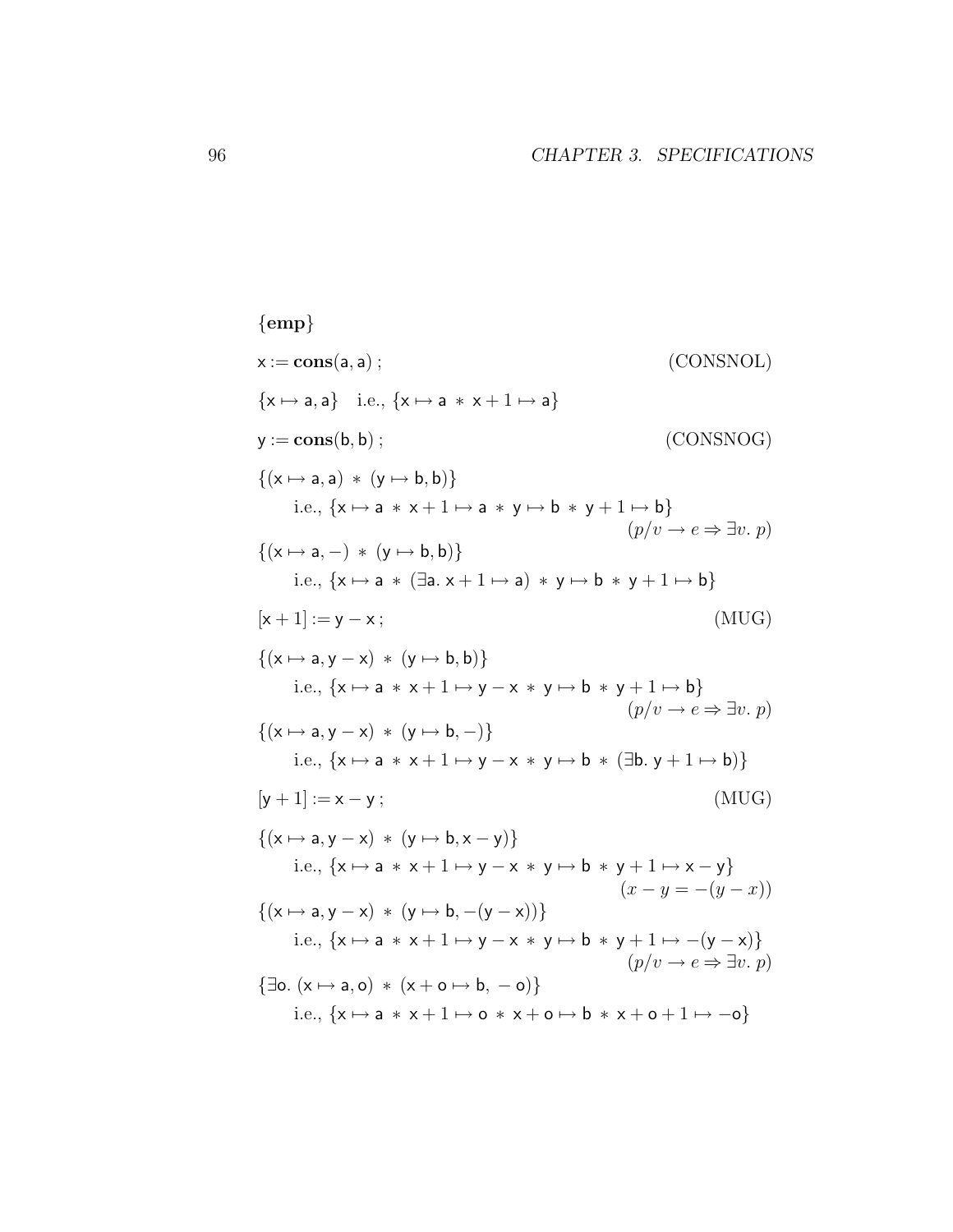#### 3.12 More about Annotated Specifications

In this section, we will show the essential property of annotated specifications: From a formal proof of a specification one can derive an annotated version of the specification, from which one can reconstruct a similar (though perhaps not identical) formal proof.

We begin by defining functions that map annotation descriptions into their underlying specifications and annotated specifications:

$$
\begin{aligned}\n\text{erase-annspec}(\mathcal{A} \gg \{p\} \ c \ \{q\}) &\stackrel{\text{def}}{=} \{p\} \ c \ \{q\} \\
\text{erase-spec}(\mathcal{A} \gg \{p\} \ c \ \{q\}) &\stackrel{\text{def}}{=} \mathcal{A}.\n\end{aligned}
$$

We extend these functions to inference rules and proofs of annotation descriptions, in which case they are applied to all of the annotation descriptions in the inference rule or proof (while leaving verification conditions unchanged).

We also define a function "concl" that maps proofs (of either specifications or annotation descriptions) into their conclusions.

Then we define a function cd that acts on an annotated specification A by deleting annotations to produce the command imbedded within A. For most forms of annotation, the definition is obvious, but in the case of DISJ and CONJ, it relies on the fact that the commands imbedded in the subannotations must be identical:

$$
cd(\mathcal{A}_1 DISJ \mathcal{A}_2) = cd(\mathcal{A}_1) = cd(\mathcal{A}_2)
$$
  

$$
cd(\mathcal{A}_1 CONJ \mathcal{A}_2) = cd(\mathcal{A}_1) = cd(\mathcal{A}_2).
$$

In the case of an annotation for the substitution rule, the substitution is carried out:

$$
\operatorname{cd}(\left\{\mathcal{A}\right\}/\delta)=\operatorname{cd}(\mathcal{A})/\delta.
$$

- **Proposition 12** 1. The function erase-annispec maps each inference rule  $(Xan)$  into the rule  $(X)$ . (We are ignoring the alternative rules  $(ASalt)$ ,  $(CDalt)$ , and  $(CONSEQ)$ .
	- 2. The function erase-annspec maps proofs of annotation descriptions into proofs of specifications.
	- 3. Suppose  $A \gg \{p\}$  c  $\{q\}$  is a provable annotation description. Then  $cd(\mathcal{A}) = c$ . Moreover, if  $\mathcal A$  is left-complete, then it begins with  $\{p\},\$ and if A is right-complete then it ends with  $\{q\}$ .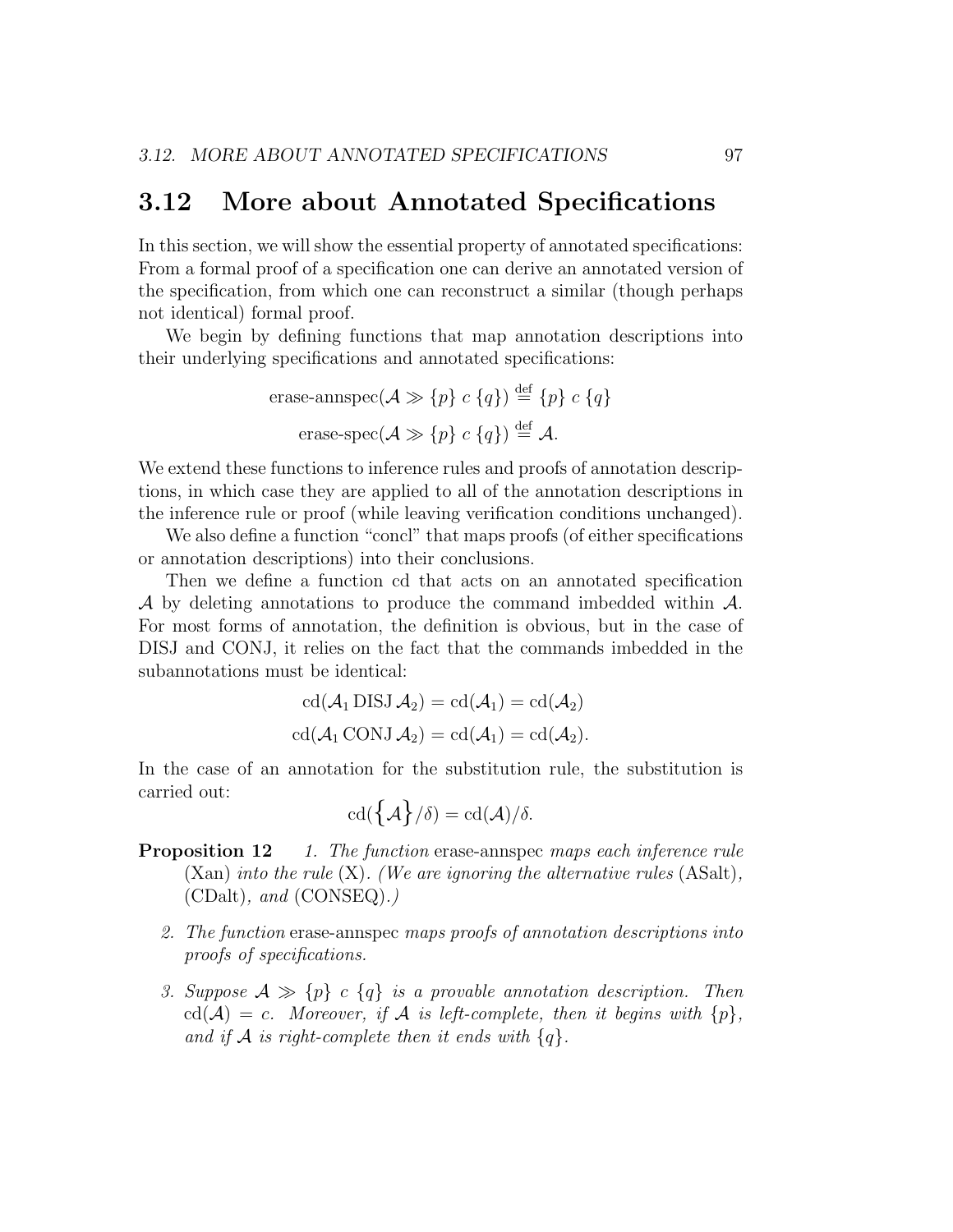PROOF The proof of (1) is by case analysis on the individual pairs of rules. The proofs of (2) and (3) are straightforward inductions on the structure of proofs of annotation descriptions. END OF PROOF

We use  $P$  or  $Q$  (with occasional decorations) as variables that range over proofs of specifications or of annotation descriptions. We also use the notations  $\mathcal{P}[\{p\} \ c \ \{q\}]$  or  $\mathcal{Q}[\mathcal{A} \gg \{p\} \ c \ \{q\}]$  as variables whose range is limited to proofs with a particular conclusion.

Next, we introduce three endofunctions on proofs of annotation descriptions that force annotations to be complete by introducing vacuous instances of the rules (SP) and (WC). If  $A$  is left-complete, then

left-compl(
$$
Q[A \gg \{p\} \ c \{q\}]
$$
) =  $Q[A \gg \{p\} \ c \{q\}],$ 

otherwise,

left-compl(
$$
Q[A \gg \{p\} \ c \{q\}]
$$
) =  $\frac{p \Rightarrow p \quad Q[A \gg \{p\} \ c \{q\}]}{\{p\}A \gg \{p\} \ c \{q\}.$ 

Similarly, if  $A$  is right-complete, then

right-compl(
$$
Q[A \gg \{p\} c \{q\}]
$$
) =  $Q[A \gg \{p\} c \{q\}]$ ,

otherwise,

$$
\text{right-compl}(\mathcal{Q}[\mathcal{A}\gg\{p\} \ c\ \{q\}]) = \frac{\mathcal{Q}[\mathcal{A}\gg\{p\} \ c\ \{q\}]}{\mathcal{A}\{q\}\gg\{p\} \ c\ \{q\} }.
$$

Then, combining these functions,

$$
compl(Q[A \gg \{p\} \ c \ \{q\}]) =
$$
  
left-compl(right-compl(Q[A \gg \{p\} \ c \ \{q\}])).

Now we can define a function  $\Phi$ , mapping proofs of specifications into proofs of annotation descriptions, that satisfies

- **Proposition 13** 1. If P proves  $\{p\}$  c  $\{q\}$ , then  $\Phi(\mathcal{P})$  proves  $\mathcal{A} \gg \{p\}$  c  $\{q\}$ for some annotated specification A.
	- 2. erase-annspec $(\Phi(\mathcal{P}))$  is similar to  $\mathcal{P}$ , except for the possible insertion of instances of (SP) and (WC) in which the verification condition is a trivial implication of the form  $p \Rightarrow p$ .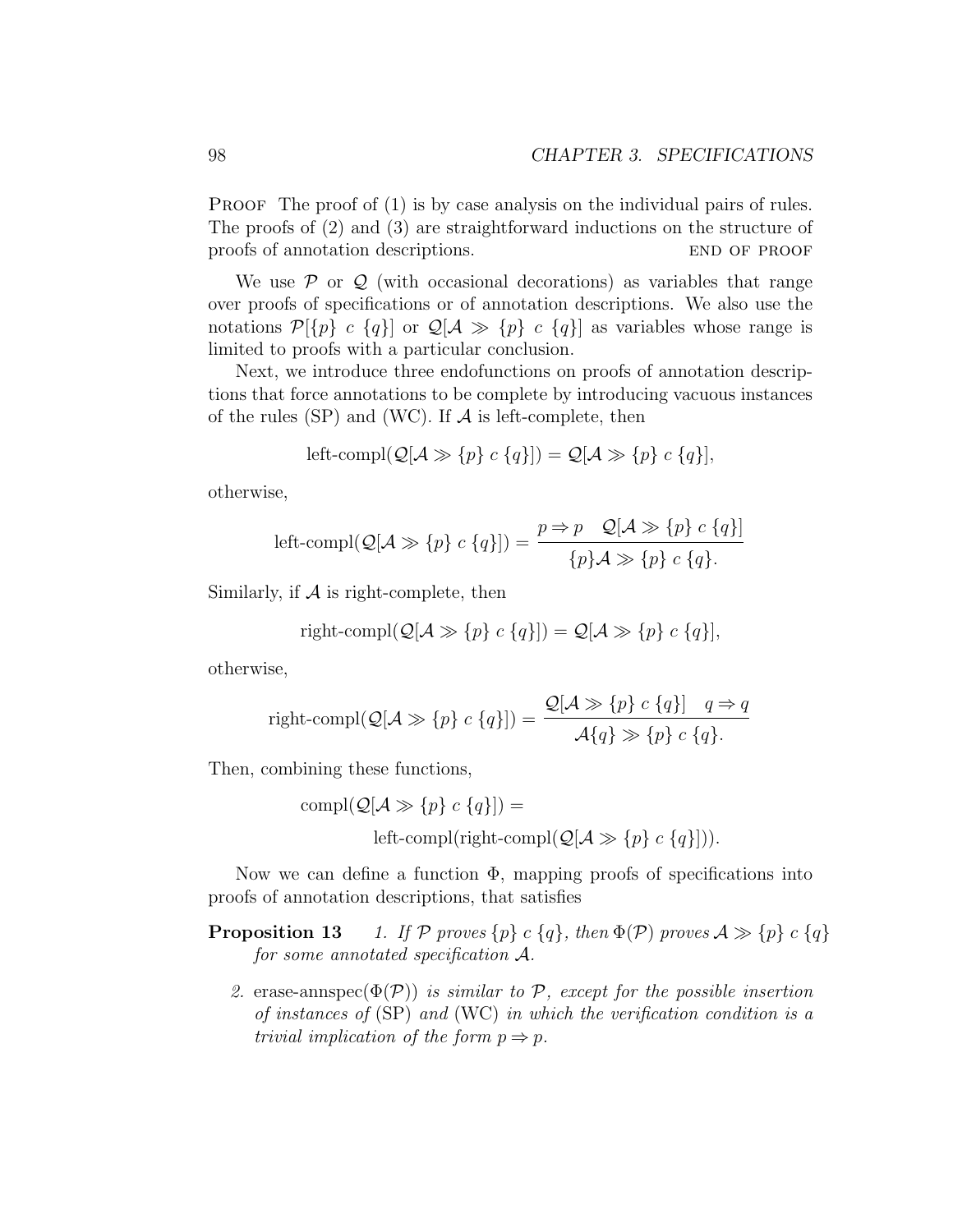Note that Part 2 of this proposition implies that, except for extra implications of the form  $p \Rightarrow p$ , erase-annspec( $\Phi(\mathcal{P})$ ) contains the same verification conditions as P.

We define  $\Phi(\mathcal{P})$  by induction on the structure of  $\mathcal{P}$ , with a case analysis on the final rule used to infer the conclusion of  $P$ . The above proposition is proved concurrently (and straightforwardly) by the same induction and case analysis.

(AS) If  $P$  is  $\overline{\{q/v \rightarrow e\} \ v := e \ \{q\}},$ then  $\Phi(\mathcal{P})$  is

$$
v := e \{q\} \gg \{q/v \to e\} \ v := e \{q\}.
$$

 $(SP)$  If  $P$  is

$$
\frac{p \Rightarrow q \qquad \mathcal{P}'[\{q\} \ c \{r\}]}{\{p\} \ c \{r\},\}
$$

and

$$
\Phi(\mathcal{P}'[\{q\} \ c \{r\}]) = \mathcal{Q}'[\mathcal{A} \gg \{q\} \ c \{r\}],
$$

then  $\Phi(\mathcal{P})$  is

$$
\frac{p \Rightarrow q \qquad \mathcal{Q}'[\mathcal{A} \gg \{q\} \ c \ \{r\}]}{\{p\} \ \mathcal{A} \gg \{p\} \ c \ \{r\}.
$$

(WC) If  $P$  is

$$
\frac{\mathcal{P}'[\{p\} \ c \{q\}]}{\{p\} \ c \{r\},}
$$

and

$$
\Phi(\mathcal{P}'[\{p\} \ c \ {q\}]) = \mathcal{Q}'[\mathcal{A} \gg \{p\} \ c \ {q\}],
$$

then  $\Phi(\mathcal{P})$  is

$$
\frac{Q'[A \gg \{p\} \ c \ \{q\}]}{A\{r\} \gg \{p\} \ c \ \{r\}.
$$

(SQ) If  $P$  is

$$
\frac{\mathcal{P}_1[\{p\} \ c_1 \ \{q\}]}{\{p\} \ c_1 \ ; \ c_2 \ \{r\},}
$$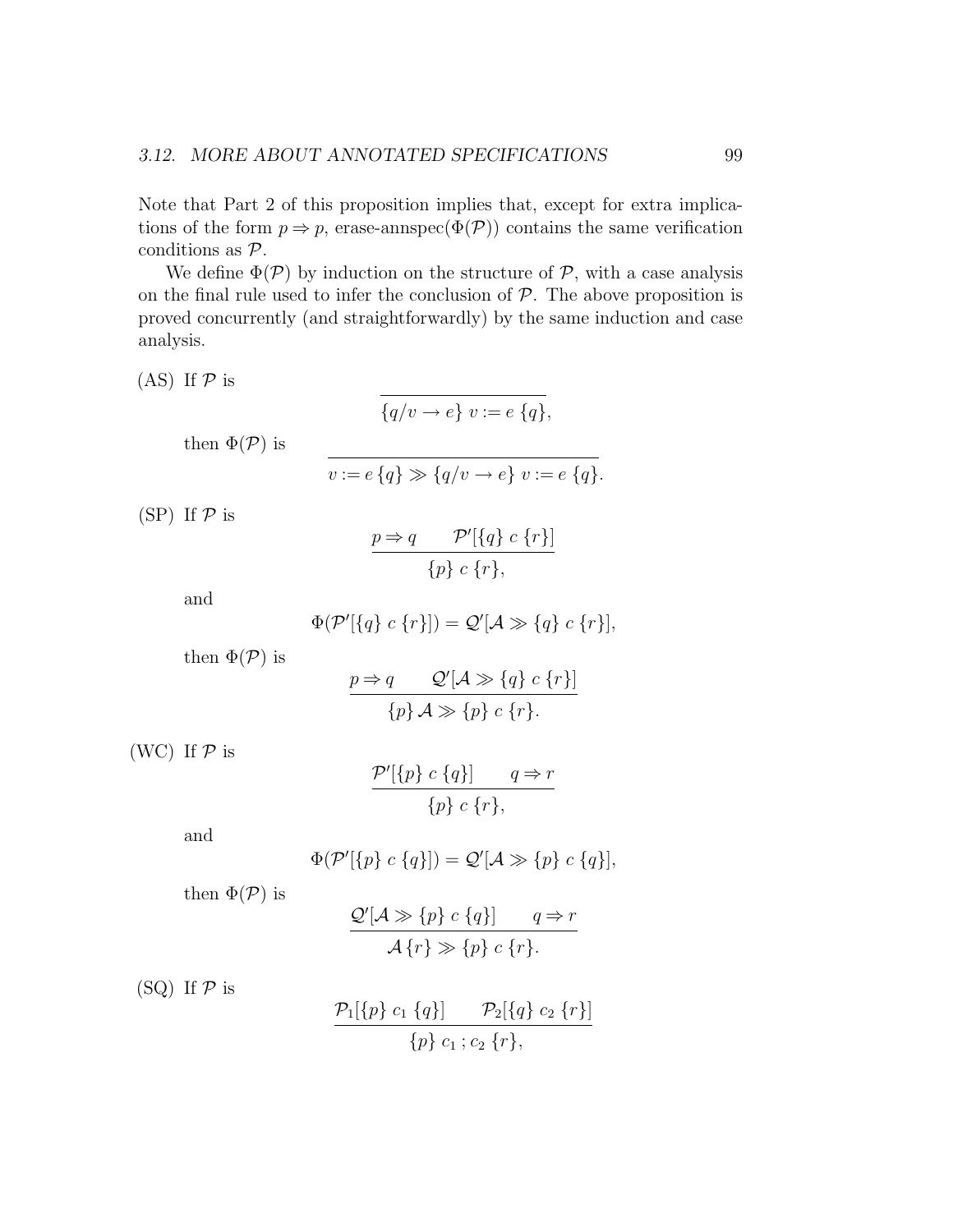and

right-compl(
$$
\Phi(\mathcal{P}_1[\{p\} c_1 \{q\}])) = \mathcal{Q}_1[\mathcal{A}_1\{q\} \gg \{p\} c_1 \{q\}]
$$
  
\n
$$
\Phi(\mathcal{P}_2[\{q\} c_2 \{r\}]) = \mathcal{Q}_2[\mathcal{A}_2 \gg \{q\} c_2 \{r\}],
$$

then  $\Phi(\mathcal{P})$  is

$$
\frac{Q_1[A_1 \{q\} \gg \{p\} \ c_1 \{q\}]}{A_1 \ ; A_2 \gg \{p\} \ c_1 \ ; c_2 \ \{r\} } \frac{Q_2[A_2 \gg \{q\} \ c_2 \ \{r\}]}{A_1 \ ; A_2 \gg \{p\} \ c_1 \ ; c_2 \ \{r\} }.
$$

(WH) If  $P$  is

$$
\frac{\mathcal{P}'[\{i \wedge b\} \ c \ \{i\}]}{\{i\} \ \text{while } b \ \text{do } c \ \{i \wedge \neg b\},\}
$$

and

$$
\text{compl}(\Phi(\mathcal{P}'[\{i \wedge b\} \ c \ \{i\}])) = \mathcal{Q}'[\{i \wedge b\} \ \mathcal{A} \ \{i\} \gg \{i \wedge b\} \ c \ \{i\}],
$$

then  $\Phi(\mathcal{P})$  is

$$
\frac{\mathcal{Q}'[\{i \wedge b\} \mathcal{A} \{i\} \gg \{i \wedge b\} \ c \{i\}]}{\{i\} \text{ while } b \text{ do } (\mathcal{A}) \gg \{i\} \text{ while } b \text{ do } c \{i \wedge \neg b\}.
$$

(SK) If  $P$  is

 $\overline{\{q\}$  skip  $\overline{\{q\}},$ 

then  $\Phi(\mathcal{P})$  is

$$
\textbf{skip} \, \{q\} \gg \{q\} \textbf{ skip } \{q\}.
$$

(CD) If  $P$  is

$$
\frac{\mathcal{P}_1[\{p \wedge b\} \ c_1 \ \{q\}]}{\{p\} \text{ if } b \text{ then } c_1 \text{ else } c_2 \ \{q\},}
$$

and

compl
$$
(\Phi(\mathcal{P}_1[\{p \land b\} \ c_1 \{q\}])) = \mathcal{Q}_1[\{p \land b\} \ \mathcal{A}_1 \{q\} \gg \{p \land b\} \ c_1 \{q\}]
$$
  
compl $(\Phi(\mathcal{P}_2[\{p \land \neg b\} \ c_2 \{q\}])) =$   
 $\mathcal{Q}_2[\{p \land \neg b\} \ \mathcal{A}_2 \{q\} \gg \{p \land \neg b\} \ c_2 \{q\}],$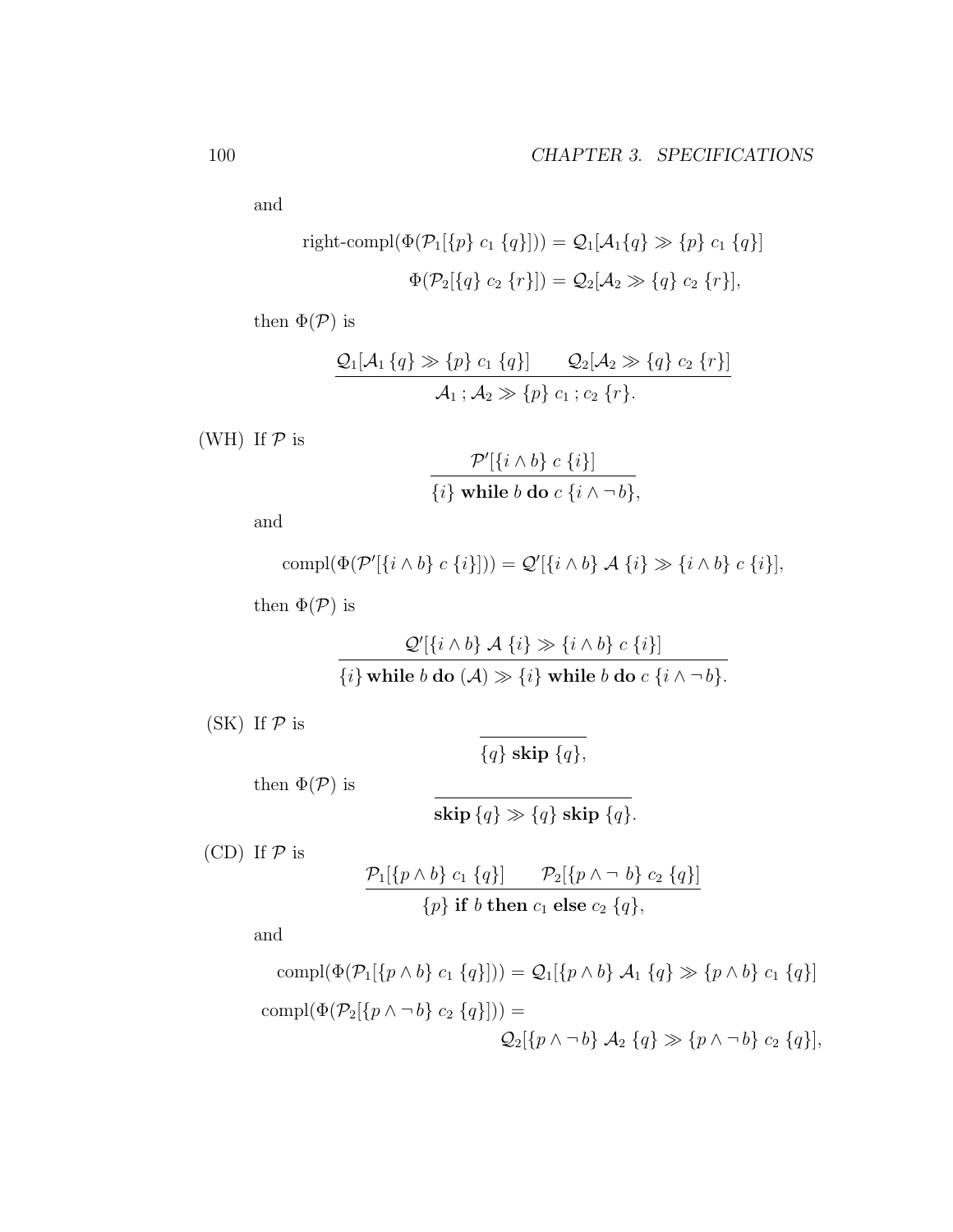then  $\Phi(\mathcal{P})$  is

$$
Q_1\{\{p \wedge b\} \mathcal{A}_1 \{q\} \gg \{p \wedge b\} \ c_1 \{q\}\}\
$$

$$
Q_2\{\{p \wedge \neg b\} \mathcal{A}_2 \{q\} \gg \{p \wedge \neg b\} \ c_2 \{q\}\}
$$

$$
\overline{\{p\} \text{ if } b \text{ then } \mathcal{A}_1 \text{ else } (\mathcal{A}_2) \{q\} \gg \{p\} \text{ if } b \text{ then } c_1 \text{ else } c_2 \{q\}}.
$$

(DC) If  $P$  is

$$
\frac{\mathcal{P}'[\{p\} \ c \{q\}]}{\{p\} \ \text{newvar } v \ \text{in} \ c \ \{q\},\}
$$

when  $v$  does not occur free in  $p$  or  $q$ , and

$$
\text{compl}(\Phi(\mathcal{P}'[\{p\} \ c \ \{q\}])) = \mathcal{Q}'[\{p\} \ \mathcal{A} \ \{q\} \gg \{p\} \ c \ \{q\}],
$$

then  $\Phi(\mathcal{P})$  is

$$
\frac{\mathcal{Q}'[\{p\} \mathcal{A} \{q\} \gg \{p\} \ c \{q\}]}{\{p\} \ \text{newvar } v \text{ in } (\mathcal{A}) \{q\} \gg \{p\} \ \text{newvar } v \text{ in } c \{q\}.
$$

(VAC) If  $P$  is

 ${false} c {q},$ 

then  $\Phi(\mathcal{P})$  is

$$
\{c\} \text{VAC} \{q\} \gg \{\text{false}\} \ c \{q\}.
$$

(DISJ) If  $P$  is

$$
\frac{\mathcal{P}_1[\{p_1\} \ c \{q\}]}{\{p_1 \vee p_2\} \ c \{q\},}
$$

and

right-compl
$$
(\Phi(\mathcal{P}_1[\{p_1\} c \{q\}])) = \mathcal{Q}_1[\mathcal{A}_1 \{q\} \gg \{p_1\} c \{q\}]
$$
  
right-compl $(\Phi(\mathcal{P}_2[\{p_2\} c \{q\}])) = \mathcal{Q}_2[\mathcal{A}_2 \{q\} \gg \{p_2\} c \{q\}],$ 

then  $\Phi(\mathcal{P})$  is

$$
\frac{Q_1[A_1 \{q\} \gg \{p_1\} \ c \{q\}]}{(A_1 \ DISJ A_2) \{q\} \gg \{p_1 \lor p_2\} \ c \{q\}}(P_1 \lor P_2) \ c \{q\}.
$$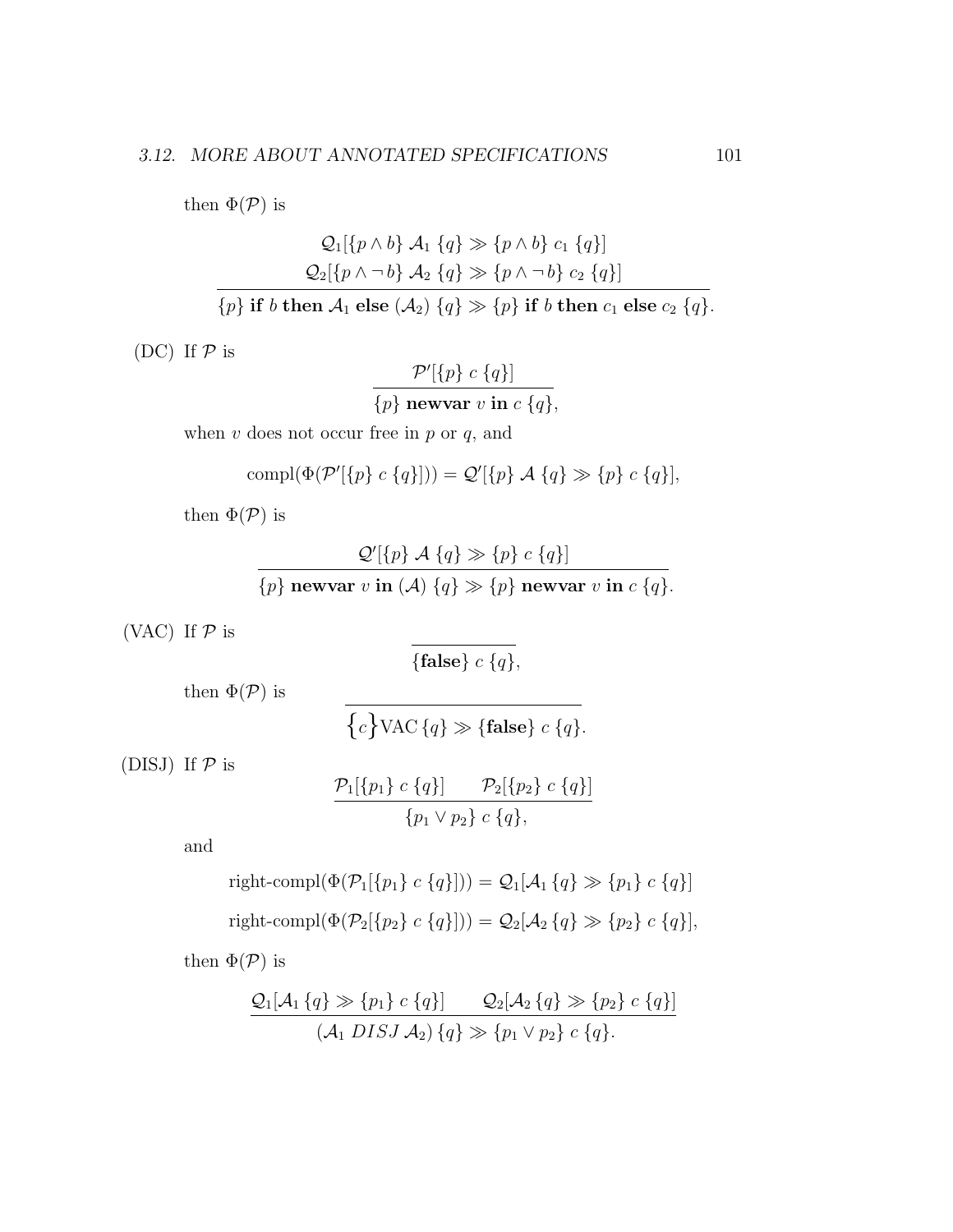(CONJ) If  $P$  is

$$
\frac{\mathcal{P}_1[\{p_1\} \ c \{q_1\}]}{\{p_1 \land p_2\} \ c \{q_1 \land q_2\}},
$$

and

$$
\Phi(\mathcal{P}_1[\{p_1\} \ c \{q_1\}]) = \mathcal{Q}_1[\mathcal{A}_1 \gg \{p_1\} \ c \{q_1\}]
$$
  

$$
\Phi(\mathcal{P}_2[\{p_2\} \ c \{q_2\}]) = \mathcal{Q}_2[\mathcal{A}_2 \gg \{p_2\} \ c \{q_2\}],
$$

then  $\Phi(\mathcal{P})$  is

$$
\frac{Q_1[\mathcal{A}_1 \gg \{p_1\} \ c \{q_1\}]}{(\mathcal{A}_1 \ CONJ \ \mathcal{A}_2) \gg \{p_1 \land p_2\} \ c \{q_1 \land q_2\} }.
$$

(EQ) If  $P$  is

$$
\frac{\mathcal{P}'[\{p\} \ c \ \{q\}]}{\{\exists v.\ p\} \ c \ {\exists v.\ q\}},
$$

where  $v$  is not free in  $c$ , and

$$
\Phi(\mathcal{P}'[\{p\} \ c \ \{q\}]) = \mathcal{Q}'[\mathcal{A} \gg \{p\} \ c \ \{q\}],
$$

then  $\Phi(\mathcal{P})$  is

$$
\frac{\mathcal{Q}'[\mathcal{A}\gg\{p\} \ c \ \{q\}]}{\{\mathcal{A}\} \ \exists v \ \gg \{\exists v.\ p\} \ c \ \{\exists v.\ q\}}.
$$

- (UQ) is similar to (EQ).
- (FR) If  $P$  is

$$
\frac{\mathcal{P}'[\{p\} \ c \{q\}]}{\{p \ * \ r\} \ c \ \{q \ * \ r\},\}
$$

where no variable occurring free in  $r$  is modified by  $c$ , and

$$
\Phi(\mathcal{P}'[\{p\} \ c \ {q\}]) = \mathcal{Q}'[\mathcal{A} \gg \{p\} \ c \ {q\}],
$$

then  $\Phi(\mathcal{P})$  is

$$
\frac{\mathcal{Q}'[\mathcal{A}\gg\{p\} \ c \ \{q\}]}{\{\mathcal{A}\} \ * \ r \gg\{p \ * \ r\} \ c \ \{q \ * \ r\}.
$$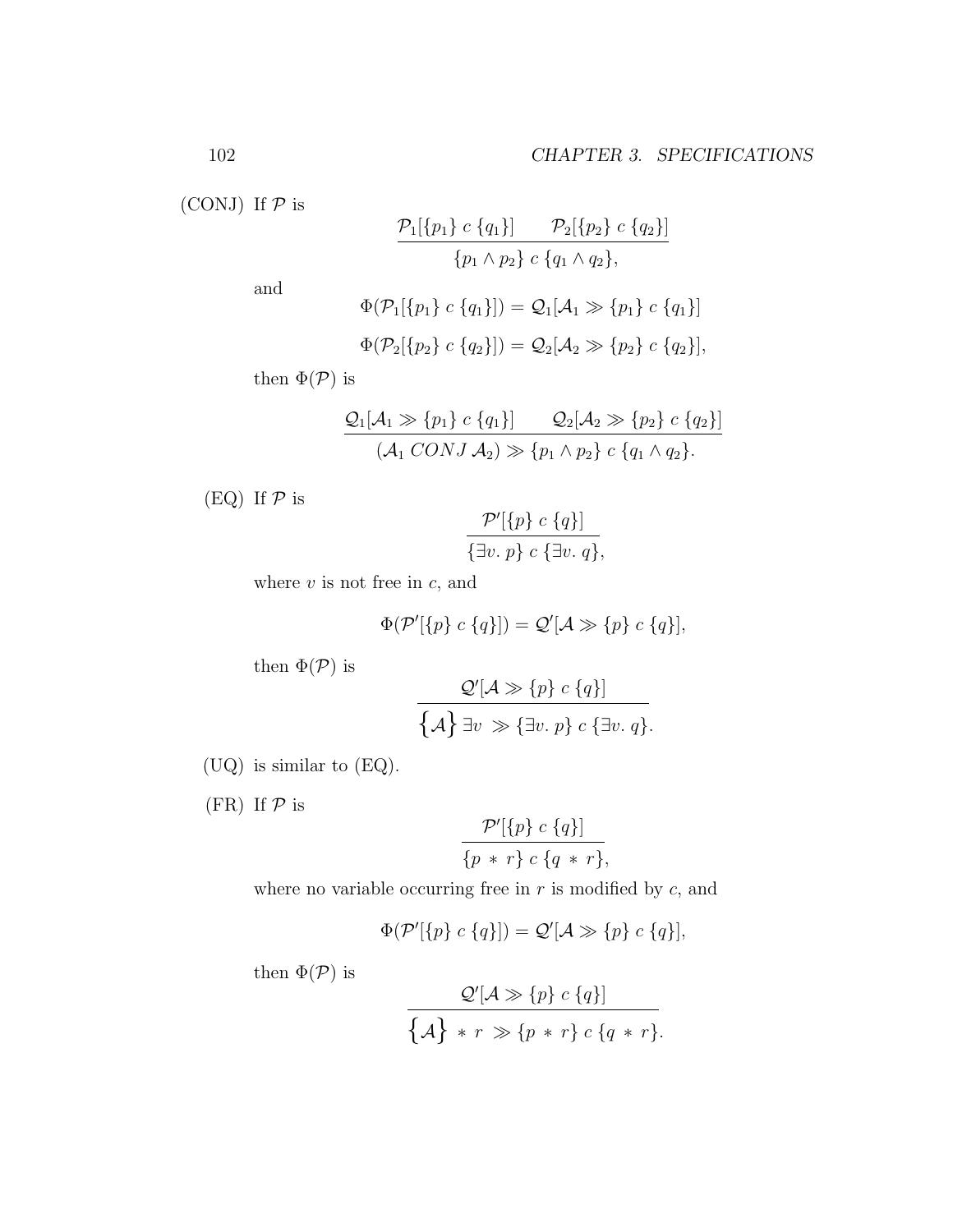(SUB) If  $P$  is

$$
\frac{\mathcal{P}'[\{p\} \ c \{q\}]}{\{p/\delta\} \ (c/\delta) \ \{q/\delta\},\}
$$

where  $\delta$  is the substitution  $v_1 \to e_1, \ldots, v_n \to e_n, v_1, \ldots, v_n$  are the variables occurring free in  $p$ ,  $c$ , or  $q$ , and, if  $v_i$  is modified by  $c$ , then  $e_i$ is a variable that does not occur free in any other  $e_j$ , and

$$
\Phi(\mathcal{P}'[\{p\} \ c \ \{q\}]) = \mathcal{Q}'[\mathcal{A} \gg \{p\} \ c \ \{q\}],
$$

then  $\Phi(\mathcal{P})$  is

$$
\frac{\mathcal{Q}'[\mathcal{A}\gg\{p\} \ c \ \{q\}]}{\{\mathcal{A}\}/\delta \gg \{p/\delta\} \ (c/\delta) \ \{q/\delta\}}.
$$

(MUBR) If  $P$  is

$$
\{(e \mapsto -) * ((e \mapsto e') \twoheadrightarrow q)\} [e] := e' \{q\},
$$

then  $\Phi(\mathcal{P})$  is

$$
[e] := e' \{q\} \gg \{ (e \mapsto -) * ((e \mapsto e') \twoheadrightarrow q) \} [e] := e' \{q\}.
$$

(DISBR) If  $P$  is

$$
\{(e \mapsto -) * q\} \text{ dispose } e \{q\},
$$

then  $\Phi(\mathcal{P})$  is

**dispose** 
$$
e
$$
 { $q$ }  $\gg$  { $(e \mapsto -)$  \*  $q$ } **dispose**  $e$  { $q$ }.

(CONSBR) If  $P$  is

$$
\{\forall v''.\ (v'' \mapsto \overline{e}) \rightarrow q''\} \ v := \operatorname{cons}(\overline{e}) \ \{q\},
$$

where v'' is distinct from  $v, v'' \notin FV(\overline{e}, q)$ , and  $q''$  denotes  $q/v \to v''$ , then  $\Phi(\mathcal{P})$  is

$$
v := \mathbf{cons}(\overline{e}) \{q\} \gg \{\forall v''. \ (v'' \mapsto \overline{e}) \rightarrow q''\} \ v := \mathbf{cons}(\overline{e}) \{q\}.
$$

(LKBR1) If  $P$  is

 $\{\exists v''. (e \mapsto v'') * ((e \mapsto v'') \rightarrow q'')\} v := [e] \{q\},\$ where  $v'' \notin FV(e) \cup (FV(q) - \{v\})$ , and q'' denotes  $q/v \to v''$ , then  $\Phi(\mathcal{P})$ 

is

$$
v := [e] \{q\} \gg \{\exists v''.\ (e \mapsto v'') \, * \, ((e \mapsto v'') \to q'')\} \, v := [e] \{q\}.
$$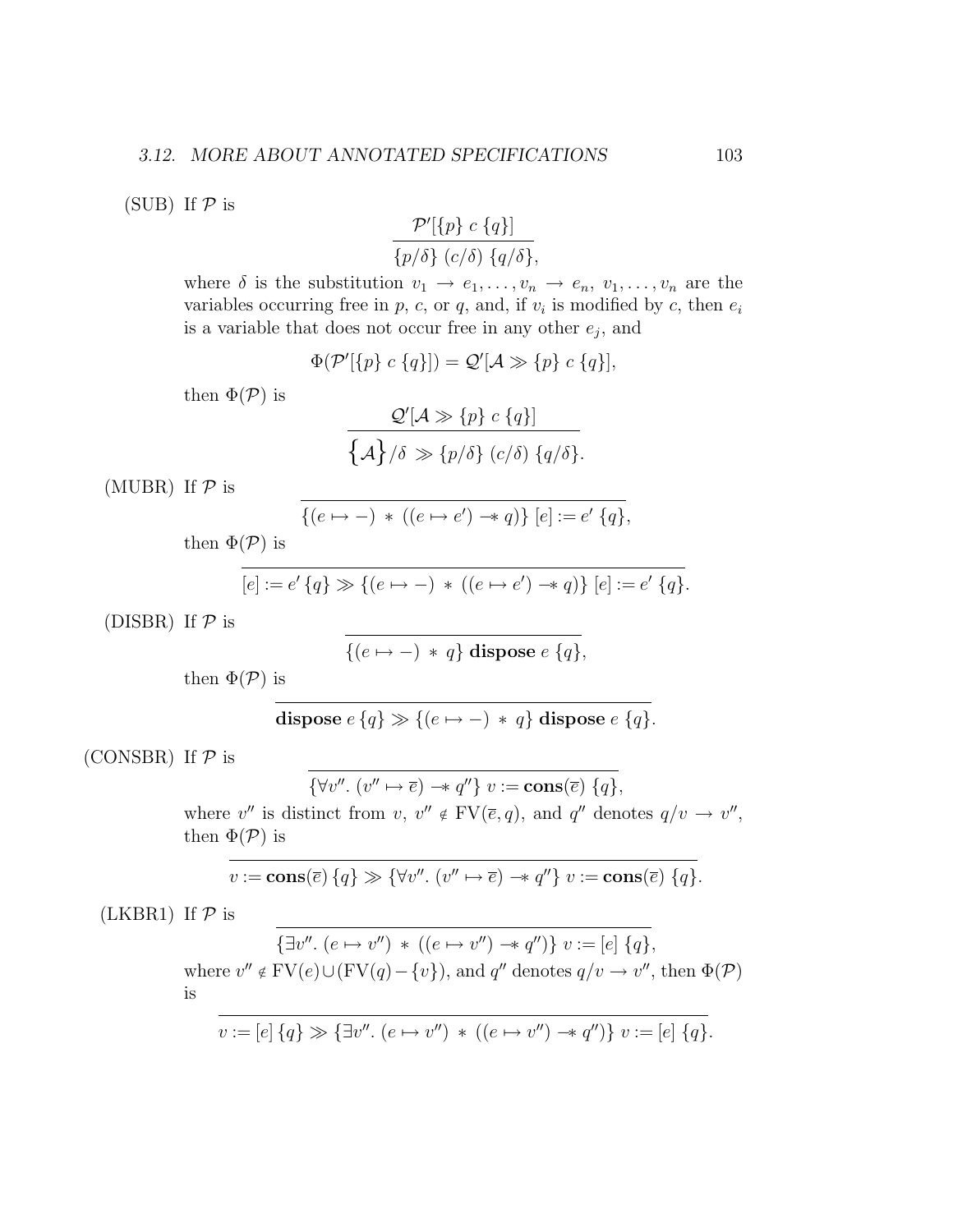Finally, we will close the circle by defining a function  $\Psi$  that maps annotated specifications into proofs of the specifications that they annotate. But first, we must define certain sequences of premisses and proofs, and associated concepts:

- A premiss from p to q is either a specification  $\{p\}$  c  $\{q\}$  or a verification condition  $p \Rightarrow q$ .
- A coherent premiss sequence from p to q is either a premiss from p to q, or a shorter coherent premiss sequence from  $p$  to some  $r$ , followed by a premiss from r to q. We use  $S$  (with occasional decorations) as a variable that ranges over coherent premiss sequences, and  $\mathcal{S}[p,q]$  as a variable that ranges over coherent premiss sequences from  $p$  to  $q$ .
- A proof from p to q is either a proof of a specification  $\{p\}$  c  $\{q\}$  or a verification condition  $p \Rightarrow q$ .
- A coherent proof sequence from p to q is either a proof from p to q, or a shorter coherent proof sequence from  $p$  to some  $r$ , followed by a premiss from r to q. We use  $\mathcal R$  (with occasional decorations) as a variable that ranges over coherent proof sequences, and  $\mathcal{R}[p,q]$  as a variable that ranges over coherent proof sequences from  $p$  to  $q$ .
- A coherent premiss (or proof) sequence is *proper* if it contains at least one specification (or proof of a specification).
- We extend the function "concl" to map coherent proof sequences into coherent premiss sequences by replacing each proof of a specification by its conclusion, and leaving verification conditions unchanged.
- The function "code" maps proper coherent premiss sequences into commands by sequentially composing the commands occurring within the premisses that are specifications. More precisely (where code' is an auxilliary function mapping coherent premiss sequences or the empty sequence  $\epsilon$  into commands):

$$
code'(\mathcal{S}, \{p\} \ c \ \{q\}) = code'(\mathcal{S}) \ ; c
$$

$$
code'(\mathcal{S}, p \Rightarrow q) = code'(\mathcal{S})
$$

$$
code'(\epsilon) = \mathbf{skip}
$$

$$
code(\mathcal{S}) = c \text{ when code}'(\mathcal{S}) = \mathbf{skip}; c.
$$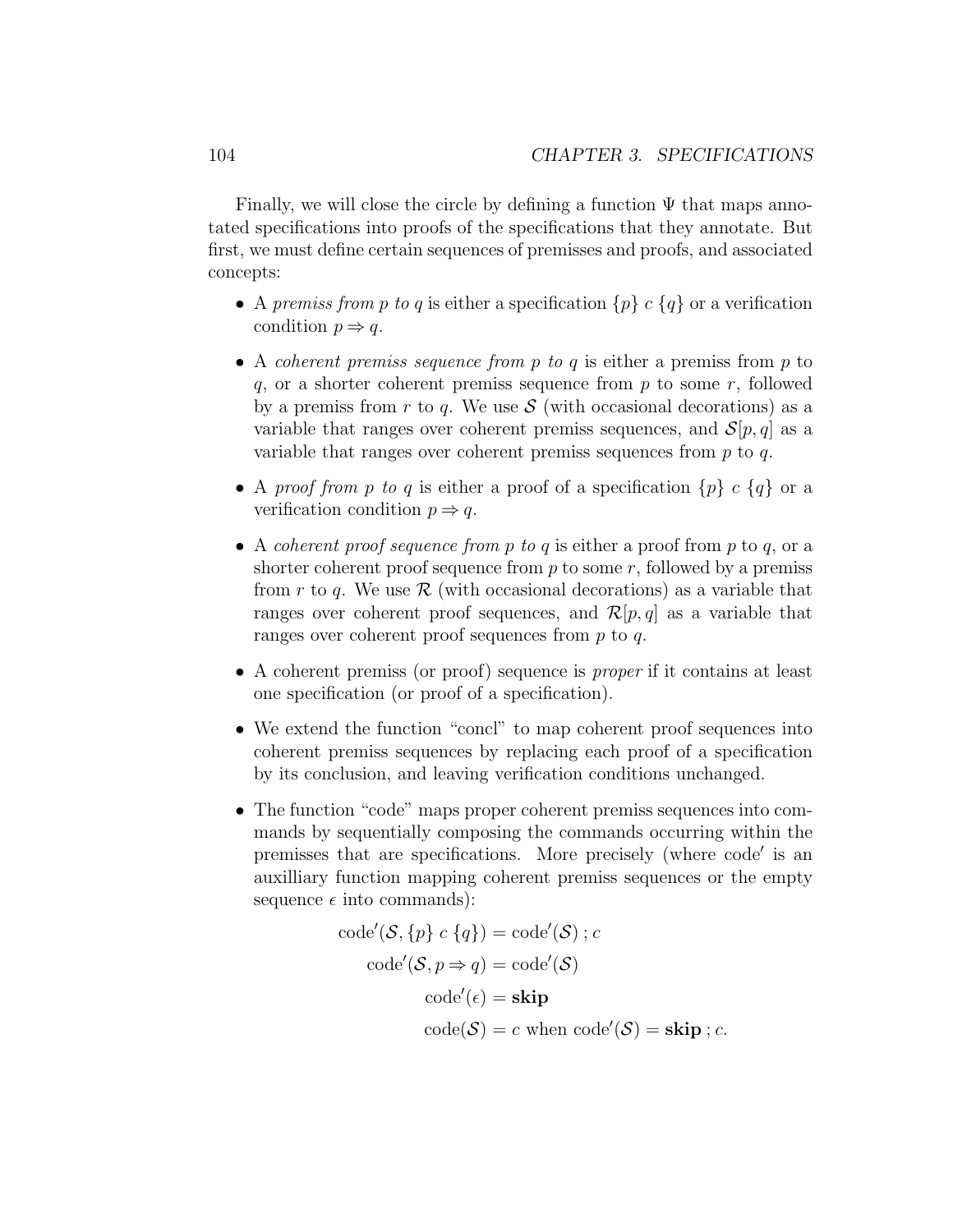The utility of these concepts is that, for any proper coherent premiss sequence  $S$  from  $p$  to  $q$ , one can derive the inference rule

$$
\frac{\mathcal{S}}{\{p\}\operatorname{code}(\mathcal{S})\{q\}}.
$$

The derivation is obtained by using the rules (SQ), (SP), and (WC) to build up a proper coherent proof sequence  $\mathcal R$  from p to q in which the components of S occur as assumptions. One begins by taking  $\mathcal R$  to be S, and then repeatedly applies the following nondeterminate step:

If  $R$  can be put in the form

$$
\mathcal{R}_1, \mathcal{P}_1[\{p'\} \ c_1 \ \{q'\}], \mathcal{P}_2[\{q'\} \ c_2 \ \{r'\}], \mathcal{R}_2,
$$

replace it by

$$
\mathcal{R}_1, \frac{\mathcal{P}_1[\{p'\} \ c_1 \ \{q'\}] \quad \mathcal{P}_2[\{q'\} \ c_2 \ \{r'\}]}{\{p'\} \ c_1 \ ; c_2 \ \{r'\}}, \mathcal{R}_2,
$$

or, if  $R$  can be put in the form

$$
\mathcal{R}_1, p' \Rightarrow q', \mathcal{P}_2[\{q'\} \ c \ \{r'\}], \mathcal{R}_2,
$$

replace it by

$$
\mathcal{R}_1, \frac{p' \Rightarrow q' \quad \mathcal{P}_2[\{q'\} \ c \{r'\}]}{\{p'\} \ c \{r'\}}, \mathcal{R}_2,
$$

or if  $R$  can be put in the form

$$
\mathcal{R}_1, \mathcal{P}_1[\{p'\} \ c \ {q'}\}], q' \Rightarrow r', \mathcal{R}_2,
$$

replace it by

$$
\mathcal{R}_1, \frac{\mathcal{P}_1[\{p'\} \ c \{q'\}]}{\{p'\} \ c \{r'\}} \cdot \mathcal{R}_2.
$$

Each step reduces the length of  $R$  while preserving code(concl( $R$ )), so that eventually one reaches the state where  $\mathcal R$  is a single proof, of  $\{p\}$  code(S)  $\{q\}$ .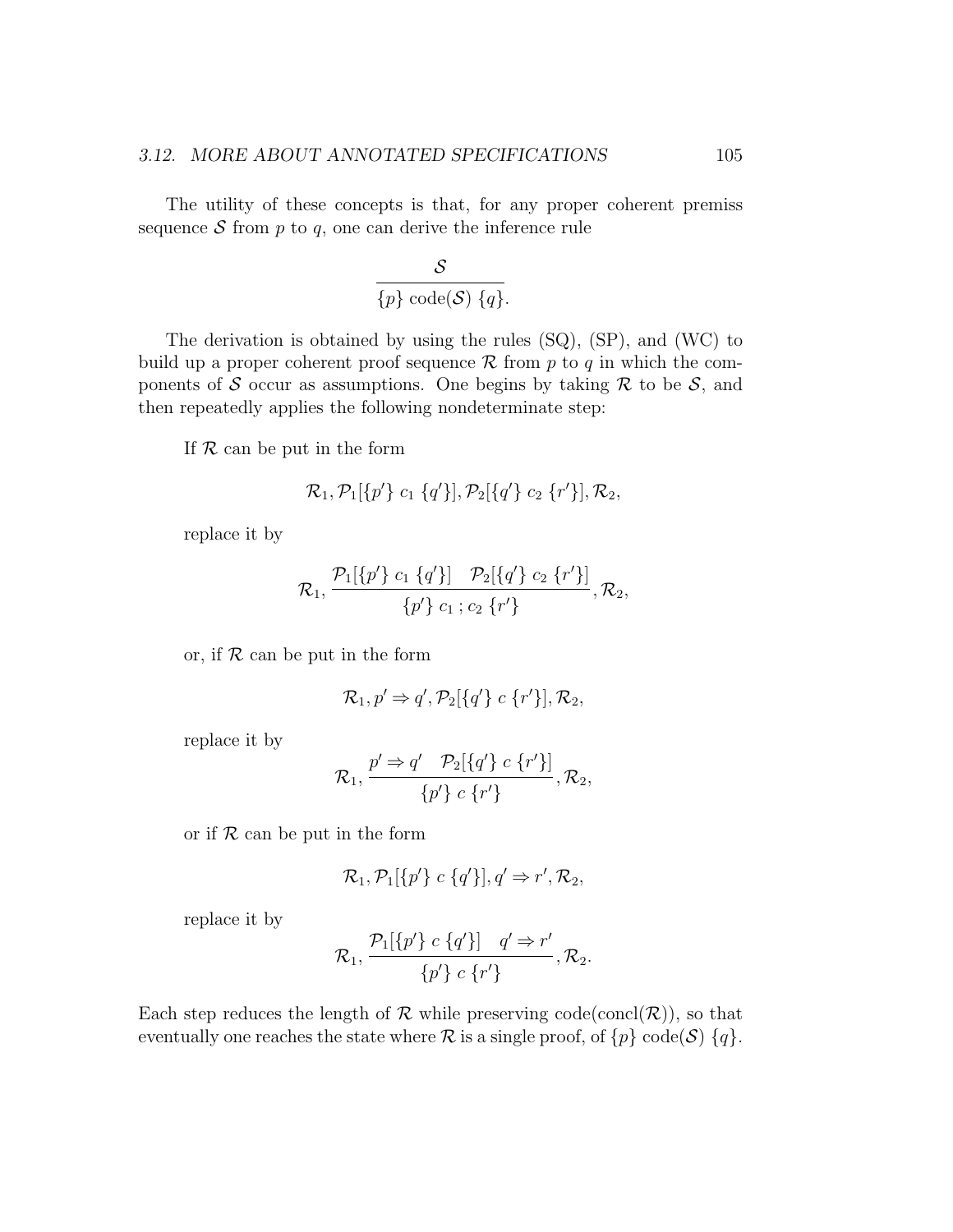We will define the function  $\Psi$  in terms of a function  $\Psi_0$  that maps annotations into proper coherent proof sequences. Specifically, if  $\Psi_0(\mathcal{A})$  is a proper coherent proof sequence from  $p$  to  $q$ , then

$$
\Psi(\mathcal{A}) = \frac{\Psi_0(\mathcal{A})}{\{p\} \text{ code}(\text{concl}(\Psi_0(\mathcal{A}))) \{q\}}.
$$

Strictly speaking, we should replace the final step of this proof by one of its derivations. The annotation  $A$  contains insufficient information to determine which of these derivations should be used; fortunately, the choice doesn't matter.

The function  $\Psi_0$  is defined as follows: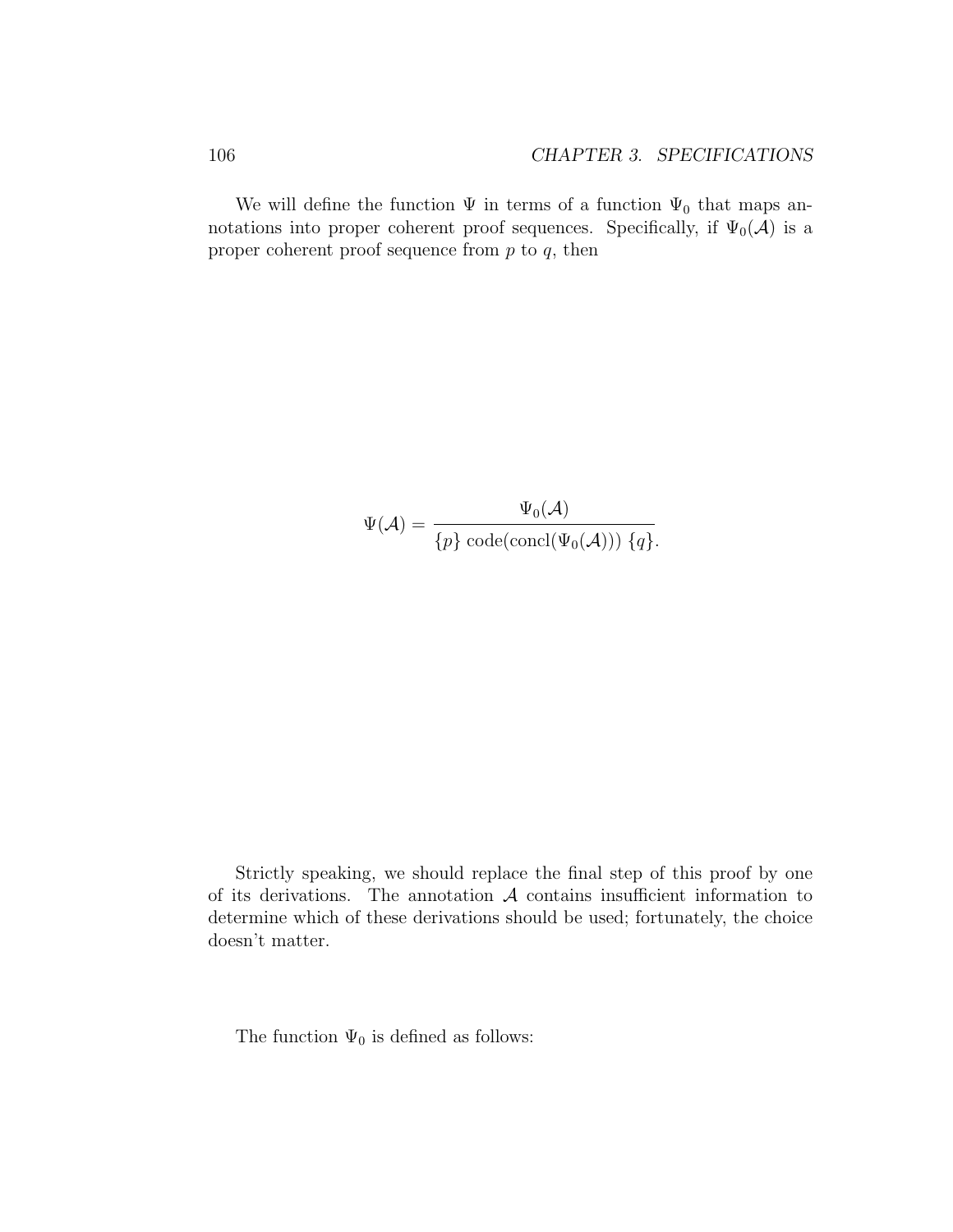$\Psi_0({q}) = \epsilon$  $\Psi_0(\mathcal{A}_0 \{p\} \{q\}) = \Psi_0(\mathcal{A}_0 \{p\}), p \Rightarrow q$  $\Psi_0(\mathcal{A}_0 v := e \{q\}) = \Psi_0(\mathcal{A}_0 \{q/v \to e\}), \overline{\{q/v \to e\} \ v := e \{q\}}$  $\Psi_0(\mathcal{A}_0;\{q\}) = \Psi_0(\mathcal{A}_0\{q\})$  $\Psi_0(\mathcal{A}_0\{i\})$  while b do  $(\mathcal{A})\{q\}) = \Psi_0(\mathcal{A}_0\{i\})$  while b do  $(\mathcal{A})\{i \wedge \neg b \Rightarrow q\}$  $\Psi_0({\cal A}_0\left\{i\right\})$  while  $b$  do  $({\cal A}))=\Psi_0({\cal A}_0\left\{i\right\}),$  $\Psi(\lbrace i \wedge b \rbrace \mathcal{A} \lbrace i \rbrace)$  $\{i\}$  while b do cd(A)  $\{i \wedge \neg b\}$  $\Psi_0(\mathcal{A}_0 \textbf{skip} \{q\}) = \Psi_0(\mathcal{A}_0 \{q\}), \overline{\{q\} \textbf{skip} \{q\}}$  $\Psi_0(\mathcal{A}_0 \{p\} \text{ if } b \text{ then } \mathcal{A}_1 \text{ else } (\mathcal{A}_2) \{q\}) =$  $\Psi_0(\mathcal{A}_0\{p\}),$  $\Psi(\lbrace p \wedge b \rbrace \mathcal{A}_1 \lbrace q \rbrace) \quad \Psi(\lbrace p \wedge \neg b \rbrace \mathcal{A}_2 \lbrace q \rbrace)$  $\{p\}$  if  $b$  then  $\operatorname{cd}(\mathcal{A}_1)$  else  $\operatorname{cd}(\mathcal{A}_2)$   $\{q\}$  $\Psi_0(\mathcal{A}_0\left\{p\right\})$  newvar  $v$  in  $(\mathcal{A})\left\{q\right\}) = \Psi_0(\mathcal{A}_0\left\{p\right\}),$  $\Psi({p} \mathcal{A} {q})$  ${p}$  newvar v in cd(A)  ${q}$  $\Psi_0(\mathcal{A}_0 \{c\} \text{VAC} \{q\}) = \Psi_0(\mathcal{A}_0 \{\text{false}\}), \overline{\{\text{false}\} c \{q\}}$  $\Psi_0(\mathcal{A}_0 \left(\mathcal{A}_1 \operatorname{DISJ} \mathcal{A}_2\right)\{q\}) = \Psi_0(\mathcal{A}_0 \left\{p_1 \vee p_2\right\}),$  $\Psi(\mathcal{A}_1\left\{q\right\}) \quad \Psi(\mathcal{A}_2\left\{q\right\})$  $\{p_1 \vee p_2\} \subset \{q\}$ where  $\Psi(\mathcal{A}_1\{q\})$  proves  $\{p_1\}$  c  $\{q\}$ and  $\Psi(\mathcal{A}_2 \{q\})$  proves  $\{p_2\}$  c  $\{q\}$  $\Psi_0(\mathcal{A}_0(\mathcal{A}_1\text{CONJ}\,\mathcal{A}_2)\{q\}) = \Psi_0(\mathcal{A}_0(\mathcal{A}_1\text{CONJ}\,\mathcal{A}_2), q_1 \wedge q_2 \Rightarrow q_1$ where  $\Psi(\mathcal{A}_1)$  proves  $\{p_1\}$  c  $\{q_1\}$ and  $\Psi(\mathcal{A}_2)$  proves  $\{p_2\}$  c  $\{q_2\}$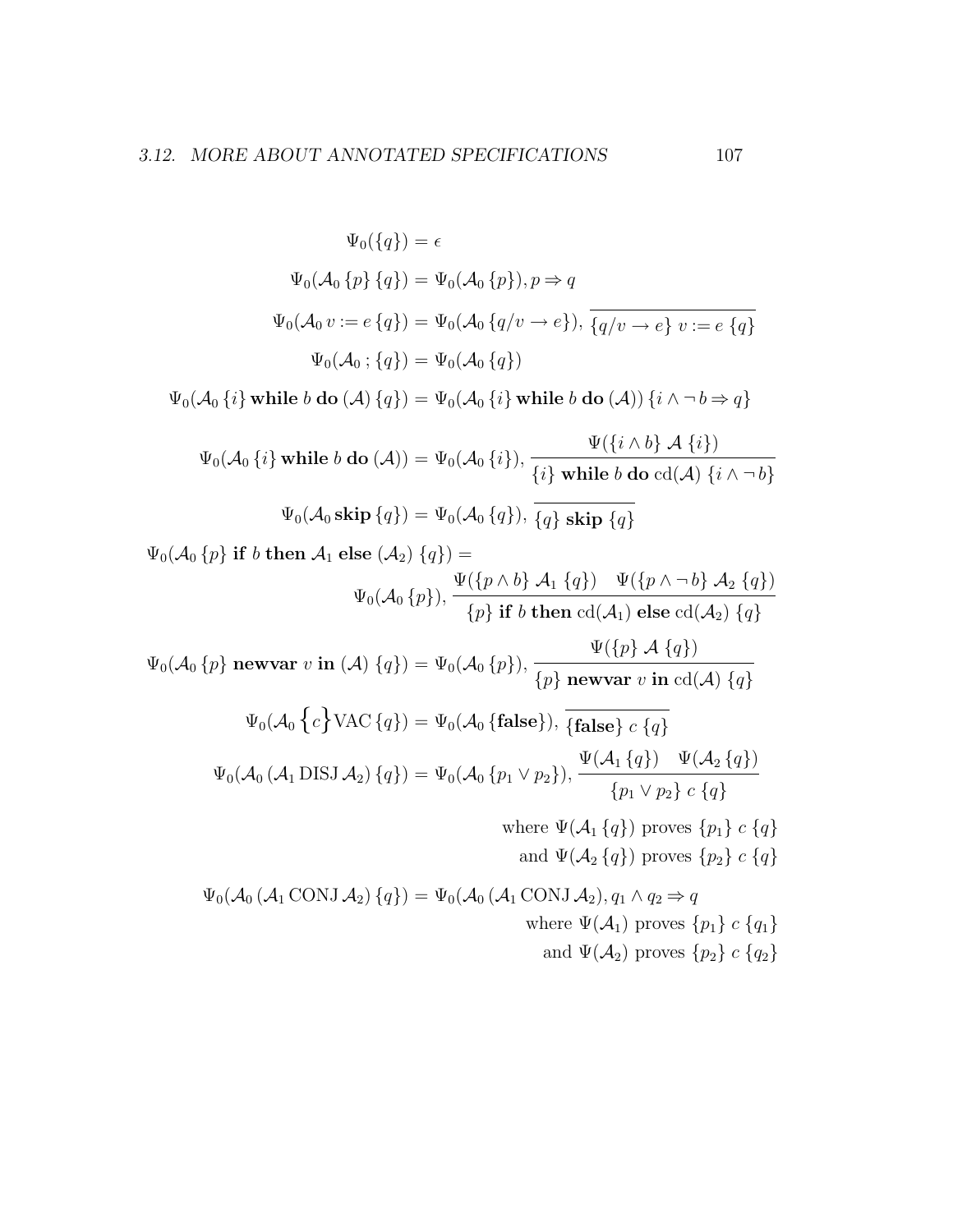$$
\Psi_0(\mathcal{A}_0(\mathcal{A}_1 \text{CONJ} \mathcal{A}_2)) = \Psi_0(\mathcal{A}_0 \{p_1 \wedge p_2\}), \frac{\Psi(\mathcal{A}_1) \quad \Psi(\mathcal{A}_2)}{\{p_1 \wedge p_2\} \ c \{q_1 \wedge q_2\}}
$$
\nwhere  $\Psi(\mathcal{A}_1)$  proves  $\{p_1\} \ c \{q_1\}$   
\nand  $\Psi(\mathcal{A}_2)$  proves  $\{p_2\} \ c \{q_2\}$ 

$$
\Psi_0(\mathcal{A}_0 \{\mathcal{A}\} \exists v \{r\}) = \Psi_0(\mathcal{A}_0 \{\mathcal{A}\} \exists v), q \Rightarrow r
$$
\nwhere  $\Psi(\mathcal{A})$  proves  $\{p\} c \{q\}$ 

$$
\Psi_0(\mathcal{A}_0 \{\mathcal{A}\} \exists v) = \Psi_0(\mathcal{A}_0 \{\exists v. p\}), \frac{\Psi(\mathcal{A})}{\{\exists v. p\} \ c \{\exists v. q\}}
$$

where  $\Psi(\mathcal{A})$  proves  $\{p\}$   $c$   $\{q\}$ 

$$
\Psi_0(\mathcal{A}_0 \{\mathcal{A}\} \forall v \{r\}) = \Psi_0(\mathcal{A}_0 \{\mathcal{A}\} \forall v), q \Rightarrow r
$$
  
where  $\Psi(\mathcal{A})$  proves  $\{p\} c \{q\}$ 

$$
\Psi_0(\mathcal{A}_0 \{\mathcal{A}\} \forall v) = \Psi_0(\mathcal{A}_0 \{\forall v. p\}), \frac{\Psi(\mathcal{A})}{\{\forall v. p\} c \{\forall v. q\}}
$$

where  $\Psi(\mathcal{A})$  proves  $\{p\}$  c  $\{q\}$ 

 $\Psi_0(\mathcal{A}_0 \left\{ \mathcal{A} \right\} * r \left\{ s \right\}) = \Psi_0(\mathcal{A}_0 \left\{ \mathcal{A} \right\} * r), q * r \Rightarrow s$ where  $\Psi(\mathcal{A})$  proves  $\{p\}$  c  $\{q\}$ 

$$
\Psi_0(\mathcal{A}_0 \{\mathcal{A}\} * r) = \Psi_0(\mathcal{A}_0 \{p * r\}), \frac{\Psi(\mathcal{A})}{\{p * r\} c \{q * r\}}
$$

where  $\Psi(\mathcal{A})$  proves  $\{p\}$   $c$   $\{q\}$ 

$$
\Psi_0(\mathcal{A}_0 \{\mathcal{A}\}/\delta \{r\}) = \Psi_0(\mathcal{A}_0 \{\mathcal{A}\}/\delta), q/\delta \Rightarrow r
$$
  
where  $\Psi(\mathcal{A})$  proves  $\{p\} c \{q\}$ 

$$
\Psi_0(\mathcal{A}_0 \left\{ \mathcal{A} \right\} / \delta) = \Psi_0(\mathcal{A}_0 \left\{ p / \delta \right\}), \frac{\Psi(\mathcal{A})}{\left\{ p / \delta \right\} c \left\{ q / \delta \right\}}
$$

where  $\Psi(\mathcal{A})$  proves  $\{p\}$   $c$   $\{q\}$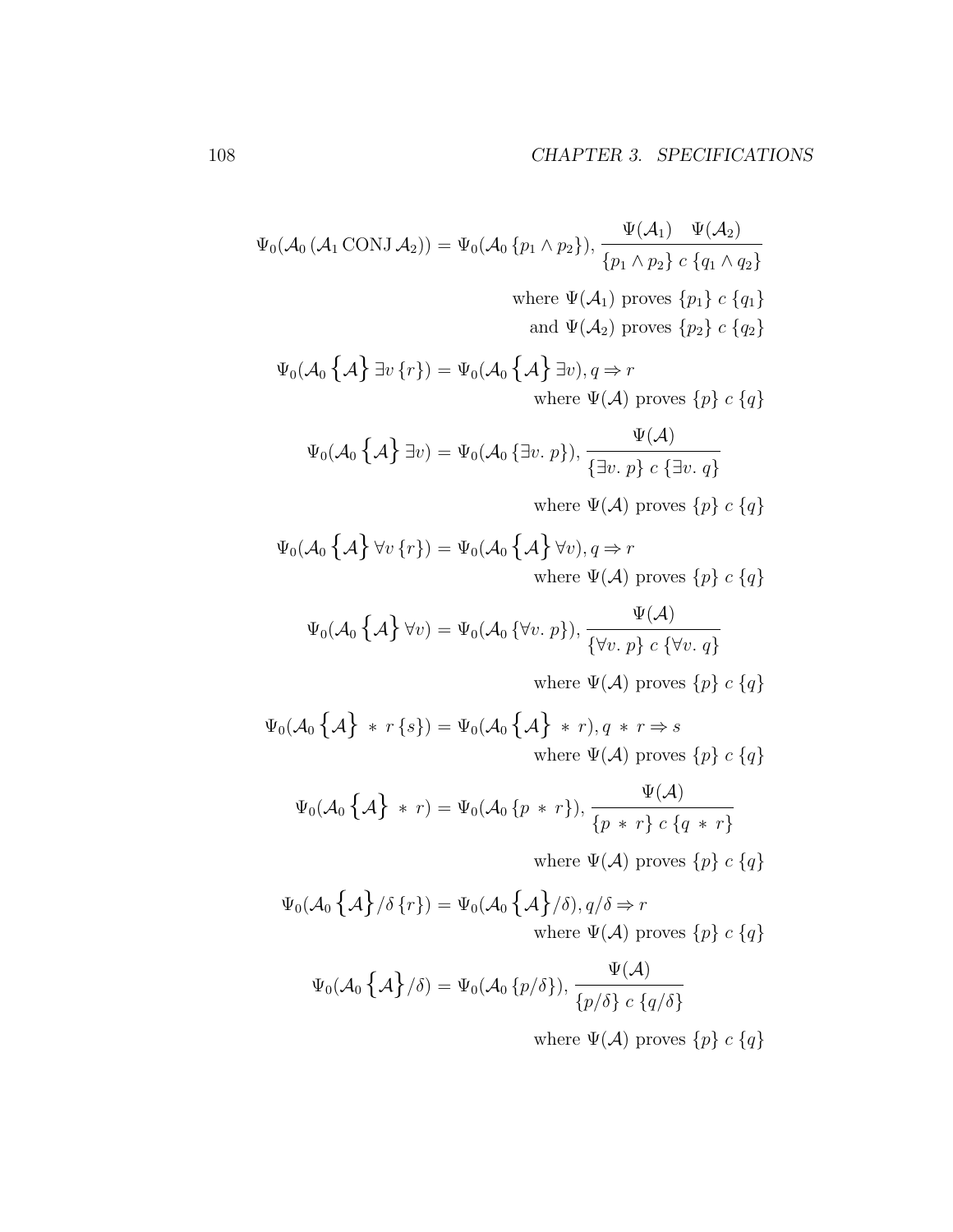$$
\Psi_0(\mathcal{A}_0 [e] := e' \{q\}) = \Psi_0(\mathcal{A}_0 \{ (e \mapsto -) * ((e \mapsto e') \rightarrow q) \}),
$$

$$
\overline{\{(e \mapsto -) * ((e \mapsto e') \rightarrow q)\} [e] := e' \{q\}}
$$

$$
\Psi_0(\mathcal{A}_0 \text{ dispose } e \{q\}) = \Psi_0(\mathcal{A}_0 \{ (e \mapsto -) * q \}),
$$

$$
\{ (e \mapsto -) * q \} \text{ dispose } e \{q \}
$$

$$
\Psi_0(\mathcal{A}_0 v := \text{cons}(\overline{e}) \{q \}) = \Psi_0(\mathcal{A}_0 \{ \forall v'', (v'' \mapsto \overline{e}) \rightarrow q'' \}),
$$

$$
\overline{\{ \forall v'', (v'' \mapsto \overline{e}) \rightarrow q'' \} \ v := \text{cons}(\overline{e}) \{q \}}
$$

$$
\Psi_0(\mathcal{A}_0 v := [e] \{q \}) = \Psi_0(\mathcal{A}_0 \{ \exists v'', (e \mapsto v'') * ((e \mapsto v'') \rightarrow q'') \}),
$$

$$
\overline{\{ \exists v'', (e \mapsto v'') * ((e \mapsto v'') \rightarrow q'') \} \ v := [e] \{q \},
$$

where, in the last two equations,  $q''$  denotes  $q/v \rightarrow v''$ . Then:

**Proposition 14** If  $A \gg {p} c {q}$  is provable by Q, then there is a a proper coherent proof sequence  $R$  from p to q such that:

1. If  $\Psi_0(\mathcal{A}_0 \{p\})$  is defined, then:

(a) 
$$
\Psi_0(\mathcal{A}_0 \mathcal{A}) \text{ and } \Psi_0(\mathcal{A}_0 \mathcal{A} \{r\}) \text{ are defined,}
$$

(b)  $\Psi_0(\mathcal{A}_0 \mathcal{A}) = \Psi_0(\mathcal{A}_0 \{p\}), \mathcal{R},$ 

$$
(c) \t\Psi_0(\mathcal{A}_0 \mathcal{A}\{r\}) = \Psi_0(\mathcal{A}_0 \{p\}), \mathcal{R}, q \Rightarrow r,
$$

2.  $\Psi_0(\mathcal{A}) = \mathcal{R}$ ,

- 3.  $\Psi(\mathcal{A})$  is a proof of  $\{p\}$  c  $\{q\}$ ,
- 4. The verification conditions in  $\Psi(\mathcal{A})$  are the verification conditions in  $erase-annspec(Q)$ .

**PROOF** The proof is by induction on the structure of the proof  $Q$ . Note that parts 2 and 3 are immediate consequences of Part 1b (taking  $A_0$  to be empty) and the definition of  $\Psi$  in terms of  $\Psi_0$ . END OF PROOF

The developments in this section are summarized by the following diagram, in which  $\simeq$  relates proofs containing the same verification conditions,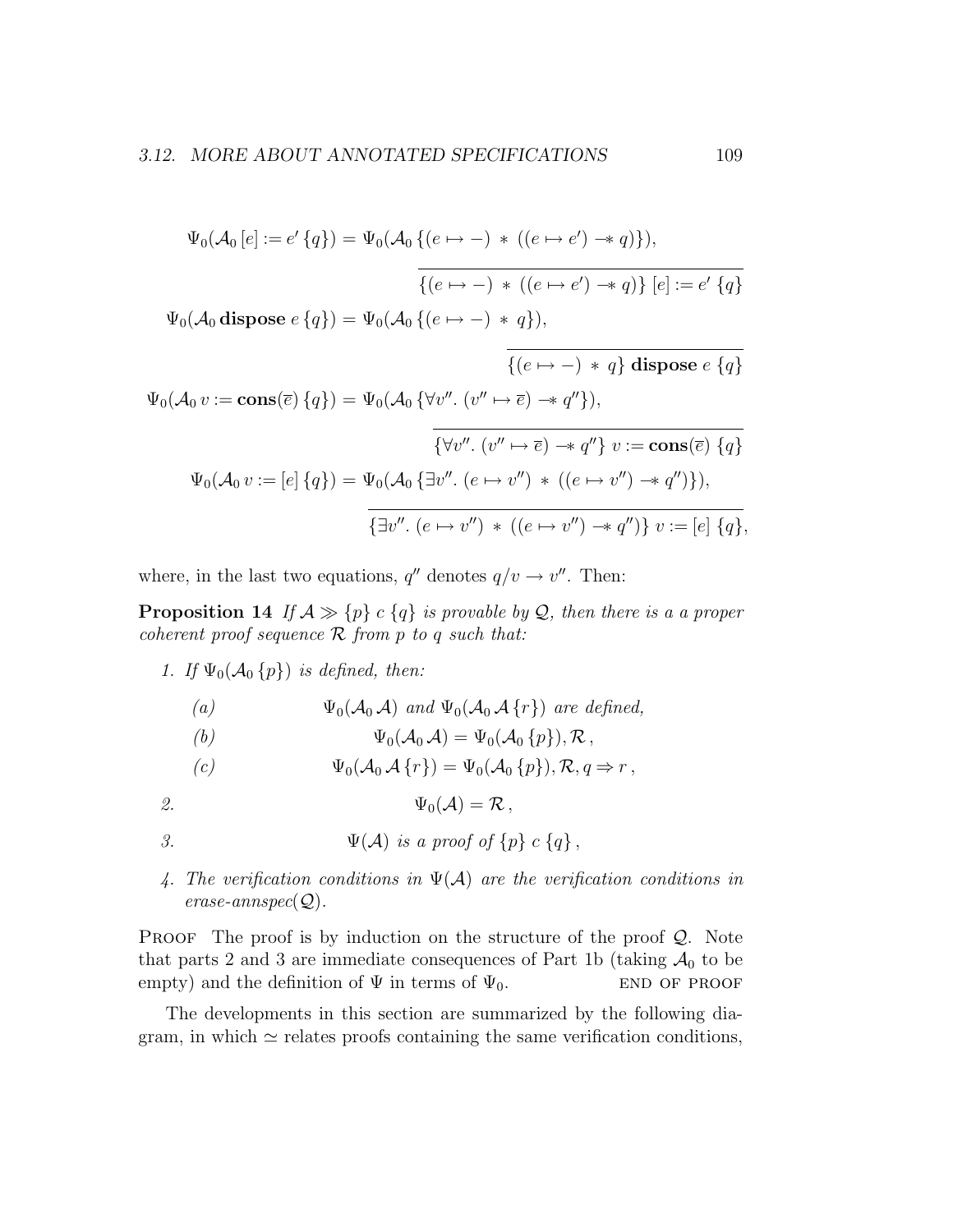while ∼ relates proofs containing the same verification conditions, except perhaps for additional trivial implications of the form  $p \Rightarrow p$  in the set of proofs on the right:



### Exercise 1

Fill in the postconditions in

$$
\{(e_1 \mapsto -) * (e_2 \mapsto -)\} [e_1] := e'_1; [e_2] := e'_2 \{?\}
$$

$$
\{(e_1 \mapsto -) \land (e_2 \mapsto -)\} [e_1] := e'_1; [e_2] := e'_2 \{?\}.
$$

to give two sound inference rules describing a sequence of two mutations. Your postconditions should be as strong as possible.

Give a derivation of each of these inference rules, exhibited as an annotated specification.

#### Exercise 2

The alternative inference rule for conditional commands (CDalt), leads to the following rule for annotated specifications: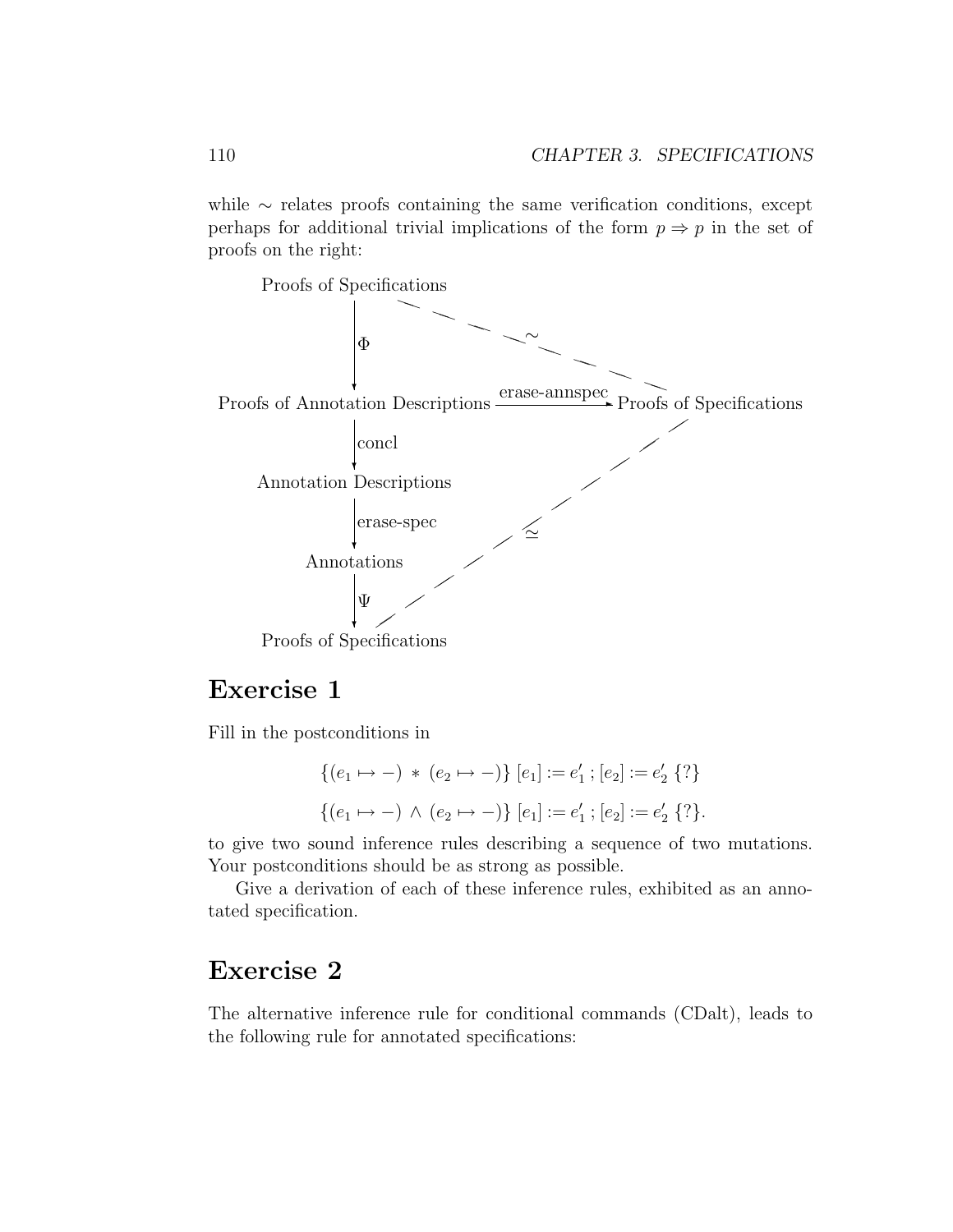• Alternative Rule for Conditionals (CDaltan)

$$
\mathcal{A}_1 \{q\} \gg \{p_1\} c_1 \{q\} \qquad \mathcal{A}_2 \{q\} \gg \{p_2\} c_2 \{q\}
$$
  
(**if**  $b$  **then**  $\mathcal{A}_1$  **else**  $\mathcal{A}_2$ )  $\{q\}$   $\gg$   
 $\{(b \Rightarrow p_1) \land (\neg b \Rightarrow p_2)\}$  (**if**  $b$  **then**  $c_1$  **else**  $c_2$ )  $\{q\},$ 

Examine the annotated specifications in this and the following chapters, and determine how they would need to be changed if (CDan) were replaced by (CDaltan).

#### Exercise 3

The following are alternative global rules for allocation and lookup that use unmodified variables  $(v'$  and  $v'$ ):

• The unmodified-variable global form for allocation (CONSGG)

$$
\{v = v' \wedge r\} \ v := \mathbf{cons}(\overline{e}) \ \{ (v \mapsto \overline{e}') \ * \ r' \},\
$$

where v' is distinct from  $v, \bar{e}$  denotes  $\bar{e}/v \to v'$ , and r' denotes  $r/v \to v'$ .

• The unmodified-variable global form for lookup (LKGG)

$$
\{v = v' \land ((e \mapsto v'') * r)\} \ v := [e] \{v = v'' \land ((e' \mapsto v) * r)\},\
$$

where v, v', and v'' are distinct,  $v \notin FV(r)$ , and e' denotes  $e/v \to v'$ .

Derive (CONSGG) from (CONSG), and (CONSL) from (CONSGG). Derive (LKGG) from (LKG), and (LKL) from (LKGG).

#### Exercise 4

Derive (LKNOL) from (LKNOG) and vice-versa. (Hint: To derive (LKNOL) from (LKNOG), use the version of (LKNOG) where  $v'' = v$ . To derive (LKNOG) from (LKNOL), assume  $v$  and  $v''$  are distinct, and then apply renaming of  $v''$  in the precondition to cover the case where  $v = v''$ .